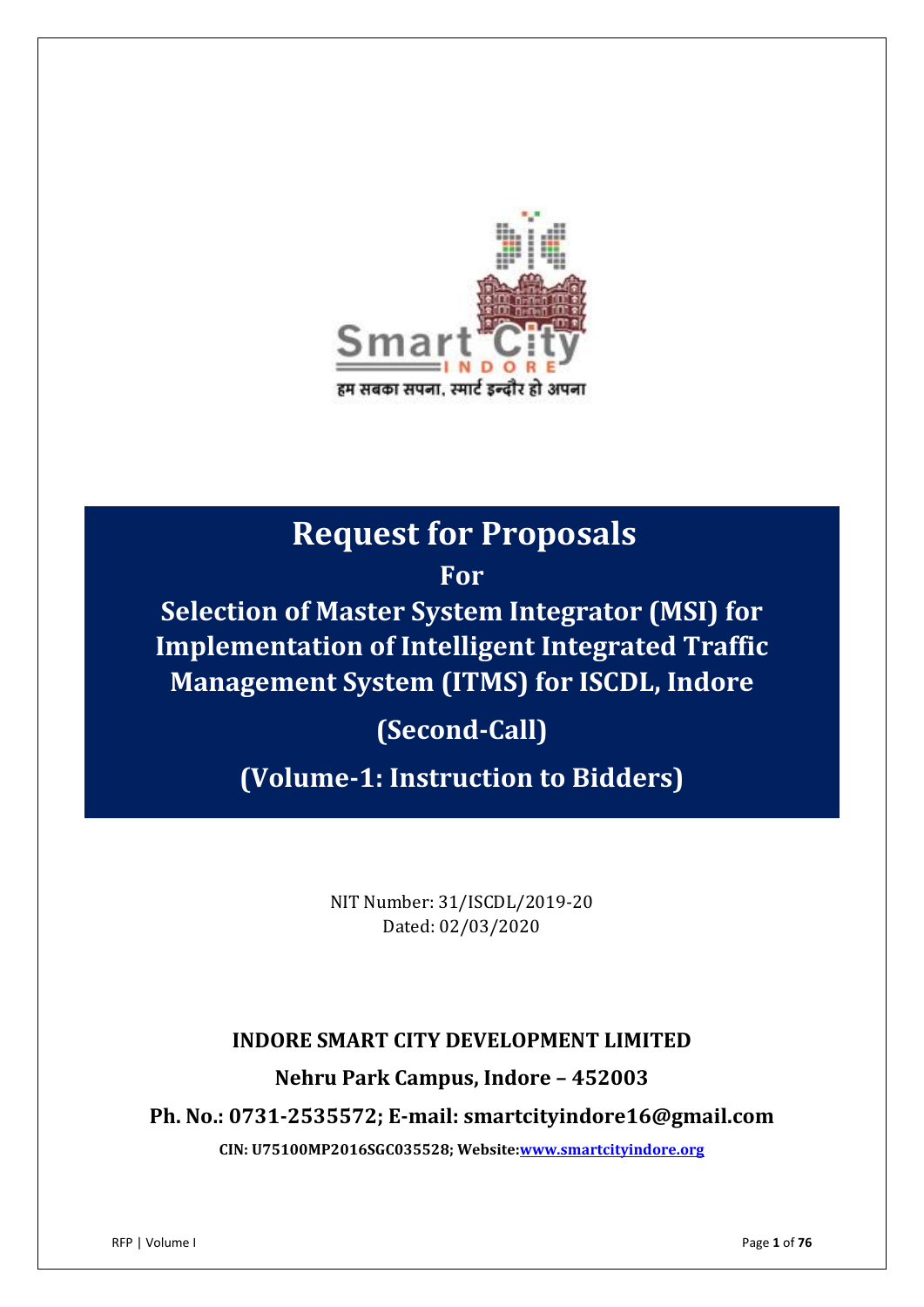

**INDORE SMART CITY DEVELOPMENT LIMITED, INDORE** Nehru Park, Indore, Madhya Pradesh, 452003 Ph. No.: 0731-2535572; E-mail: smartcityindore16@gmail.com CIN: U75100MP2016SGC035528; Website: www.smartcityindore.org

#### **NOTICE INVITING TENDER**

NIT No. 31/ISCDL/2019-20 Date: 02/03/2020

Indore Smart City Development Limited (ISCDL) invites online bids from eligible bidders through www.mptenders.gov.in for "**Selection of Master System Integrator (MSI) for Implementation of Intelligent Integrated Traffic Management System (ITMS) for ISCDL, Indore" (Second-Call)**.

The details are as under.

| 1              | Tender document Fee                                                                                                              | Rs. 50,000 (Rupees Fifty Thousand Only)<br>through Online e-Tendering Payment Gateway<br>only                                      |  |
|----------------|----------------------------------------------------------------------------------------------------------------------------------|------------------------------------------------------------------------------------------------------------------------------------|--|
| $\overline{2}$ | Rs. 50 Lakh (Rupees Fifty Lakh Only) through<br><b>Earnest Money Deposit</b><br>Online e-Tendering Payment Gateway only<br>(EMD) |                                                                                                                                    |  |
| 3              | Last date for sending pre-<br>bid queries                                                                                        | 14.03.2020 till 17:00 hrs.<br>at smartcityindore16@gmail.com                                                                       |  |
| 4              | Date, Time & Place of Pre-<br>bid Meeting                                                                                        | 16.03.2020 at 15:00 hrs.<br>Venue:<br><b>Indore Smart City Development Limited</b><br>Nehru Park Campus,<br>Indore, Madhya Pradesh |  |
| 5              | Last date for Online<br>Purchase of Tender<br>Document                                                                           | 02.04.2020 till 17:30 hrs.                                                                                                         |  |
| 6              | Last date of Online<br>Submission of Bids                                                                                        | 02.04.2020 till 17:30 hrs.                                                                                                         |  |
| 7              | Date & Time for Opening<br>of Technical Proposal                                                                                 | 03.04.2020 at 16:00 hrs.                                                                                                           |  |
| 8              | Last date of Submission of<br>Hardcopy of Bids                                                                                   | 04.04.2020 till 15:00 hrs.                                                                                                         |  |
| 9              | Date & Time for Opening<br>of Financial Proposals                                                                                | Will be intimated to the technically qualified<br>bidders                                                                          |  |

Any Corrigendum / Addendum shall be published o[n www.mptenders.gov.in](http://www.mptenders.gov.in/) only.

 **Chief Executive Officer Indore Smart City Development Limited**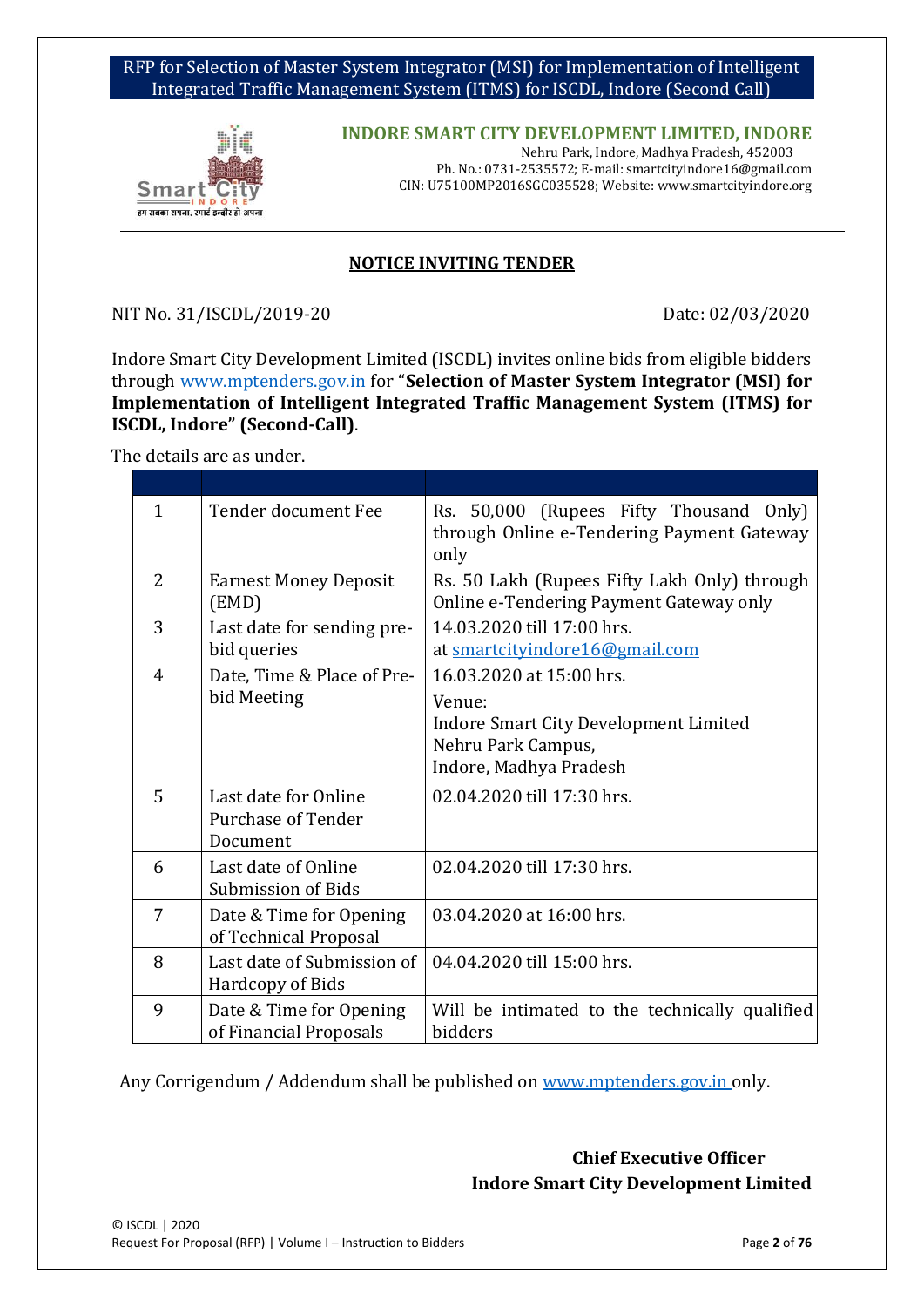#### **Disclaimer**

The ISCDL has prepared this Request for Proposals (RFP) for the "Request for Proposals for Selection of Master System Integrator for Implementation of ITMS Project". The RFP is a detailed document with specifies terms and conditions on which the bidder is expected to work. These terms and conditions are designed keeping in view the overall aim and objectives of the ITMS Project. ISCDL has taken due care in preparation of information contained herein and believes it to be accurate. However, neither ISCDL or any of its authorities or agencies nor any of their respective officers employees, agents, or advisors gives any warranty or make any representations, express, or implied as to the completeness or accuracy of the information contained in this document or any information which may be provided in association with it.

The information provided in this document is to assist the bidder(s) for preparing their proposals. However this information is not intended to be exhaustive, and interested parties are expected to make their own inquiries to supplement information in this document. The information is provided on the basis that it is non–binding on ISCDL any of its authorities or agencies, or any of their respective officers, employees, agents, or advisors. Each bidder is advised to consider the RFP as per its understanding and capacity. The bidders are also advised to do appropriate examination, enquiry and scrutiny of all aspects mentioned in the RFP before bidding. Bidders are encouraged to take professional help of experts on financial, legal, technical, taxation, and any other matters / sectors appearing in the document or specified work. The bidders should go through the RFP in detail and bring to notice of ISCDL any kind of error, misprint, inaccuracy, or omission.

ISCDL reserves the right not to proceed with the project, to alter the timetable reflected in this document, or to change the process or procedure to be applied. It also reserves the right to decline to discuss the Project further with any party submitting a proposal. No reimbursement of cost of any type will be paid to persons, entities, or consortiums submitting a Proposal.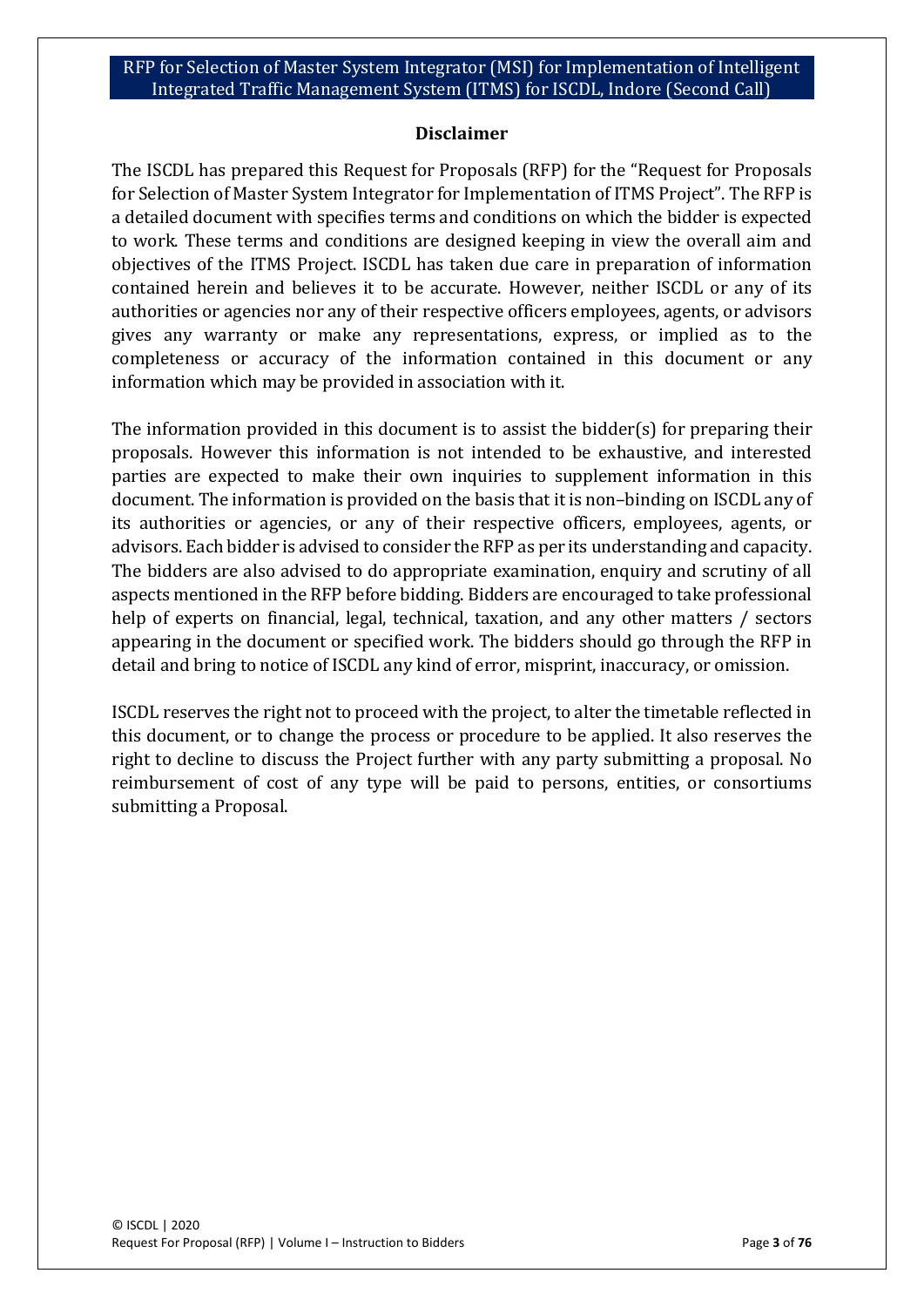## **Procedure for participation in e-Tendering**

## **1. Registration of Bidders on e-Tendering System**

As Government of Madhya Pradesh has decided to switch over to https://mptenders.gov.in/nicgep/app for all electronic tendering requirements, all Bidders/Contractors/ Suppliers are requested to register and enrol in this portal by clicking the link Online Bidder Enrolment on right hand side of the portal.

Help for Contractor and/ or Bidder Manual kit available in the same Home page can be referred for any clarifications. Bidders having valid Digital Signature Certificates may use the same for registration. New Purchases may be of Class 3 Signing Certificate. Bidders can provide their MSME details also, for online verification.

In case of any assistance please call Help desk numbers 0120-4200462, 0120-4001002.

## **2. Digital Certificate:**

Digital Signature Certificates (DSC) are the digital equivalent (that is electronic format) of physical or paper certificates. Examples of physical certificates are drivers' licenses, passports or membership cards. Certificates serve as a proof of identity of an individual for a certain purpose; for example, a driver's license identifies someone who can legally drive in a particular country. Likewise, a digital certificate can be presented electronically to prove your identity, to access information or services on the Internet or to sign certain documents digitally.

Like physical documents are signed manually, electronic documents, for example eforms are required to be signed digitally using a Digital Signature Certificate. Transactions that are done using Internet if signed using a Digital Signature certificate becomes legally valid.

A licensed Certifying Authority (CA) issues the digital signature. Certifying Authority (CA) means a person who has been granted a license to issue a digital signature certificate under Section 24 of the Indian IT-Act 2000.

The different types of Digital Signature Certificates are:

Class 2: Here, the identity of a person is verified against a trusted, pre-verified database.

Class 3: This is the highest level where the person needs to present himself or herself in front of a Registration Authority (RA) and prove his/ her identity.

DSC of Class 2 and Class 3 category issued by a licensed Certifying Authority (CA) needs to be obtained for e-filing on the e-Tendering Portal.

The cost of obtaining a digital signature certificate may vary as there are many entities issuing DSCs and their charges may differ. The approximate cost could vary between ₹ 2000 to ₹3000 depending on the number of years for which it is issued.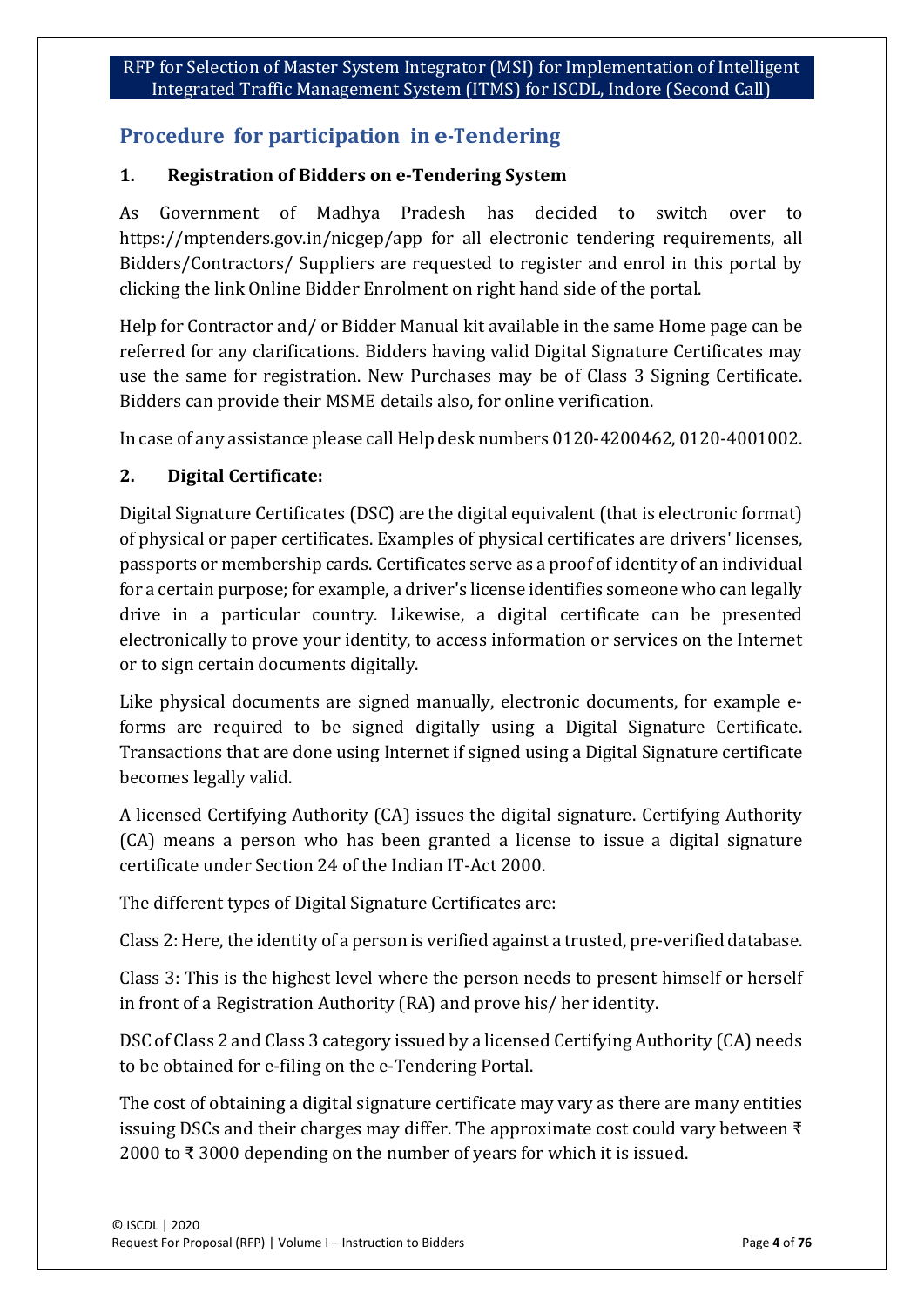It is mandatory to have a valid digital signature certificate for e-filing the forms on e-Tendering portal. Digital Signature Certificate (DSC) is not required by Companies but by individuals. For example, the Director or the Authorized signatory signing on behalf of the Company requires a DSC. It may take up to 7 working days for issuance of class III digital certificate; hence the bidders are advised to obtain the certificate at the earliest. Those bidders who already have valid class III digital certificate need not obtain another Digital Certificate for the same.

## **3. Set Up of Bidder's Computer System:**

In order for a bidder to operate on the e-tendering System, the Computer system of the bidder is required to be set up for Operating System, Internet Connectivity, Utilities, Fonts, etc. The details are available at https://mptenders.gov.in/nicgep/app

#### **4. Key Dates:**

The bidders are strictly advised to follow the time schedule (Key dates) of the bid of their side for tasks and responsibilities to participate in the bid, as all the stages of each bid are locked before the tart time and date and after the end time and date for the relevant stage if the bid as set by the Department.

## **5. Special Instructions to the Contractors/Bidders for the e-submission of the bids online through this eProcurement Portal**

i. Bidder should do Online Enrolment in this Portal using the option Click Here to Enrol available in the Home Page. Then the Digital Signature enrolment has to be done with the e-token, after logging into the portal. The e-token may be obtained from one of the authorized Certifying Authorities such as eMudhraCA/GNFC/IDRBT/MtnlTrustline/SafeScrpt/TCS.

ii. Bidder then logs into the portal giving user id/ password chosen during enrolment.

iii. The e-token that is registered should be used by the bidder and should not be misused by others.

iv. DSC once mapped to an account cannot be remapped to any other account. It can only be inactivated.

v. For purchasing of the bid document bidders have to pay Service Charge online only which is Rs. [as per Bid Data Sheet]. Cost of Bid document is separately mentioned in the detailed NIT. The Bid Document shall be available for purchase to concerned eligible bidders immediately after online release of the bids and up to scheduled time and date as set in the key dates. The payment for the cost of bid document shall be made online through Debit/Credit card. Net banking or NEFT Challan through the payment gateway provided on the portal.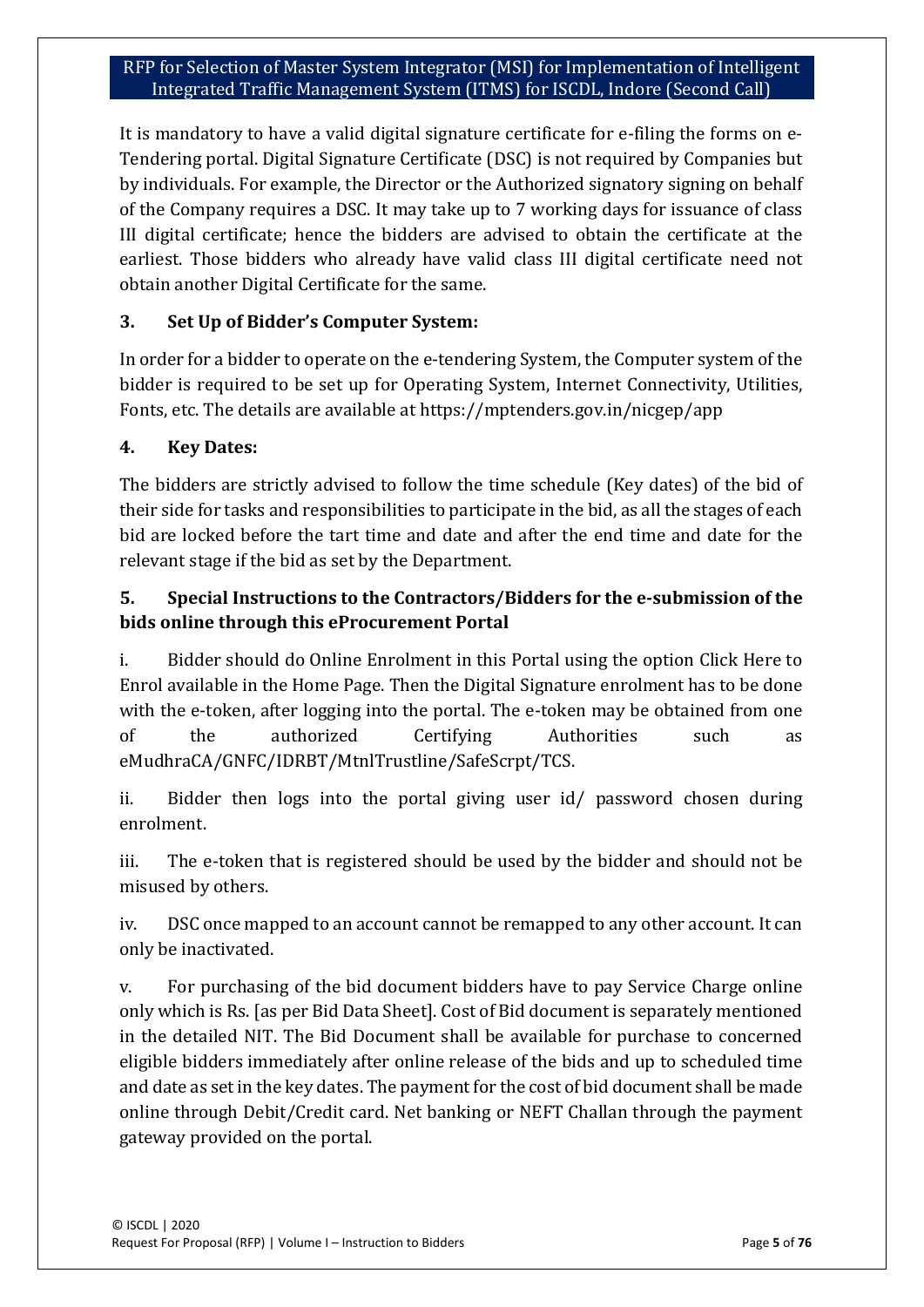vi. The Bidders can update well in advance, the documents such as certificates, purchase order details etc., under My Documents option and these can be selected as per tender requirements and then attached along with bid documents during bid submission. This will ensure lesser upload of bid documents.

vii. After downloading/ getting the tender schedules, the Bidder should go through them carefully and then submit the documents as per the tender document, otherwise, the bid will be rejected.

viii. The BOQ template must not be modified/ replaced by the bidder and the same should be uploaded after filling the relevant columns, else the bidder is liable to be rejected for that tender. Bidders are allowed to enter the Bidder Name and Values only.

ix. If there are any clarifications, this may be obtained online through the eProcurement Portal, or through the contact details given in the tender document. Bidder should take into account of the corrigendum published before submitting the bids online.

x. Bidder, in advance, should prepare the bid documents to be submitted as indicated in the tender schedule and they should be in PDF/XLS/RAR/DWF formats. If there is more than one document, they can be clubbed together.

xi. Bidder should arrange for the EMD as specified in the tender.

xii. The bidder reads the terms and conditions and accepts the same to proceed further to submit the bids.

xiii. The bidder has to submit the tender document(s) online well in advance before the prescribed time to avoid any delay or problem during the bid submission process.

xiv. There is no limit on the size of the file uploaded at the server end. However, the upload is decided on the Memory available at the Client System as well as the Network bandwidth available at the client side at that point of time. In order to reduce the file size, bidders are suggested to scan the documents in 75-100 DPI so that the clarity is maintained and also the size of file also gets reduced. This will help in quick uploading even at very low bandwidth speeds.

xv. It is important to note that, the bidder has to click on the Freeze Bid Button, to ensure that he/she completes the Bid Submission Process. Bids which are not frozen are considered as Incomplete/Invalid bids and are not considered for evaluation purposes.

xvi. The Tender Inviting Authority (TIA) will not be held responsible for any sort of delay or the difficulties faced during the submission of bids online by the bidders due to local issues.

xviii. The bidder may submit the bid documents online mode only, through this portal. Offline documents will not be handled through this system.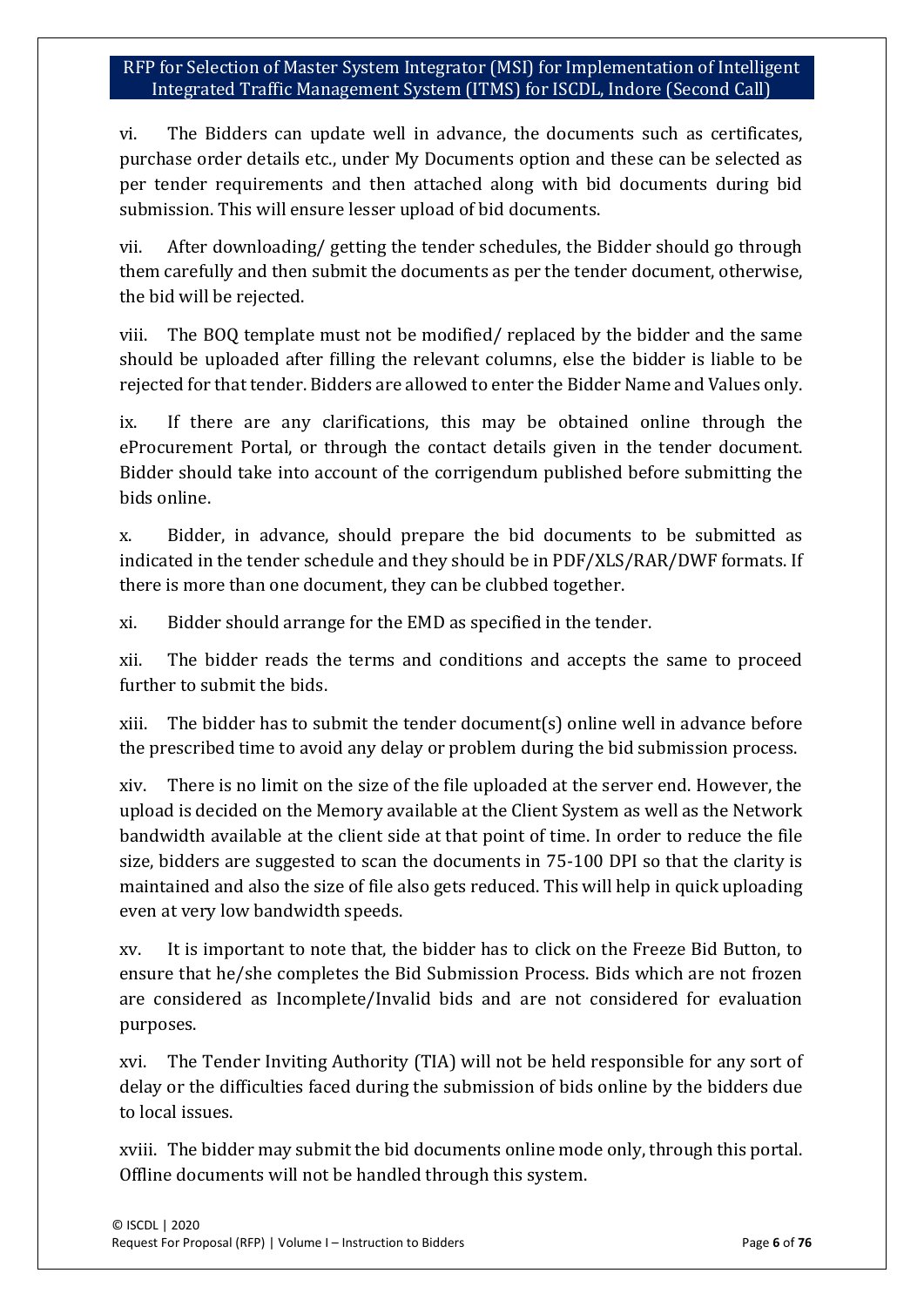xix. At the time of freezing the bid, the eProcurement system will give a successful bid updation message after uploading all the bid documents submitted and then a bid summary will be shown with the bid no, date & time of submission of the bid with all other relevant details. The documents submitted by the bidders will be digitally signed using the e-token of the bidder and then submitted.

xix. After the bid submission, the bid summary has to be printed and kept as an acknowledgement as a token of the submission of the bid. The bid summary will act as a proof of bid submission for a tender floated and will also act as an entry point to participate in the bid opening event.

xx. Successful bid submission from the system means, the bids as uploaded by the bidder is received and stored in the system. System does not certify for its correctness.

xxi. The bidder should see that the bid documents submitted should be free from virus and if the documents could not be opened, due to virus, during tender opening, the bid is liable to be rejected

xxii. The time that is displayed from the server clock at the top of the tender Portal, will be valid for all actions of requesting bid submission, bid opening etc., in the e-Procurement portal. The Time followed in this portal is as per Indian Standard Time (IST) which is GMT+5:30. The bidders should adhere to this time during bid submission.

xxiii. All the data being entered by the bidders would be encrypted at the client end, and the software uses PKI encryption techniques to ensure the secrecy of the data. The data entered will not be viewable by unauthorized persons during bid submission and not viewable by any one until the time of bid opening. Overall, the submitted bid documents become readable only after the tender opening by the authorized individual.

xxiv. During transmission of bid document, the confidentiality of the bids is maintained since the data is transferred over Secured Socket Layer (SSL) with 256-bit encryption technology. Data encryption of sensitive fields is also done.

xxv. The bidders are requested to submit the bids through online eProcurement system to the TIA well before the bid submission end date and time (as per Server System Clock).

#### **Note:**

i. Bidders are requested to visit our e-tendering website regularly for any clarifications and/or due date extension or corrigendum.

ii. ISCDL shall not be responsible in any way for delay/ difficulties/ inaccessibility of the downloading facility from the website for any reason whatsoever.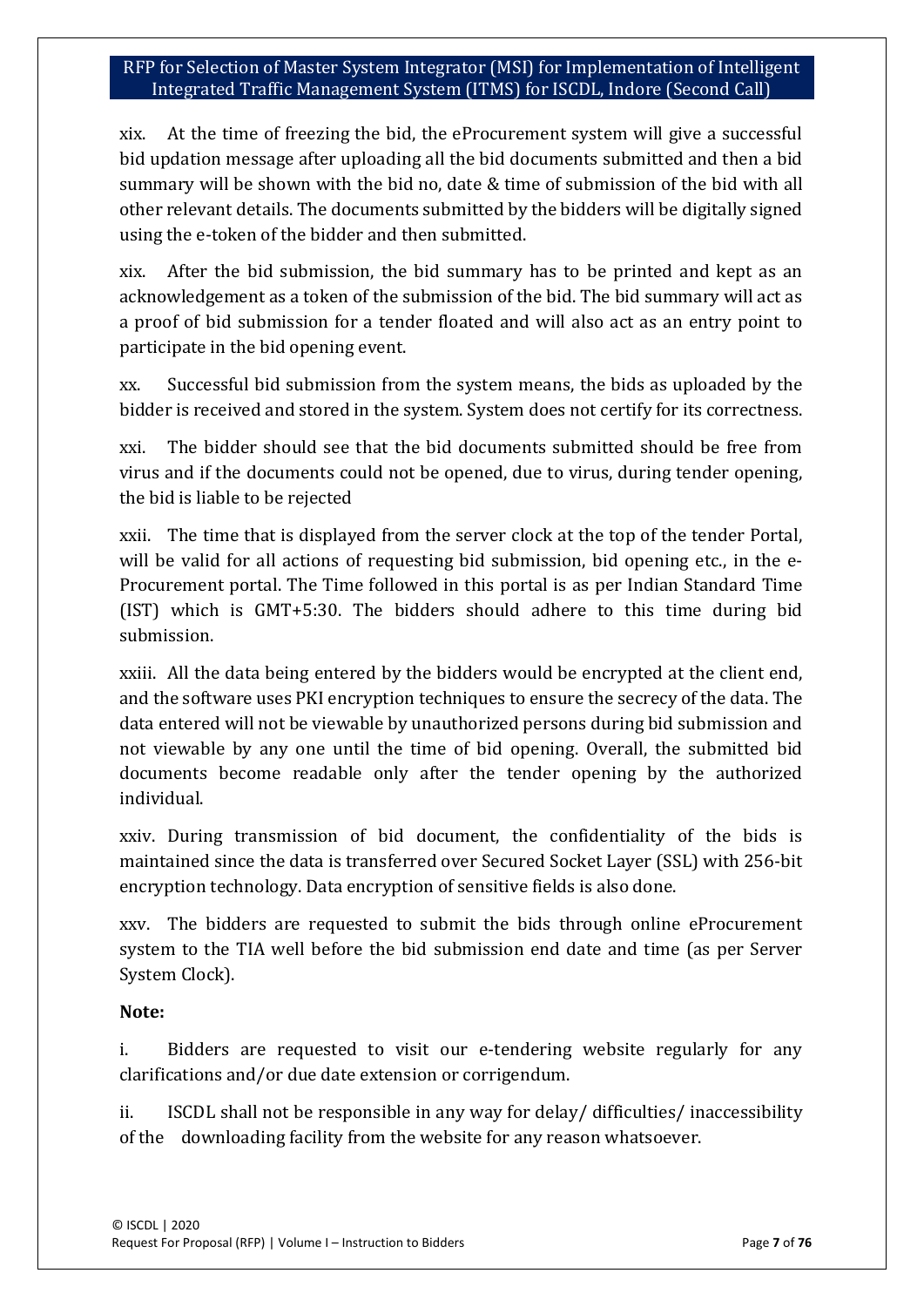iii. In case, due date for submission & opening of tender happens to be a holiday, the due date shall be shifted to the next working day for which no prior intimation will be given.

iv. ISCDL reserves the right for extension of due date of opening of technical bid.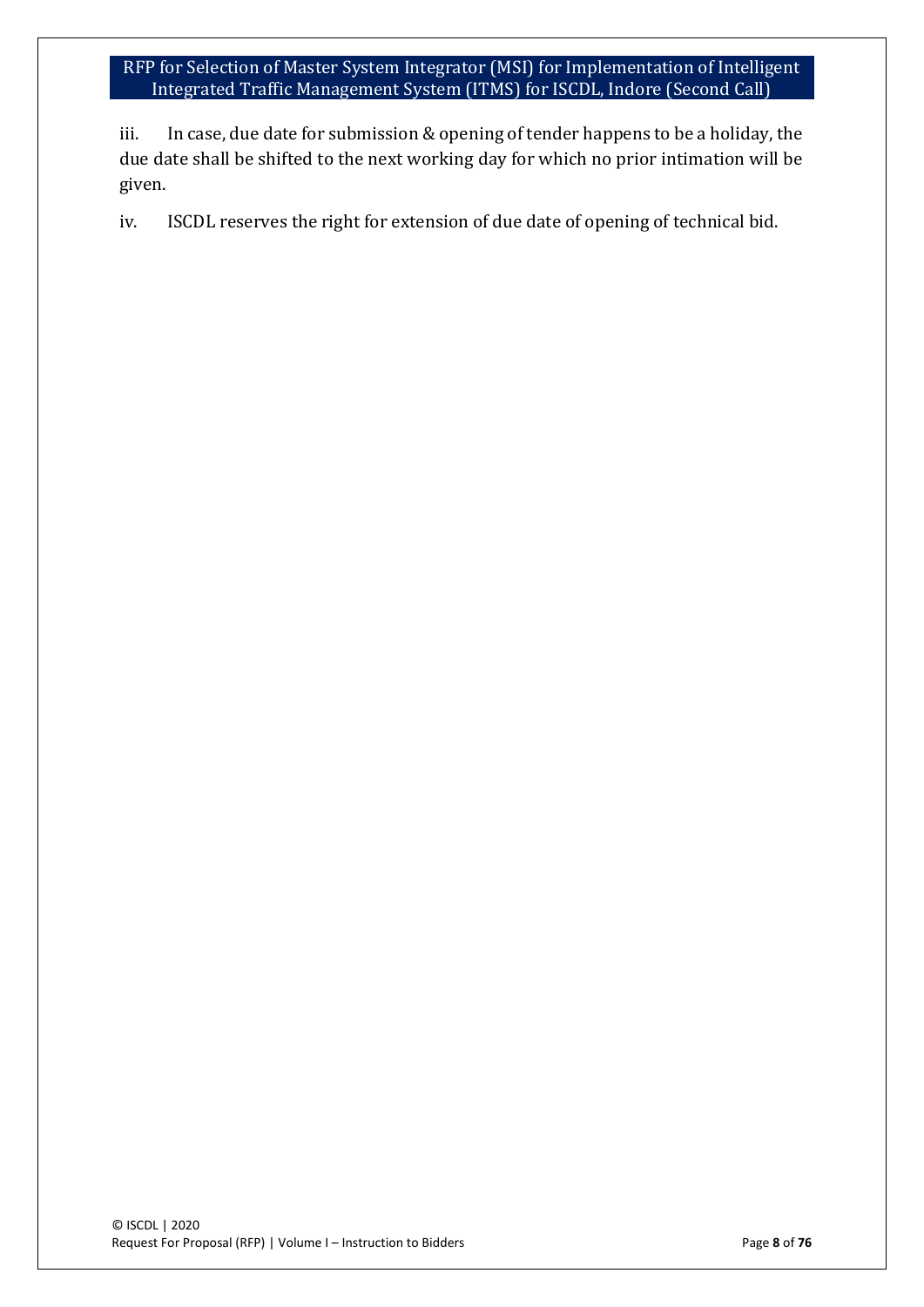## **Definitions/Acronyms**

| <b>Terms</b> | <b>Meanings</b>                                     |
|--------------|-----------------------------------------------------|
| <b>ABD</b>   | Area Based Development                              |
| AMC          | Annual Maintenance Contract                         |
| <b>ANPR</b>  | <b>Automatic Number Plate Recognition</b>           |
| <b>ATCS</b>  | <b>Adaptive Traffic Control System</b>              |
| <b>BOM</b>   | <b>Bill of Material</b>                             |
| <b>CCTV</b>  | <b>Closed Circuit Television</b>                    |
| COTS         | <b>Commercial Off-The-Shelf</b>                     |
| <b>DC</b>    | Data Centre                                         |
| <b>DMS</b>   | Document Management System                          |
| <b>DRC</b>   | <b>Disaster Recovery Centre</b>                     |
| <b>ECB</b>   | <b>Emergency Call Box</b>                           |
| <b>EMD</b>   | <b>Earnest Money Deposit</b>                        |
| <b>FMS</b>   | <b>Facility Management Services</b>                 |
| GIS          | <b>Geographical Information System</b>              |
| <b>GPS</b>   | <b>Global Positioning System</b>                    |
| <b>GSM</b>   | Global System for Mobile Communication              |
| <b>GST</b>   | <b>Goods and Services Tax</b>                       |
| <b>ICCC</b>  | <b>Integrated Command and Control Centre</b>        |
| <b>ICT</b>   | Information and Communication Technology            |
| IP           | <b>Internet Protocol</b>                            |
| <b>IPF</b>   | <b>Information Processing Facility</b>              |
| ISO          | International Organization for Standardization      |
| IT           | <b>Information Technology</b>                       |
| <b>ITDP</b>  | Institute for Transportation and Development Policy |
| <b>ITMS</b>  | Intelligent Traffic Management System               |
| <b>LOA</b>   | Letter of Acceptance                                |
| <b>MIS</b>   | <b>Management Information System</b>                |
| <b>MSI</b>   | Master System Integrator                            |
| <b>NIT</b>   | Notice Inviting Tender                              |
| <b>OEM</b>   | Original Equipment Manufacture                      |
| <b>OFC</b>   | <b>Optical Fibre Cable</b>                          |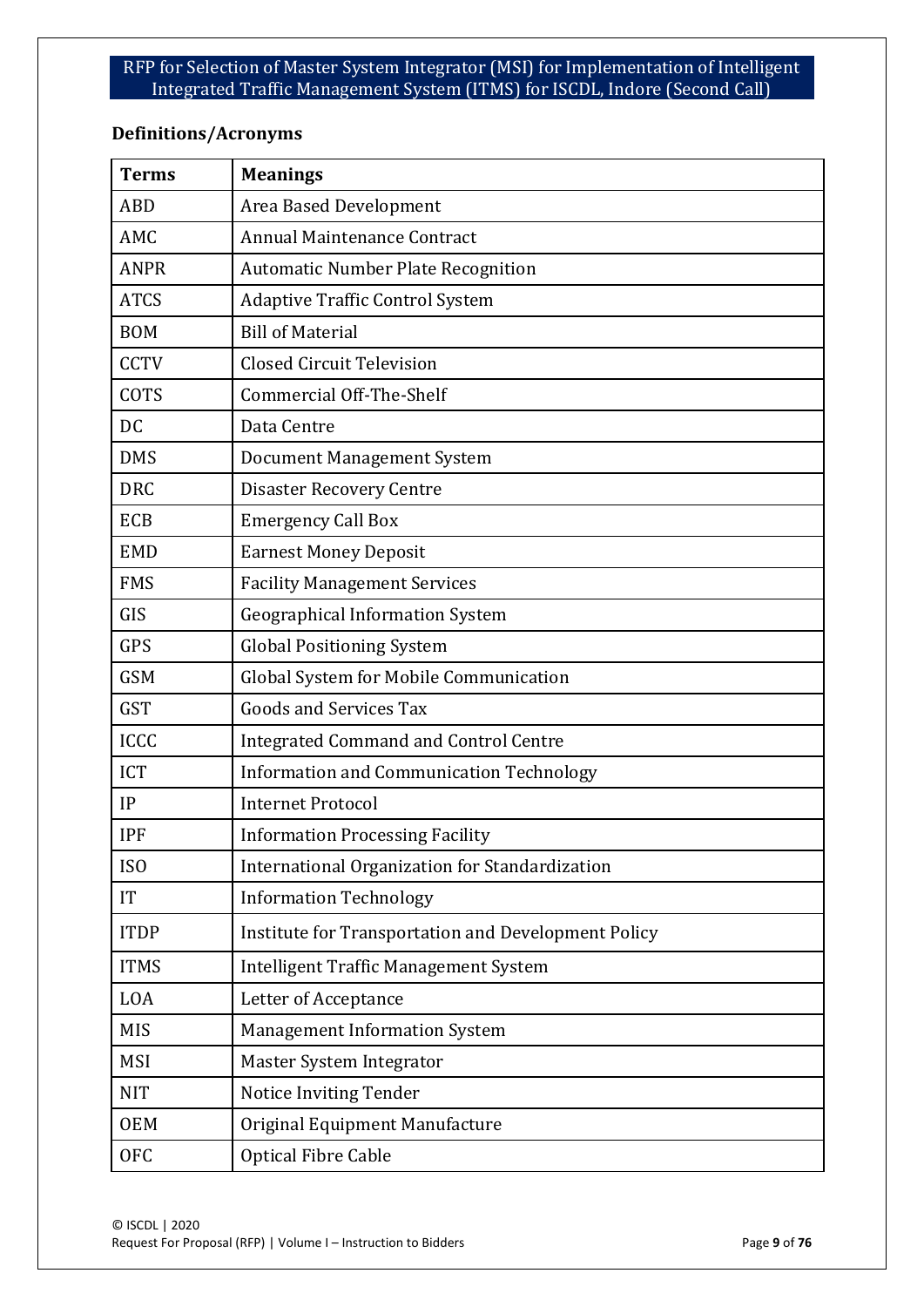| <b>Terms</b> | <b>Meanings</b>                              |
|--------------|----------------------------------------------|
| <b>PA</b>    | <b>Public Address</b>                        |
| PoP          | <b>Point of Presence</b>                     |
| <b>PTZ</b>   | Pan Tilt Zoom                                |
| <b>RFP</b>   | <b>Request for Proposal</b>                  |
| <b>RLVD</b>  | <b>Red Light Violation Detection</b>         |
| <b>ISCDL</b> | <b>Indore Smart City Development Limited</b> |
| <b>SDC</b>   | <b>State Data Centre</b>                     |
| <b>SLA</b>   | Service Level Agreement                      |
| SOP          | <b>Standard Operating Procedures</b>         |
| <b>SPV</b>   | Special Purpose Vehicle                      |
| <b>SVD</b>   | <b>Speed Violation Detection</b>             |
| <b>TCV</b>   | <b>Total Contract Value</b>                  |
| <b>TPA</b>   | Third Party Auditor                          |
| <b>UAT</b>   | <b>User Acceptance Testing</b>               |
| <b>UPS</b>   | <b>Uninterrupted Power Supply</b>            |
| VA           | <b>Video Analytics</b>                       |
| <b>VAT</b>   | Value Added Tax                              |
| <b>VM</b>    | Virtual Machine                              |
| <b>VMSB</b>  | Variable Message Sign Board                  |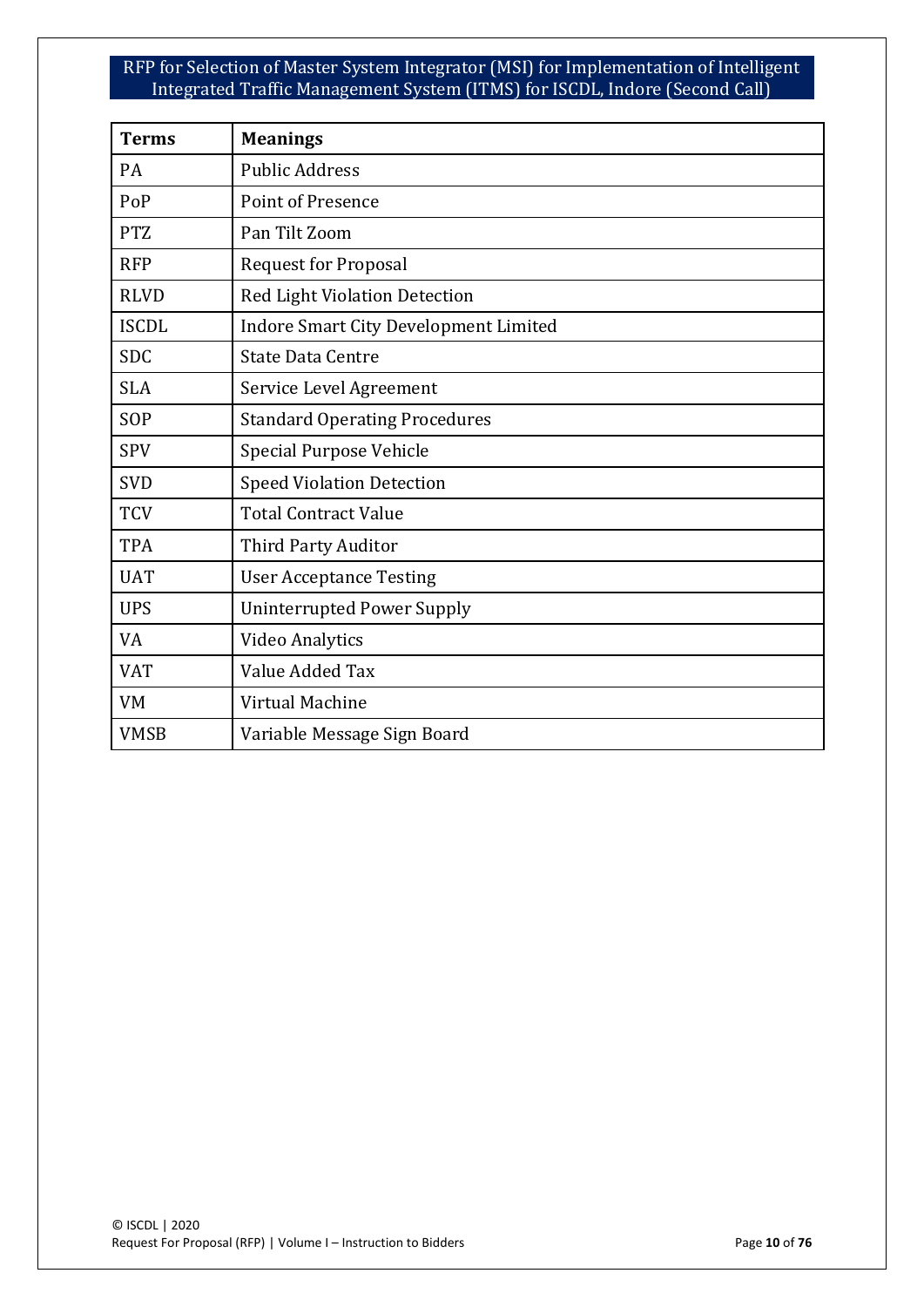## **Table of Contents**

| $\mathbf{1}$   |        |  |
|----------------|--------|--|
|                | 1.1    |  |
|                | 1.2    |  |
|                | 1.3    |  |
| $\overline{2}$ |        |  |
|                | 2.1    |  |
|                | 2.1.1  |  |
|                | 2.2    |  |
|                | 2.2.1  |  |
|                | 2.2.2  |  |
|                | 2.2.3  |  |
|                | 2.2.4  |  |
|                | 2.2.5  |  |
|                | 2.2.6  |  |
|                | 2.2.7  |  |
|                | 2.2.8  |  |
|                | 2.2.9  |  |
|                | 2.2.10 |  |
|                | 2.2.11 |  |
|                |        |  |
|                | 2.3    |  |
|                |        |  |
|                | 2.3.2  |  |
|                | 2.3.3  |  |
|                | 2.3.4  |  |
|                | 2.3.5  |  |
|                | 2.3.6  |  |
|                | 2.3.7  |  |
|                | 2.3.8  |  |
|                | 2.3.9  |  |
|                | 2.3.10 |  |
|                | 2.3.11 |  |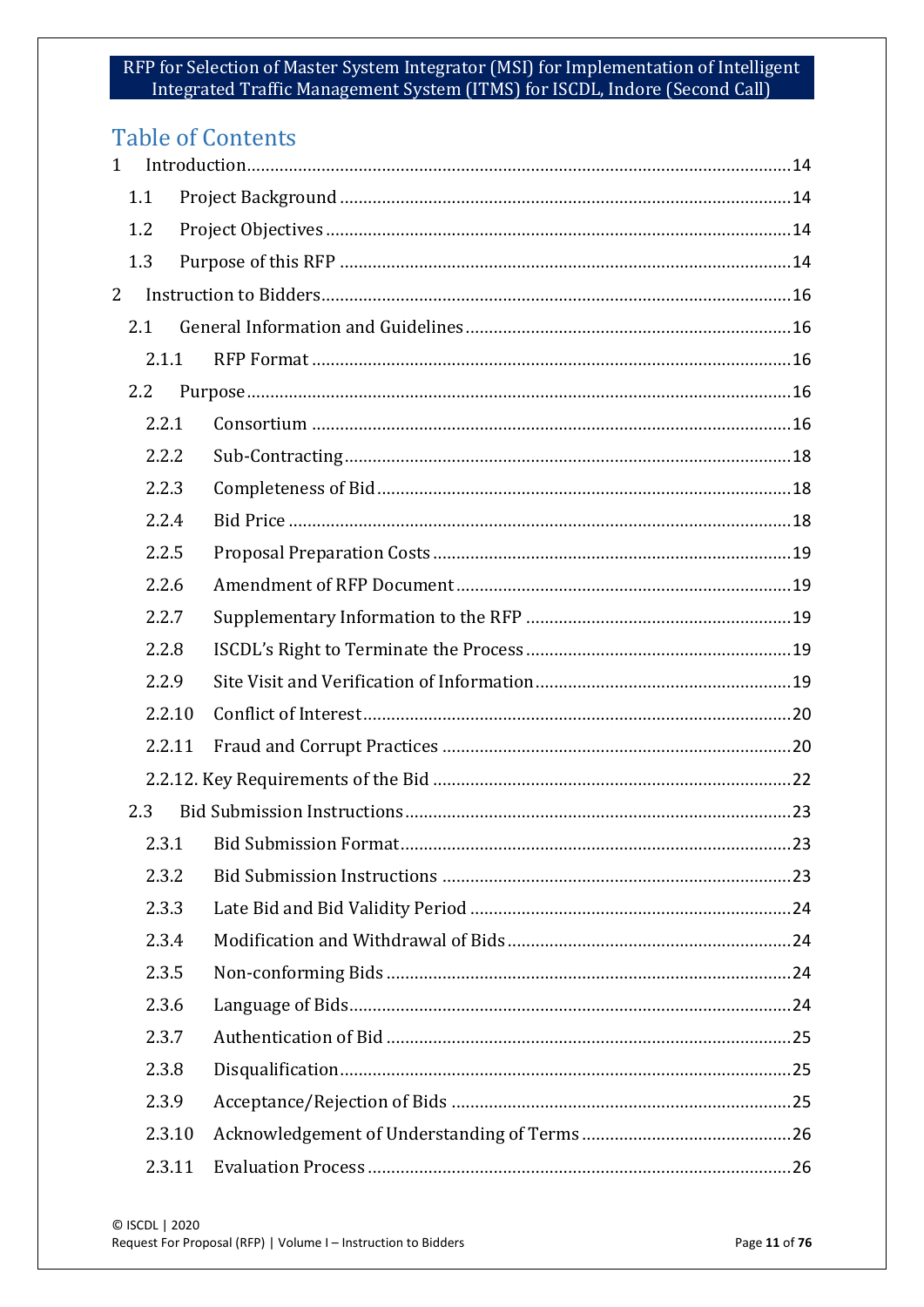| 2.3.12 |                                                                          |  |  |  |
|--------|--------------------------------------------------------------------------|--|--|--|
| 2.3.13 |                                                                          |  |  |  |
| 2.3.14 |                                                                          |  |  |  |
| 2.3.15 |                                                                          |  |  |  |
| 2.3.16 |                                                                          |  |  |  |
| 2.3.17 |                                                                          |  |  |  |
| 2.3.18 |                                                                          |  |  |  |
| 2.3.19 |                                                                          |  |  |  |
| 2.3.20 |                                                                          |  |  |  |
| 2.3.21 |                                                                          |  |  |  |
| 2.3.22 |                                                                          |  |  |  |
| 2.3.23 | Failure to Agree With the Terms & Conditions of the RFP / Contract.37    |  |  |  |
| 2.3.24 | ISCDL's Right to Accept any Bid and to Reject any or All Bids 37         |  |  |  |
| 2.3.25 |                                                                          |  |  |  |
| 2.3.26 |                                                                          |  |  |  |
| 2.3.27 |                                                                          |  |  |  |
| 2.3.28 |                                                                          |  |  |  |
| 2.3.29 |                                                                          |  |  |  |
| 2.3.30 | Failure to agree with the Terms & Conditions of the RFP40                |  |  |  |
|        |                                                                          |  |  |  |
|        |                                                                          |  |  |  |
|        |                                                                          |  |  |  |
|        | Annexure 1.3 - Format to share Bidder's and Bidding Firms Particulars46  |  |  |  |
|        |                                                                          |  |  |  |
|        |                                                                          |  |  |  |
|        |                                                                          |  |  |  |
|        | Annexure 1.7 - Format for CV of Key Personnel - As per Bidders format 51 |  |  |  |
|        |                                                                          |  |  |  |
|        | Annexure 1.9 - Undertaking - Technical Support Arrangement with OEM 54   |  |  |  |
|        |                                                                          |  |  |  |
|        |                                                                          |  |  |  |
|        |                                                                          |  |  |  |
|        |                                                                          |  |  |  |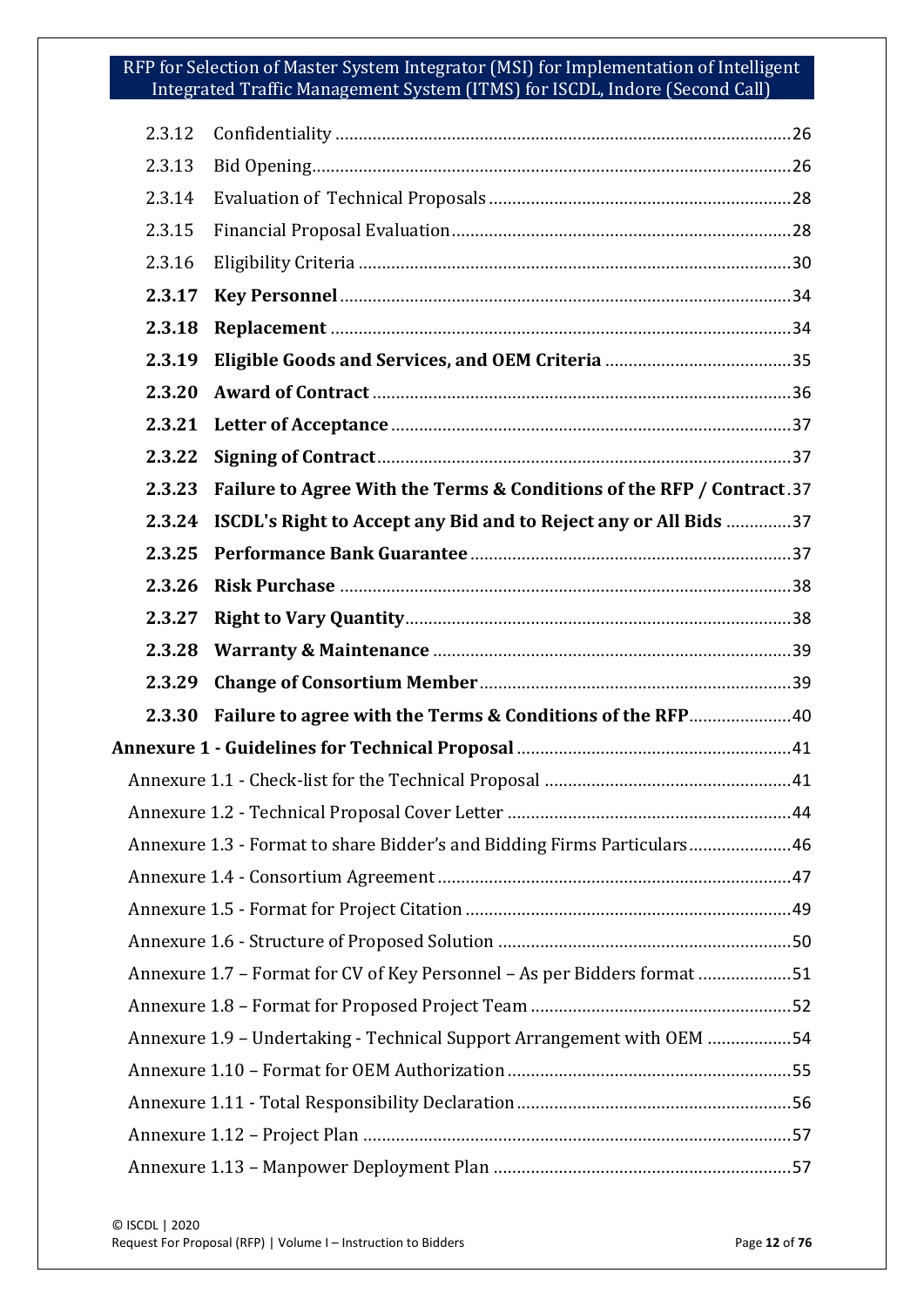| Annexure 3 - Format for Declaration by the bidder for not being Blacklisted / Debarred<br>68 |
|----------------------------------------------------------------------------------------------|
|                                                                                              |
|                                                                                              |
|                                                                                              |
|                                                                                              |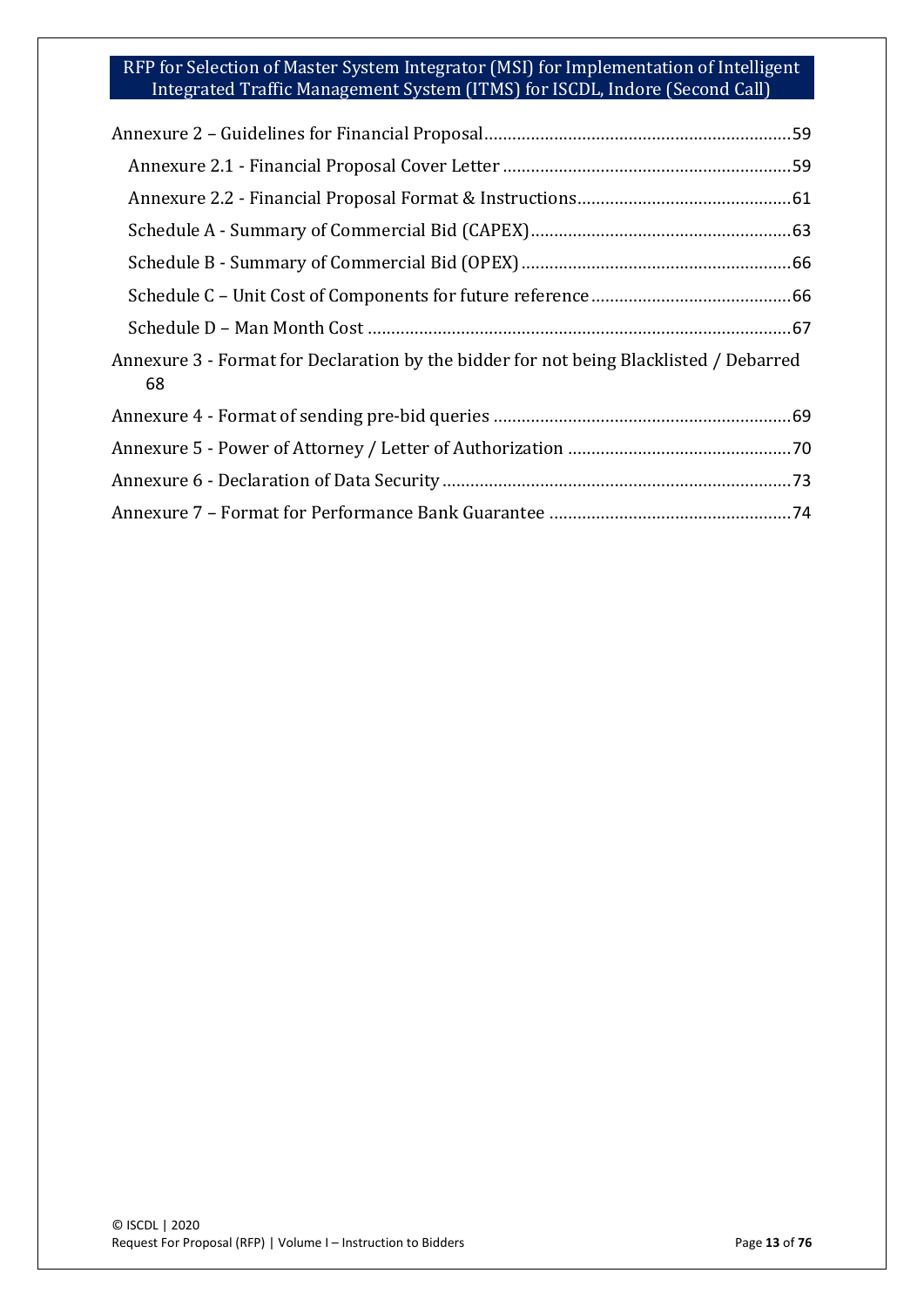## <span id="page-13-0"></span>1 Introduction

## <span id="page-13-1"></span>1.1 Project Background

One of the primary objectives is to enhance the safety and security, improve efficiency of city administration and promote a better quality of life for residents. In order to achieve these objectives, ISCDL desires to foster the development of a robust ICT infrastructure that supports digital applications and ensures seamless steady state operations, traffic management, emergency response mechanisms and real time tracking of services and vital city metrics throughout the city. ISCDL is considering the appointment of a MSI to set up Integrated Traffic Management System for Indore.

## <span id="page-13-2"></span>1.2 Project Objectives

The key objective of this project is to establish a collaborative framework where input from different smart solutions implemented by ISCDL, and other stakeholders can be assimilated and analysed on a single platform; consequently resulting in aggregated city level information. Further this aggregated city level information can be converted to actionable intelligence, which would be propagated to relevant stakeholders and citizens.

Following are the key outcomes expected to be achieved by the proposed interventions:

- a. Improved visualization of ambient situation in the city and facilitation of data driven decision making
- b. Efficient traffic management
- c. Enhanced safety and security
- d. Better management of utilities and quantification of services
- Asset Management

## <span id="page-13-3"></span>1.3 Purpose of this RFP

The purpose of this tender is for the Indore Smart City Development Limited (ISCDL) to enter into a contract with a qualified firm for the Supply, Installation, Integration, Commissioning, Operations and Maintenance of Intelligent Traffic Management System (ITMS) initiative for smart city initiative of Indore . ISCDL is looking to engage a Master Service Integrator -

- Who brings strong implementation experience in smart city integration and operations through integrated, multi-agency coordination platform
- Who can develop Standard Operating Procedures for the various components of the project
- Who brings forth expertise for traffic management, incident and emergency management
- Who has experience implementing surveillance system including ITMS coupled with using the said systems efficiently through data analytics
- Who has a quality control plan in place to demonstrate that all equipment is tested and passed prior to shipping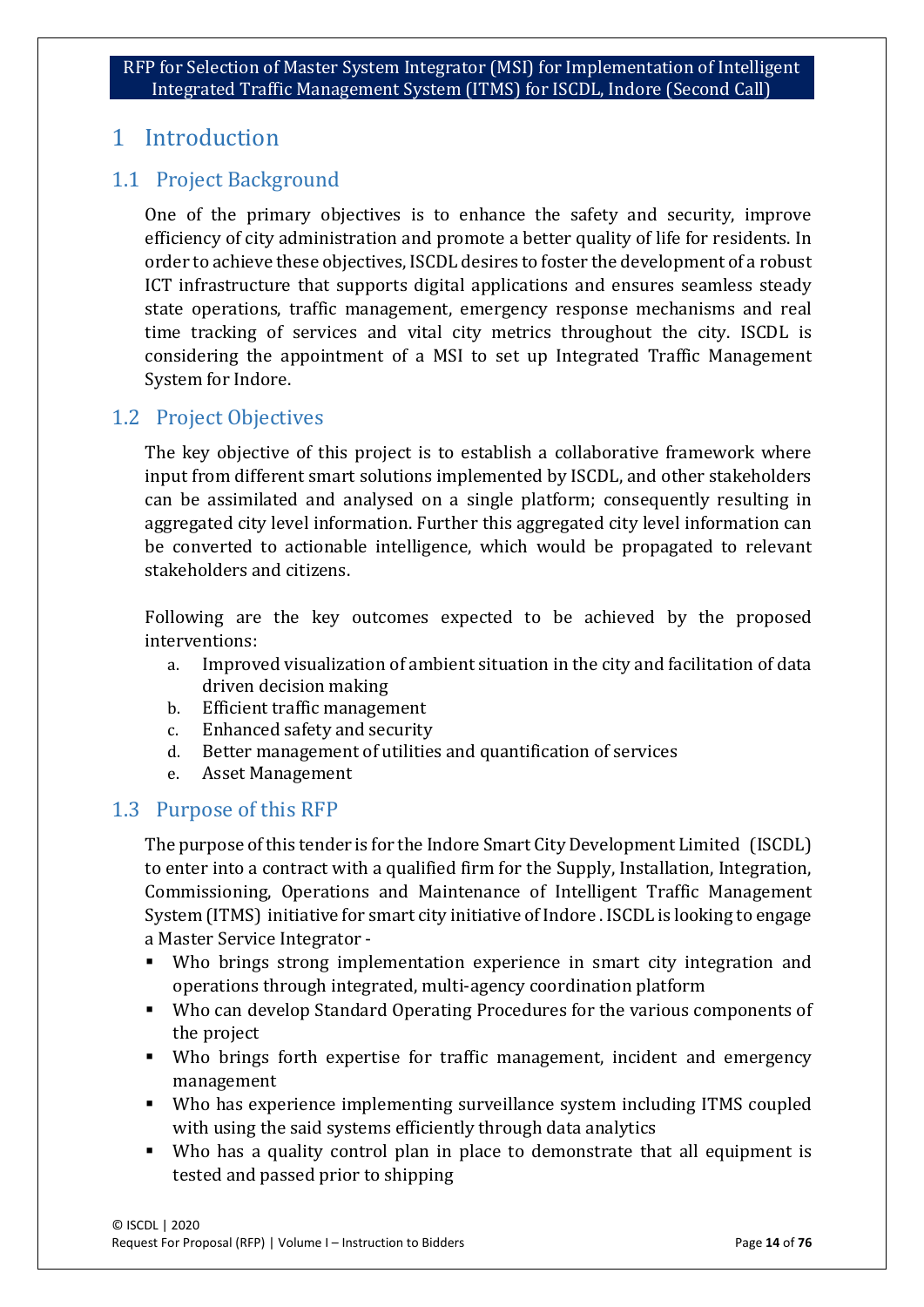- Who is capable of providing high quality installations of the project equipment
- Who is capable of maintaining and operating the complex smart city systems to provide maximum decision making support and performance of the systems
- Who will strongly build capacity of various stakeholders for efficient operations and management of the proposed solutions

This tender is designed to provide interested bidders with sufficient basic information to submit proposals meeting minimum requirements, but is not intended to limit a proposal's content or exclude any relevant or essential data. Bidders are at liberty and are encouraged to expand upon the specifications to evidence superior bid understanding and service capability.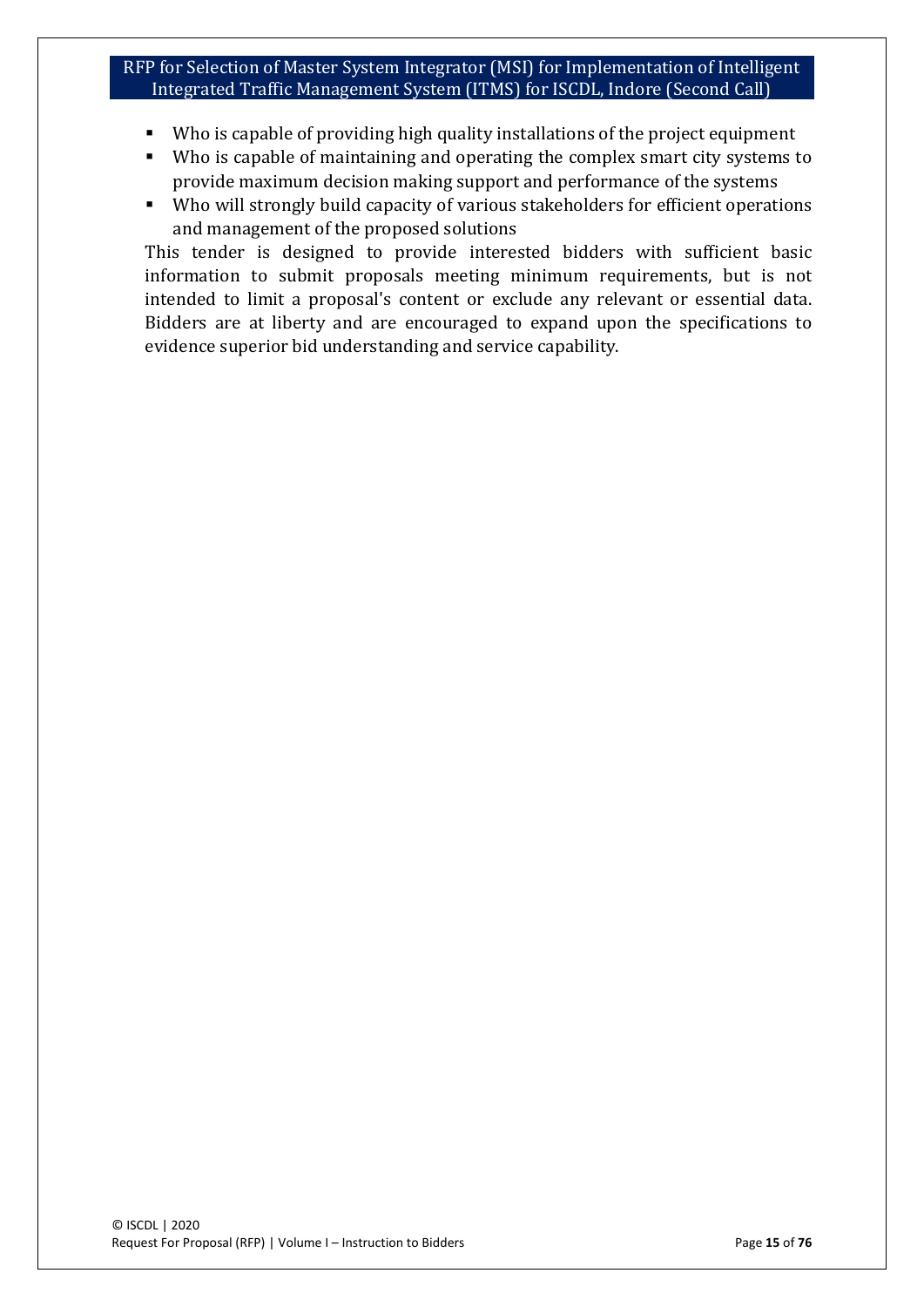## <span id="page-15-0"></span>2 Instruction to Bidders

## <span id="page-15-1"></span>2.1 General Information and Guidelines

## <span id="page-15-2"></span>2.1.1 RFP Format

The Request for Proposal (RFP) consists of 3 (Three) Volumes viz.

- 1. RFP Volume I: Instruction to Bidders
- 2. RFP Volume II: Scope of Work
- 3. RFP Volume III: Master Service Agreement

#### <span id="page-15-3"></span>2.2 Purpose

ISCDL seeks the services of a reputed IT company, for "Request for Proposals for Selection of Master System Integrator (MSI) for Implementation of Intelligent Integrated Traffic Management System (ITMS) for ISCDL, Indore". This document provides information to enable the bidders to understand the broad requirements to submit their Proposals.

The detailed scope of work is provided in RFP Vol-II.

## <span id="page-15-4"></span>2.2.1 Consortium

- i. The Bidder for participation in the Selection Process, may be a single entity or a group of entities (the "Consortium"), coming together to execute the project. The term 'Bidder' used herein would apply to both a single Entity and a Consortium.
- ii. No Bidder or member of a Consortium (including shareholders of the Bidder or each member of the Consortium) shall submit another Proposal under this RFP either individually or as a member of another JV/Consortium. If any Bidder or member of a Consortium (including shareholders of the Bidder or member of the Consortium) submits or participates in more than one Proposal, then all such Proposals with the Bidder's or Consortium member's participation shall be rejected and the Bidder shall stand disqualified.
- iii. No Member at any given point of time, may assign or delegate its rights, duties or obligations under the Agreement/Contract except with prior written consent of ISCDL.
- iv. No bidder applying individually, or as a member of a Consortium, as the case may be, can be member of another consortia bidding for the project.
- v. In the event the Bidder is a Consortium, it shall, comply with the following additional requirements:
	- a) Number of members in a consortium shall not exceed 3 (Three) including the Lead Member or MSI;
	- b) Members of the Consortium shall nominate one member as the Lead Member
	- c) The Members of the Consortium shall be responsible for successful implementation of the project throughout the terms of the contract.
	- d) The Lead Member shall be authorized and shall be fully responsible for the accuracy and veracity of the representations and information submitted by the Members respectively from time to time in the response to this RFP.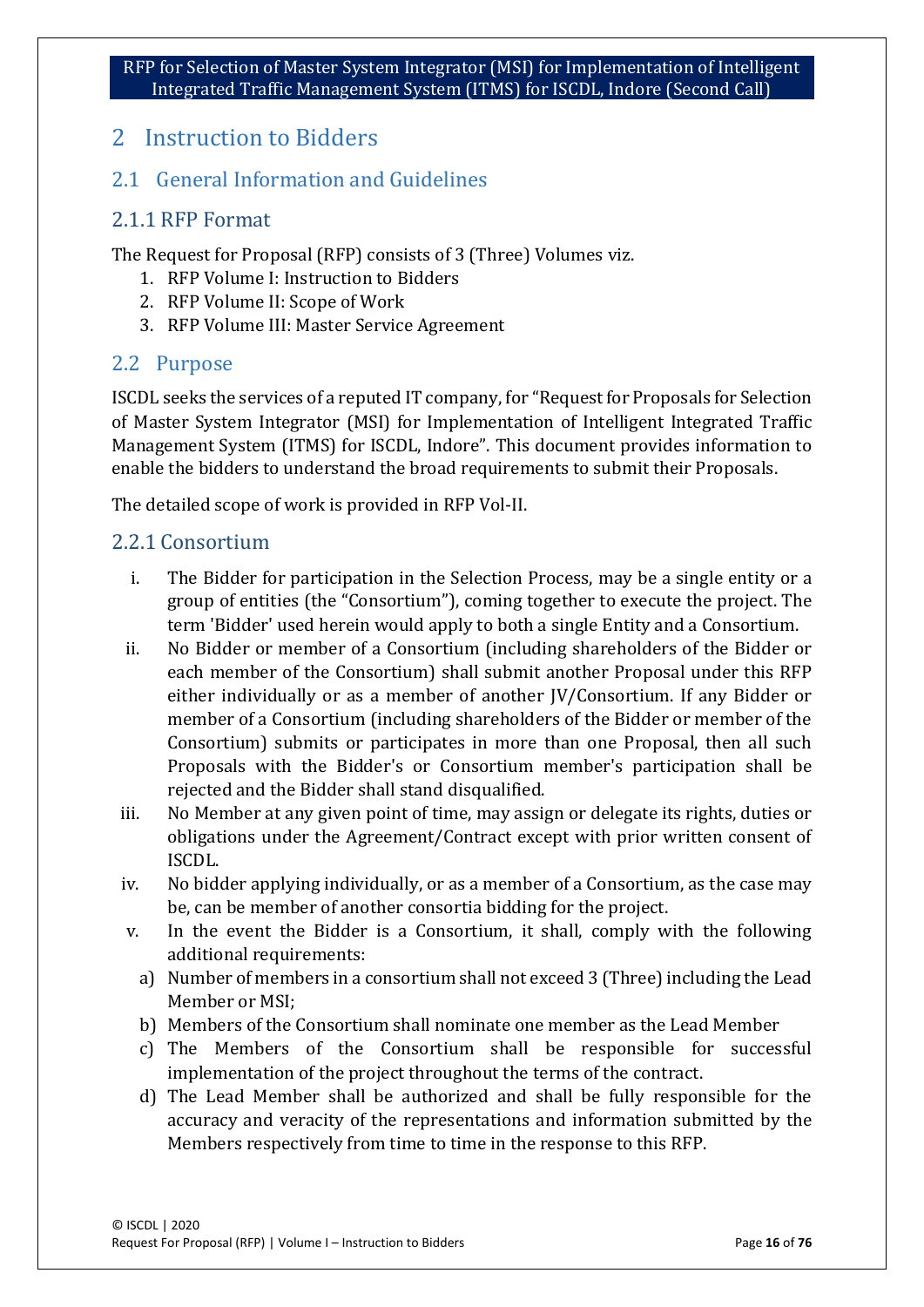- e) Members of the Consortium shall submit a declaration as set out in Annexure 1.4 inter alia consisting of the following:
	- Commit to the scope of work, rights, obligations and liabilities to be held by each member; specifically commit that the Lead Member shall be answerable on behalf of other members for the performance of obligations under this Agreement,
	- Undertake that each of the members of the Consortium shall have an definite and clarity of scope of work which was allocated as per each member's field of expertise
	- Provide a brief description of the roles and responsibilities of individual members; and clearly define the proposed administrative arrangements (organization chart) for the management and execution.
	- Commit to the profit and loss sharing ratio of each member
	- Include a statement to the effect that all the members of the Consortium shall be jointly and severally liable for all obligations in relation to the Agreement/Contract until the completion of the project in accordance with the Agreement/Contract;
	- Undertake that all Members shall comply with all lock-in requirements set forth in the RFP.
- f) The technical and commercial capacity and Net Worth of the Members shall satisfy the conditions of eligibility as prescribed in this RFP;
- g) Any change of a Consortium Member other than the Lead Member can be done only under extreme circumstances such as non-performance of the Consortium member, insolvency or bankruptcy of the Consortium member, which shall be done only with the prior written approval of ISCDL. Provided that in the event of any such approved change of Consortium member, the new member (company) replacing outgoing Consortium member shall have same or higher financial, technical and legal qualifications as the outgoing member, and to the satisfaction of ISCDL. In the event ISCDL does not grant approval for the change of the Consortium member other than the Lead Member or suitably qualified replacement member (companies) are not available/ found, the exit of such Consortium member shall constitute a breach of the Contract.
- h) All members of the consortium are required to follow the highest level of work ethics, if any member of the consortium has a Conflict of Interest or indulges in Prohibited Practices; the whole Consortium is liable to be disqualified. Further, in the event any entity has been barred by the Central Government, any State Government, a statutory authority or a public sector undertaking, as the case may be, from participating in any project or bid, and the bar subsists as on the date of Last Date of Submission, it would not be eligible to submit a Proposal either by itself or as part of a Consortium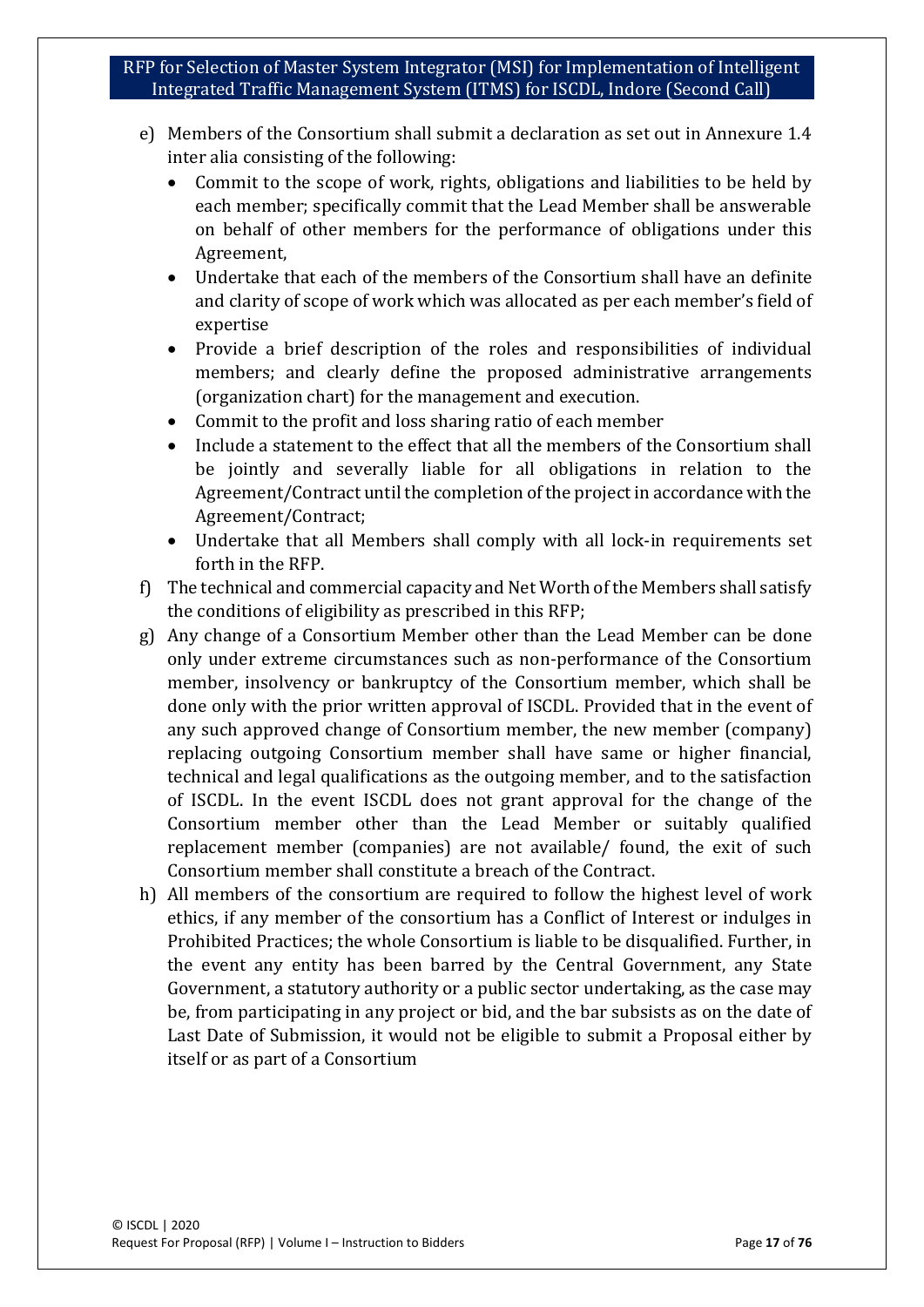## <span id="page-17-0"></span>2.2.2 Sub-Contracting

The bidder would be allowed to sub-contract work, including for the following:

- Cabling and fixtures work, and all electrical & civil work (if any) during implementation
- Technical Staff at Command & Control Centre (If any).

The MSI/Consortium Partners may subcontract/outsource the OEM services like system configurations, commissioning, product servicing and up gradation support during O&M period from OEMs only.

Sub-contracting shall be allowed only with prior written approval of ISCDL. However, even if the work is sub-contracted, the sole responsibility of the work shall lie with the MSI. ISCDL will have rights to reject the proposed sub-contracting agency without giving any reason.

The MSI shall be held responsible for any delay/error/non-compliance etc. of its subcontracted vendor. The details of the sub-contracting agreements (if any) between both the parties would be required to be submitted to ISCDL.

## <span id="page-17-1"></span>2.2.3 Completeness of Bid

The Bid should be complete in all respects. Failure to furnish all information required by the RFP document or submission of a proposal not substantially responsive to the RFP document in every respect will be at the Bidder's risk and may result in rejection of its Bid without any prejudice.

## <span id="page-17-2"></span>2.2.4 Bid Price

- i. Commercial Bid shall be as per the format provided in Annexure 2. Bidders shall give the required details of all applicable taxes (except GST), duties, other levies and charges etc. in respect of direct transaction between ISCDL and the Bidder.
- ii. Bidders shall quote for the entire scope of contract on a "overall responsibility" basis such that the total bid price covers Bidder's all obligations mentioned in or to be reasonably inferred from the bidding documents in respect of providing the product/services.
- iii. Prices quoted by the Bidder shall remain firm during the entire contract period and not subject to variation on any account. However, any changes in exchange rates, duties and taxes should be adjusted accordingly as these are beyond the control and changes as per government regulations time to time. A bid submitted with an adjustable price quotation shall be treated as non-responsive and rejected. For evaluation purpose, quoted price, exclusive of GST, shall be considered. However, if any, statutory variation like taxes/ duties/ levies or there is introduction of any new taxes/ duties/ levies by any state Government or central Government, that will considered separately as and when changes occurred.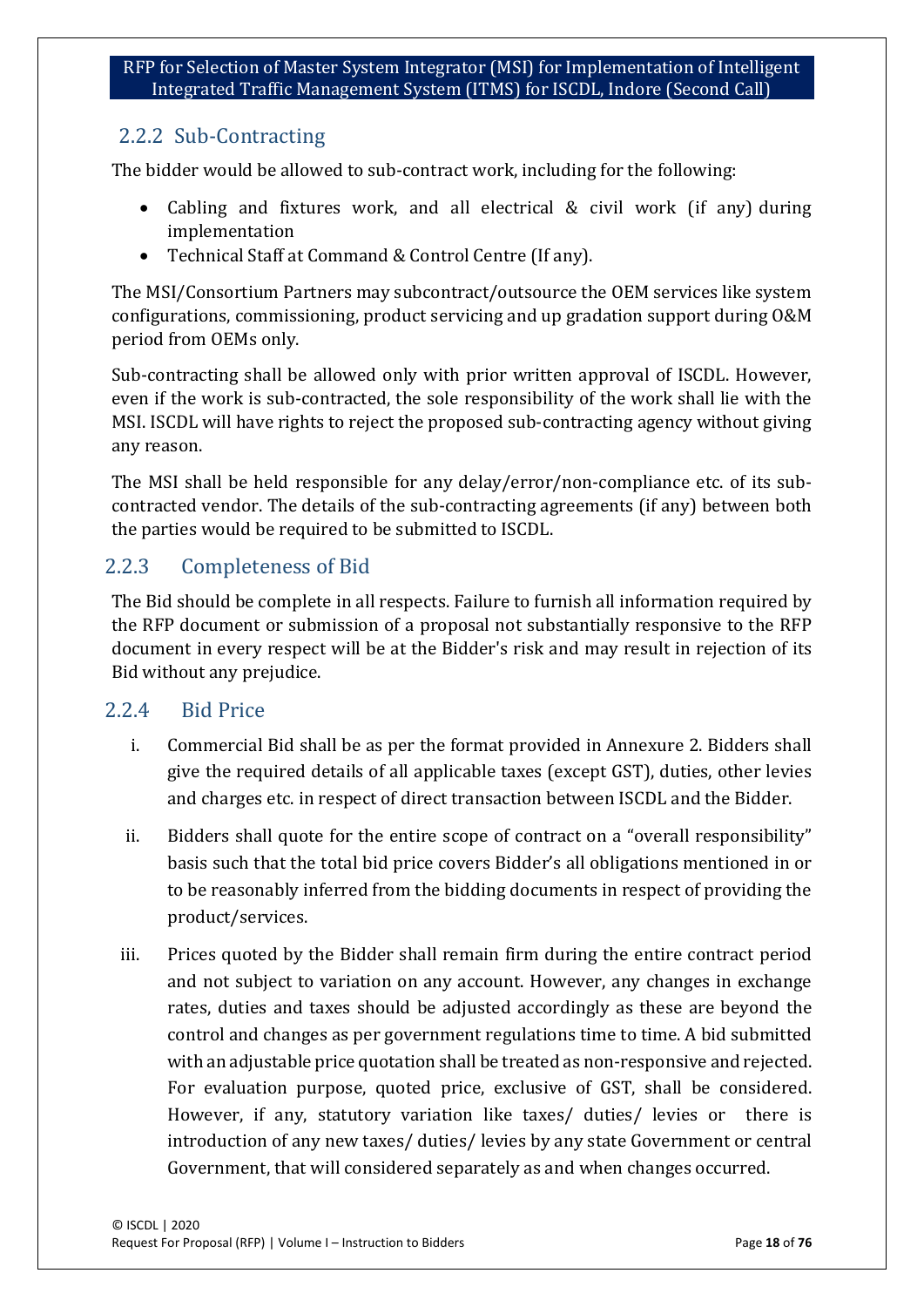## <span id="page-18-0"></span>2.2.5 Proposal Preparation Costs

- i. The bidder shall submit the bid at its cost and expense. ISCDL shall not be held responsible for any cost incurred by the bidder. Submission of a bid does not entitle the bidder to claim any cost and rights over ISCDL and ISCDL shall be at liberty to cancel any or all bids without giving any notice.
- ii. All materials submitted by the bidder shall be the absolute property of ISCDL and no copyright etc. shall be entertained by ISCDL.

## <span id="page-18-1"></span>2.2.6 Amendment of RFP Document

All the amendments made in the document would be published on the e-Tendering Portal and shall be part of RFP.

The Bidders are advised to visit the e-tendering portal on regular basis to check for necessary updates. ISCDL also reserves the right to amend the dates mentioned in this RFP.

In order to allow prospective bidders a reasonable time to take the amendment into account in preparing their bids, ISCDL, at its discretion, may extend the deadline for submission of bids. Such extensions shall be uploaded on website of the www.mptenders.gov.in

## <span id="page-18-2"></span>2.2.7 Supplementary Information to the RFP

If ISCDL deems it appropriate to revise any part of this RFP or to issue additional data to clarify an interpretation of provisions of this RFP, it may issue supplements to this RFP. Any such corrigendum/addendum shall be deemed to be incorporated by this reference into this RFP.

## <span id="page-18-3"></span>2.2.8 ISCDL's Right to Terminate the Process

ISCDL may terminate the RFP process at any time and without assigning any reason. ISCDL reserves the right to amend/ edit/ add/ delete any clause of this RFP Document. This will be informed to all and will become part of the RFP and information for the same would be published on the e-Tendering portal.

## <span id="page-18-4"></span>2.2.9 Site Visit and Verification of Information

- i The Bidder are encourage to visit and examine the site or sites and obtain for itself, at its own responsibility and risk, all information that may be necessary for submission of the bid and entering into the Contract. The costs of visiting the site or sites shall be at the Bidder's own expense.
- ii ISCDL will arrange for the Bidder and any of its personnel or agents to gain access to the relevant site or sites, provided that the Bidder gives ISCDL adequate notice of not less than 5 (Five) days prior to such proposed visit.
- iii No request for site visits shall be entertained and any visit arranged or scheduled a week before the deadline for the submission of the Bids and prior to the award of Contract.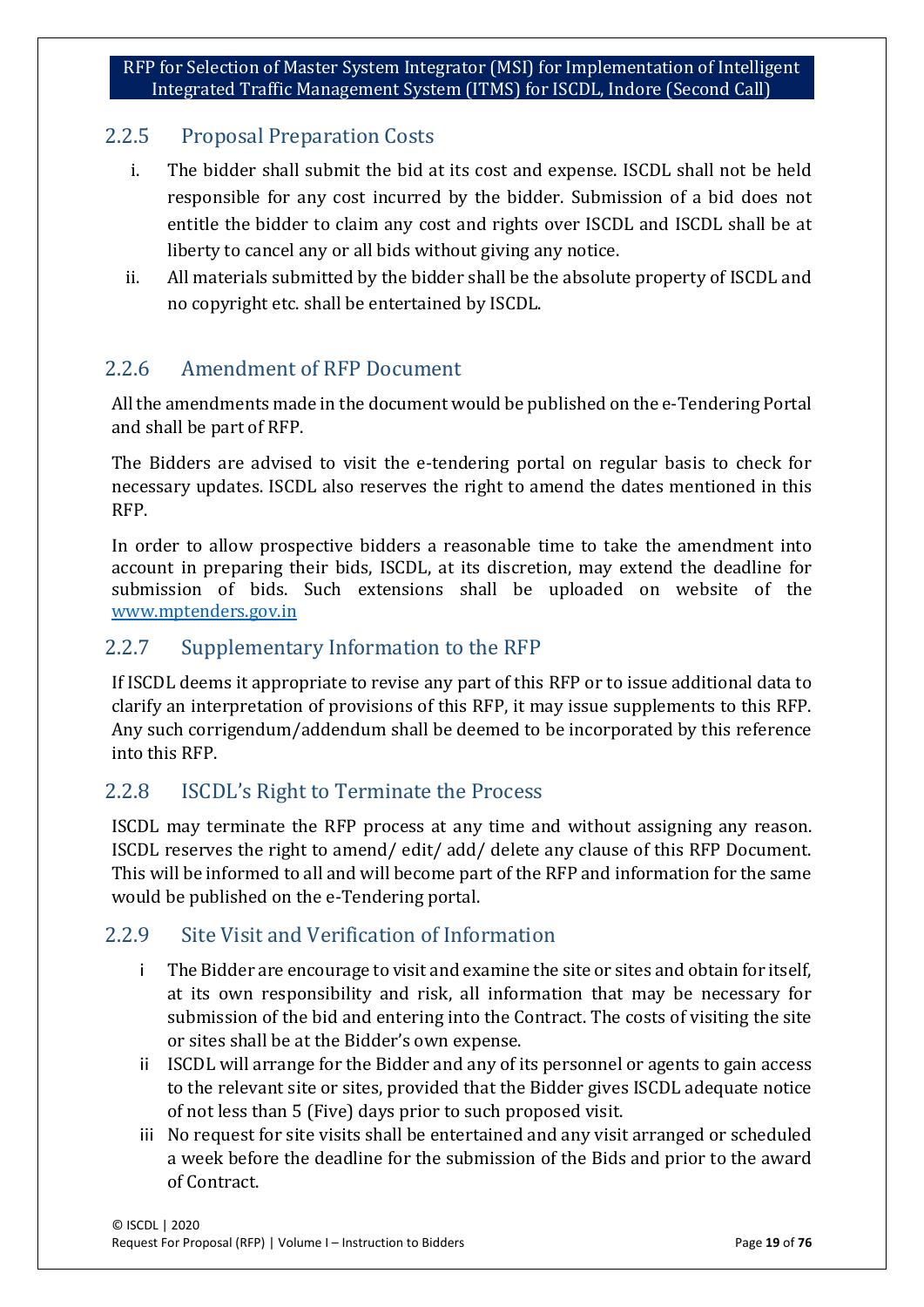## <span id="page-19-0"></span>2.2.10 Conflict of Interest

The Bidder is required to provide professional, objective, and impartial advice, at all times holding the ISCDL's interests paramount, strictly avoiding conflicts with other assignments or its own corporate interests, and acting without any consideration for future work.

The Bidder has an obligation to disclose to the ISCDL any situation of actual or potential conflict that impacts its capacity to serve the best interest of its ISCDL. Failure to disclose such situations may lead to the disqualification of the Bidder or the termination of its Contract.

In the event of disqualification, ISCDL shall forfeit and appropriate the EMD, if available, with respect to pre-estimated compensation and damages payable to ISCDL for, inter alia, the time, cost and effort of ISCDL including consideration of such Bidder's Bid, without prejudice to any other right or remedy that may be available to ISCDL hereunder or otherwise.

Conflict between consulting activities: a firm that has been engaged by the ISCDL to provide goods, works, or non-consulting services for a project, or any of its affiliates, shall be disqualified from providing consulting services resulting from or directly related to those goods, works, or non-consulting services. Conversely, a firm hired to provide consulting services for the preparation or implementation of a project, or any of its affiliates, shall be disqualified from subsequently providing goods or works or nonconsulting services resulting from or directly related to the consulting services for such preparation or implementation

Conflict among consulting assignments: a Bidder (including its experts and sub-bidders) or any of its affiliates shall not be hired for any assignment that, by its nature, may be in conflict with another assignment of the Bidder for the same or for another ISCDL

Relationship with the ISCDL's staff: a Bidder (including its experts and sub-bidders) that has a close business or family relationship with a professional staff of the ISCDL (or of the ISCDL, or of implementing agency, or of a recipient of a part of the Bank's financing) who are directly or indirectly involved in any part of (i) the preparation of the Terms of Reference for the assignment, (ii) the selection process for the Contract, or (iii) the supervision of the Contract, may not be awarded a Contract, unless the conflict stemming from this relationship has been resolved

## <span id="page-19-1"></span>2.2.11 Fraud and Corrupt Practices

a. The Bidders and their respective officers, employees, agents and advisers shall observe the highest standard of ethics during the Selection Process. Notwithstanding anything to the contrary contained in this RFP, ISCDL shall reject a Bid without being liable in any manner whatsoever to the Bidder, if it determines that the Bidder has, directly or indirectly or through an agent, engaged in corrupt practice, fraudulent practice, coercive practice, undesirable practice or restrictive practice (collectively the "Prohibited Practices") in the Selection Process. In such an event, ISCDL shall, without prejudice to its any other rights or remedies, forfeit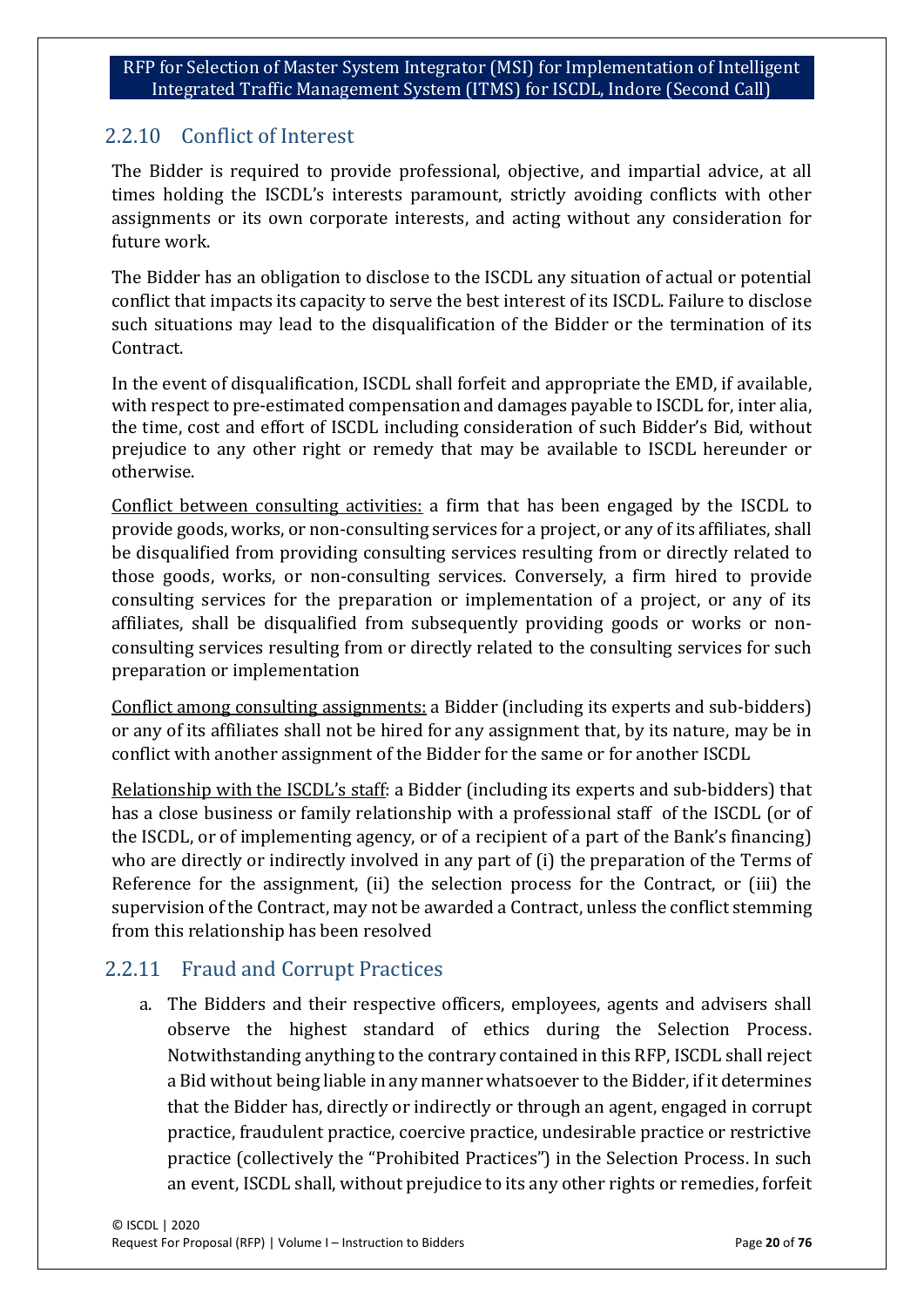and appropriate the EMD or PBG, as the case may be, with respect to pre-estimated compensation and damages payable to ISCDL for, inter alia, time, cost and effort of ISCDL, in regard to the RFP, including consideration and evaluation of such Bidder's Bid.

- b. Without prejudice to the rights of ISCDL under Clause above and the rights and remedies which ISCDL may have under the LOI or the Agreement, if a Bidder is found by ISCDL to have directly or indirectly or through an agent, engaged or indulged in any corrupt practice, fraudulent practice, coercive practice, undesirable practice or restrictive practice during the Selection Process, or after the issue of the LOI or the execution of the Agreement, such Bidder shall not be eligible to participate in any tender or RFP issued by ISCDL during a period of 3 years from the date such Bidder is found by ISCDL to have directly or through an agent, engaged or indulged in any Prohibited Practices.
- c. For the purposes of this Section, the following terms shall have the meaning hereinafter respectively assigned to them:
	- i. "corrupt practice" means (1) the offering, giving, receiving, or soliciting, directly or indirectly, of anything of value to influence the action of any person connected with the Selection Process (for avoidance of doubt, offering of employment to or employing or engaging in any manner whatsoever, directly or indirectly, any official of ISCDL who is or has been associated in any manner, directly or indirectly with the Selection Process or the LOI or has dealt with matters concerning the Agreement or arising there from, before or after the execution thereof, at any time prior to the expiry of one year from the date such official resigns or retires from or otherwise ceases to be in the service of ISCDL, shall be deemed to constitute influencing the actions of a person connected with the Selection Process); or (2) save as provided herein, engaging in any manner whatsoever, whether during the Selection Process or after the issue of the LOA or after the execution of the Agreement, as the case may be, any person in respect of any matter relating to the Project or the Award or the Agreement, who at any time has been or is a legal, financial or technical consultant/adviser of ISCDL in relation to any matter concerning the Project;
	- ii. "fraudulent practice" means a misrepresentation or omission of facts or disclosure of incomplete facts, in order to influence the Selection Process;
	- iii. "coercive practice" means impairing or harming or threatening to impair or harm, directly or indirectly, any persons or property to influence any person's participation or action in the Selection Process;
	- iv. "undesirable practice" means (i) establishing contact with any person connected with or employed or engaged by ISCDL with the objective of canvassing, lobbying or in any manner influencing or attempting to influence the Selection Process; or (ii) having a Conflict of Interest; and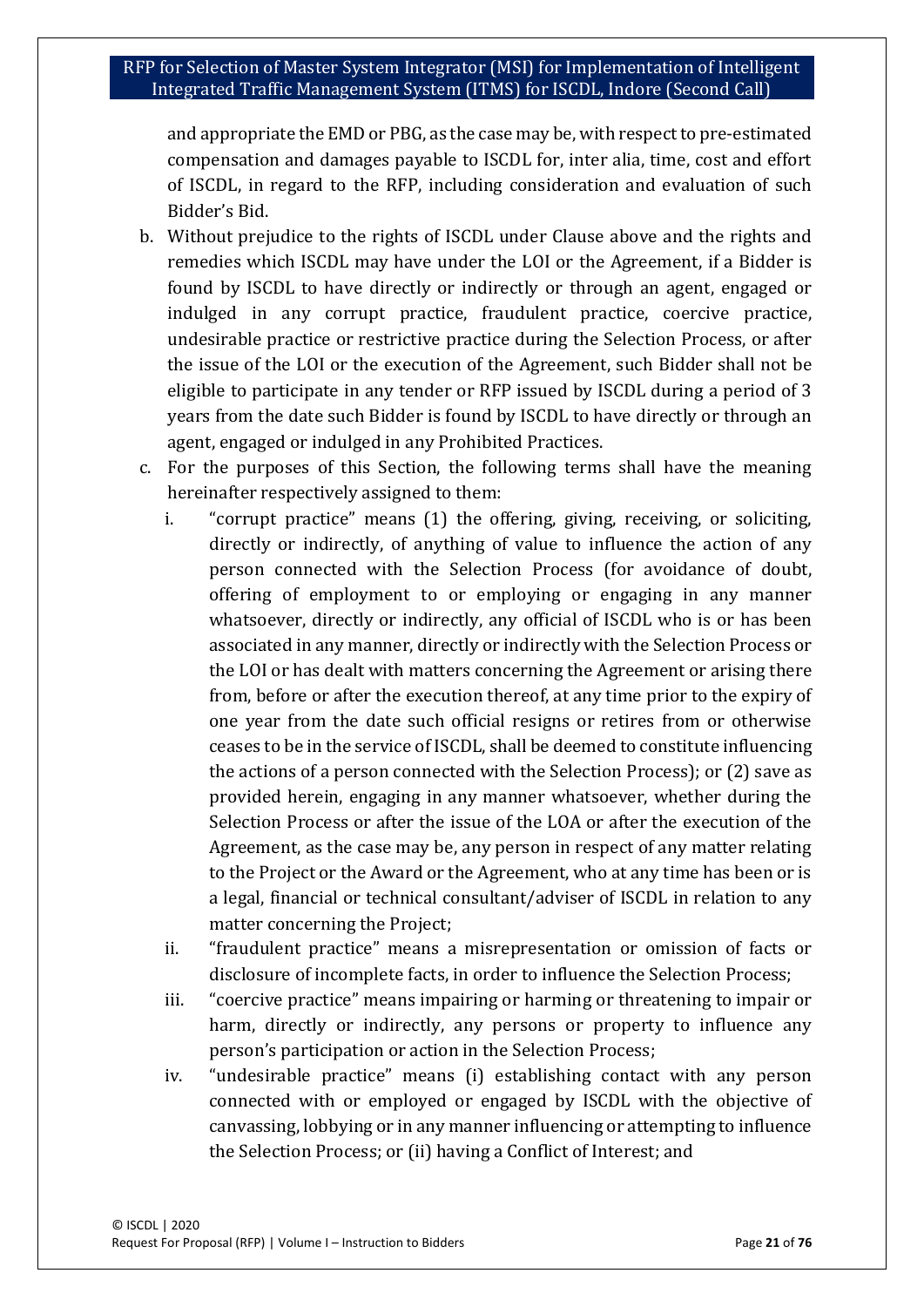v. "Restrictive practice" means forming a cartel or arriving at any understanding or arrangement among Bidders with the objective of restricting or manipulating a full and fair competition in the Selection Process.

## <span id="page-21-0"></span>2.2.12. Key Requirements of the Bid

#### *2.2.11.1* RFP Document/Tender Fee

RFP can be downloaded from the websit[e www.mptenders.gov.in.](http://www.mptenders.gov.in/) RFP Document Fee of Rs. 50, 000 (Rupee Fifty Thousand Only) shall be paid through online e-Tendering Payment Gateway only. The RFP document fee shall be non-refundable. Without the payment of tender fee the bids will be taken as incomplete and non-responsive and shall not be considered.

#### *2.2.11.2* Earnest Money Deposit (EMD)

- 1 In terms of this RFP, a Bidder is required to submit EMD of Rs. 50 Lakhs (Rupees Fifty Lakhs Only) through the online system only on the e-tendering portal [\(www.mptenders.gov.in\)](http://www.mptenders.gov.in/) against the said RFP.
- 1. The Unsuccessful Bidder's EMD will be returned within 90 days from the date of opening of the financial proposal. The Bid Security, for the amount mentioned above, of the successful bidder would be returned after 30 days upon submission of Performance Bank Guarantee for an amount equal to 10 % of Total Contract Value in the format provided in Annexure 7 of the RFP.
- 2. No interest will be paid by ISCDL on the EMD amount and EMD will be refunded to the all Bidders (including the successful bidders) without any accrued interest on it
- 3. The Bid submitted without EMD, mentioned above, will be summarily rejected
- 4. The EMD may be forfeited:
	- a. If a Bidder withdraws his bid or increases his quoted prices during the period of bid validity or its extended period, if any.
	- b. In case of a successful bidders, if the Bidder fails to sign the contract in accordance with the terms and conditions.
	- c. If during the bid process, a bidder indulges in any such deliberate act as would jeopardise or unnecessarily delay the process of bid evaluation and finalisation.
	- d. If, during the bid process, any information is found false/fraudulent/malafide, and then ISCDL shall reject the bid and, if necessary, initiate action.
- 5. The decision of ISCDL regarding forfeiture of the EMD shall be final and binding upon bidders.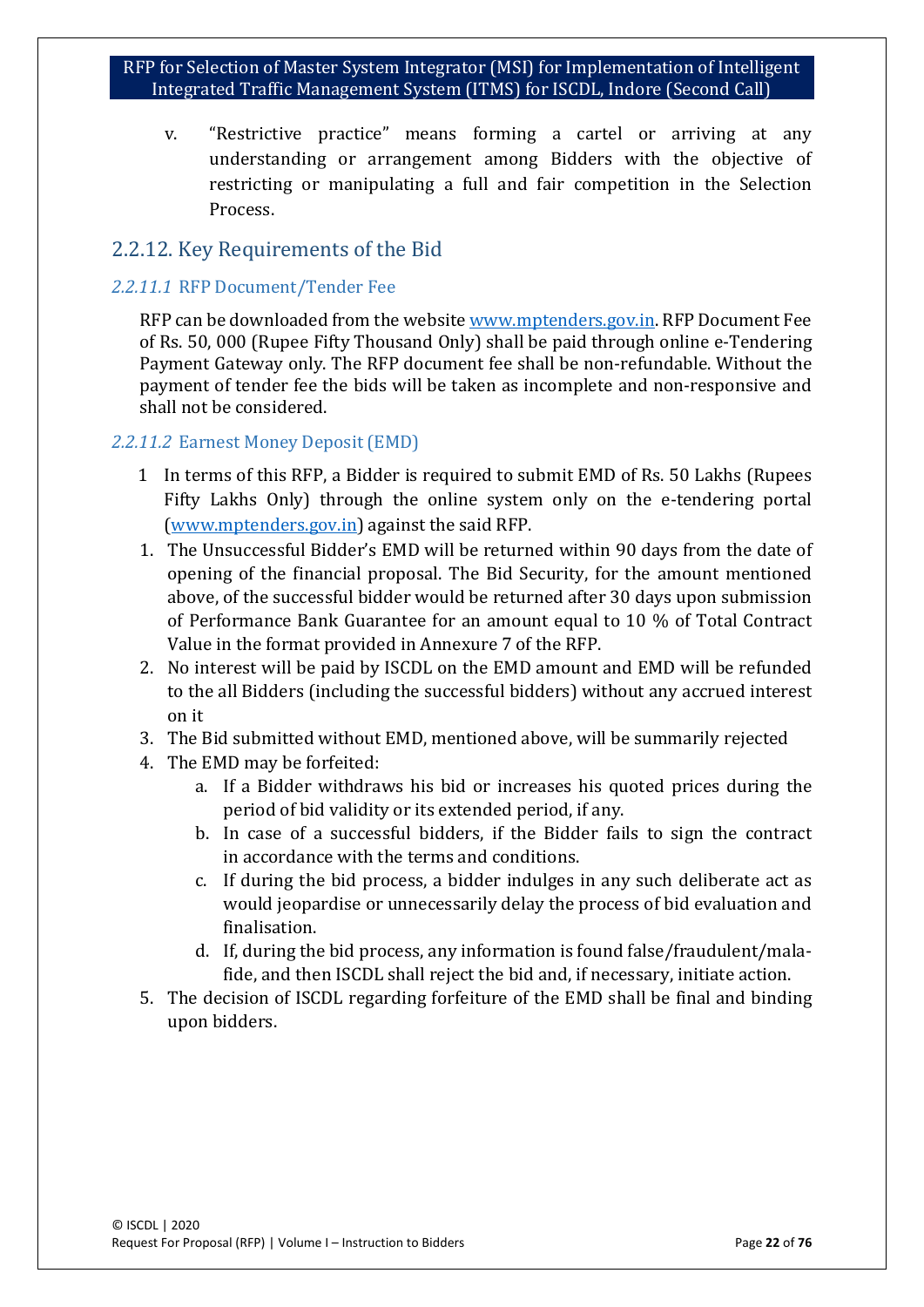## <span id="page-22-0"></span>2.3 Bid Submission Instructions

## <span id="page-22-1"></span>2.3.1 Bid Submission Format

The entire Bid shall be submitted strictly as per the format specified in this RFP. Bids with any deviation from the prescribed format are liable for rejection.

## <span id="page-22-2"></span>2.3.2 Bid Submission Instructions

1. Complete bidding process will be online (e-Tendering) in four covers system. Submission of bids shall be in accordance to the instructions given in the Table below:

| Particulars                           | Instructions                                                                                                                                                                                                                                                                                              |
|---------------------------------------|-----------------------------------------------------------------------------------------------------------------------------------------------------------------------------------------------------------------------------------------------------------------------------------------------------------|
| Cover 1                               | Proof of submission of RFP Document Fee and Scanned copy of<br><b>EMD</b>                                                                                                                                                                                                                                 |
| Cover 2:<br><b>Technical Proposal</b> | The Technical Proposal shall be prepared in accordance with<br>the requirements specified in this RFP and the formats are<br>prescribed in Annexure 1 of the RFP<br>Technical Proposal should be submitted through online bid<br>submission process and also in Hard Copy as per mentioned in<br>the NIT. |
| Cover 3:<br><b>Financial Proposal</b> | The Financial Proposal shall be prepared in accordance with<br>the requirements specified in this RFP and in the formats<br>prescribed in Annexure 2 of the RFP.<br>Financial Proposal should be submitted through online bid<br>submission process only.                                                 |

**Note:** ISCDL will conduct the bid evaluation based on documents submitted through online e-tendering portal.

- 2. The following points shall be kept in mind for submission of bids;
	- a. ISCDL shall not accept delivery of Bids in any manner other than that specified in this RFP. Bid delivered in any other manner shall be treated as defective, invalid and rejected.
	- b. The Bidder is expected to price all the items and services sought in the RFP and proposed in the technical proposal. The Bid should be comprehensive and inclusive of all the services to be provided by the Bidder as per the scope of work and in accordance with the terms and conditions as set out in the Contract.
	- c. ISCDL may seek clarifications from the Bidder on the technical proposal. Any of the clarifications by the Bidder on the technical proposal should not have any commercial implications. The Financial Proposal submitted by the Bidder should be inclusive of all the items in the technical proposal and should incorporate all the clarifications provided by the Bidder on the technical proposal during the evaluation of the technical offer.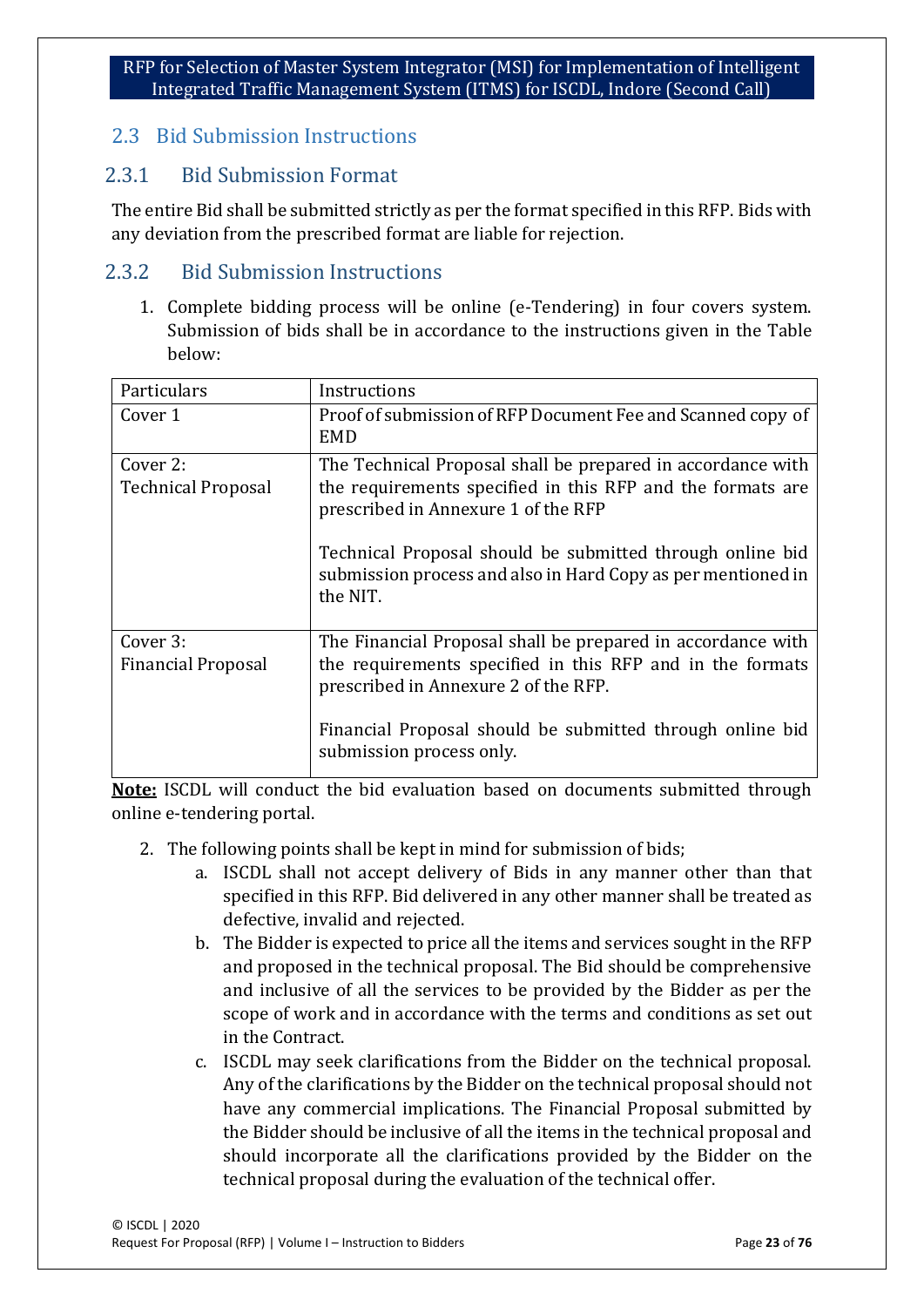- d. Technical Proposal shall not contain any financial information.
- e. If any Bidder does not qualify the eligibility criteria stated in Section 2.3.16 of this RFP, the financial proposals of the Bidder shall not be opened in the e- Tendering system.
- f. It is required that the all the proposals submitted in response to this RFP should be unconditional in all respects, failing which ISCDL reserves the right to reject the proposal.

## <span id="page-23-0"></span>2.3.3 Late Bid and Bid Validity Period

Bids received after the due date and the specified time (including the extended period if any) for any reason whatsoever, shall not be entertained and shall not be opened in the e- Tendering system. The validity of the bids submitted before deadline shall be till 180 days from the date of submission of the bid.

Late submission will not be entertained and will not be permitted by the e-Procurement Portal.

The bids submitted by telex/ telegram/ fax/ e-mail etc. shall not be considered. No correspondence will be entertained on this matter.

Authority shall not be responsible for any non-receipt/non-delivery of the documents due to technical snag whatsoever at Bidder's end. No further correspondence on the subject will be entertained.

Authority reserves the right to modify and amend any of the above-stipulated condition/ criterion.

## <span id="page-23-1"></span>2.3.4 Modification and Withdrawal of Bids

No bid shall be withdrawn in the interval between the deadline for submission of bids and the expiration of the validity period specified by the Bidder on the bid form. Entire EMD shall be forfeited if any of the Bidders withdraw their bid during the validity period. Any Bids withdrawn shall not be opened and processed further.

## <span id="page-23-2"></span>2.3.5 Non-conforming Bids

A Bid may be construed as a non-conforming proposal and ineligible for consideration:

- a) If it does not comply with the requirements of this RFP
- b) If the Bid does not follow the format requested in this RFP or does not appear to address the particular requirements of ISCDL

## <span id="page-23-3"></span>2.3.6 Language of Bids

The Bids should be submitted in English language only. If any supporting documents submitted are in any language other than English, then the translation of the same in English language is to be duly attested by the bidder and summited with the bid, and English translation shall be validated at ISCDL's discretion.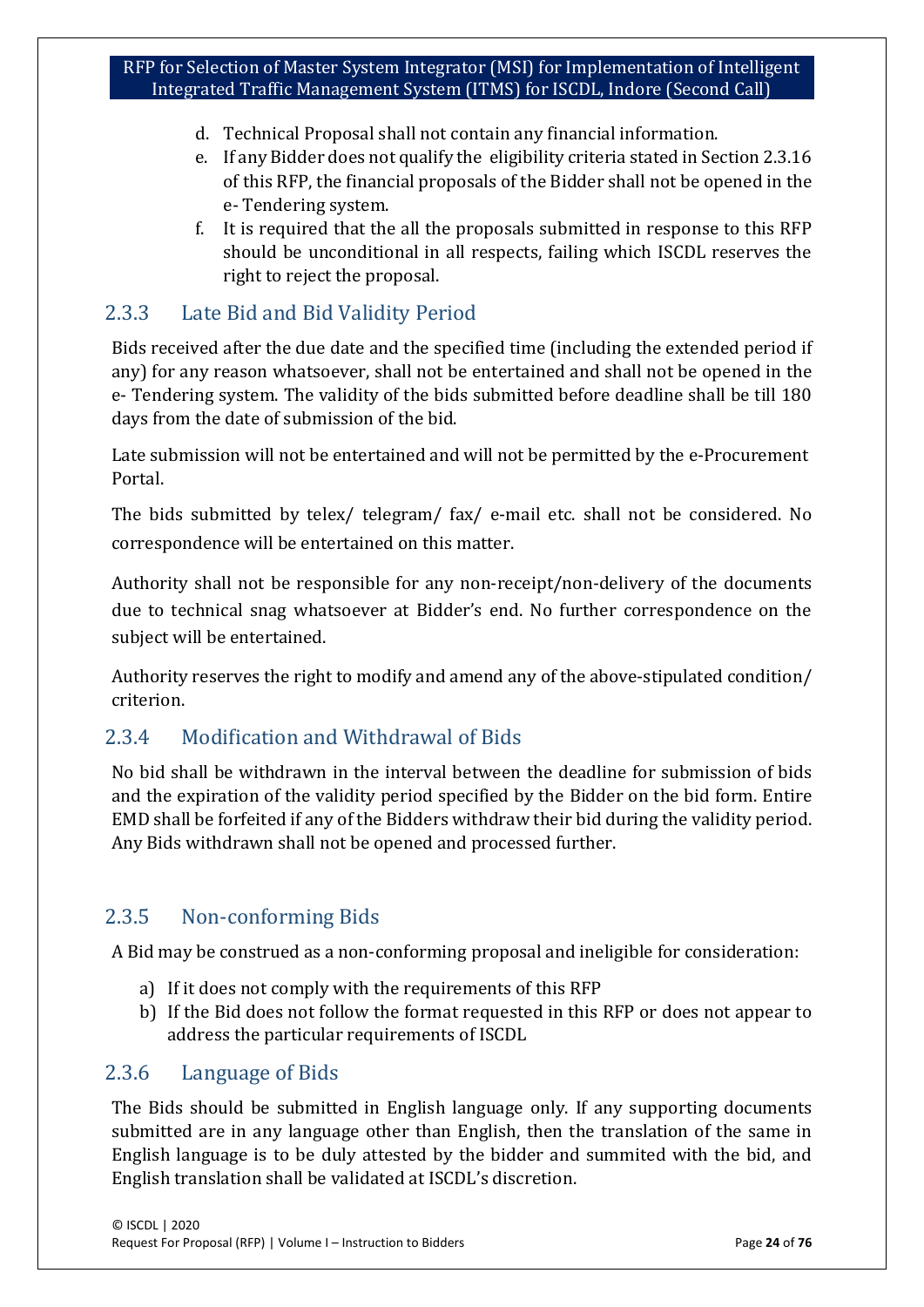## <span id="page-24-0"></span>2.3.7 Authentication of Bid

Authorized person of the bidder who signs the bid shall obtain the authority letter from the bidder, which shall be submitted with the Bid. All pages of the bid and its annexures, etc. shall be signed and stamped by the person or persons signing the bid.

The Bidder should submit a Power of Attorney as per the format set forth in Annexure 5, authorising the signatory of the Bid to commit the Bidder. In case the Bidder is a Consortium, the Members thereof should furnish a Power of Attorney in favour of the Lead Member as per the format set forth in Annexure 5.

## <span id="page-24-1"></span>2.3.8 Disqualification

The bid is liable to be disqualified in the following cases or in case bidder fails to meet the bidding requirements as indicated in this RFP:

- a. During validity of the bid, or its extended period, if any, the bidder changes its quoted prices
- b. The bidder's bid is conditional and has deviations from the terms and conditions of RFP
- c. Bid is received in incomplete form
- d. Bid is not accompanied by all the requisite tender fees, EMD and documents
- e. Information submitted in technical bid is found to be misrepresented, incorrect or false, accidentally, unwittingly or otherwise, at any time during the processing of the contract (no matter at what stage) or during the tenure of the contract including the extension period if any
- f. Financial bid is enclosed with the same document as technical bid.
- g. Bidder tries to influence the bid evaluation process by unlawful/ corrupt/ fraudulent means at any point of time during the bid process
- h. In case any one party submits multiple bids or if common interests are found in two or more bidders, the bidders are likely to be disqualified, unless additional bids/bidders are withdrawn upon notice immediately
	- i. If any of the Lead Bidder is also partner in any other bid, then all the affected bids shall be disqualified

## <span id="page-24-2"></span>2.3.9 Acceptance/Rejection of Bids

- a. Authority reserves the right to reject in full or part, any or all bids without assigning any reason thereof. Authority reserves the right to assess the Bidder's capabilities and capacity. The decision of Authority shall be final and binding.
- b. Bid should be free of over writing. All erasures, correction or addition must be clearly written both in words and figures and attested.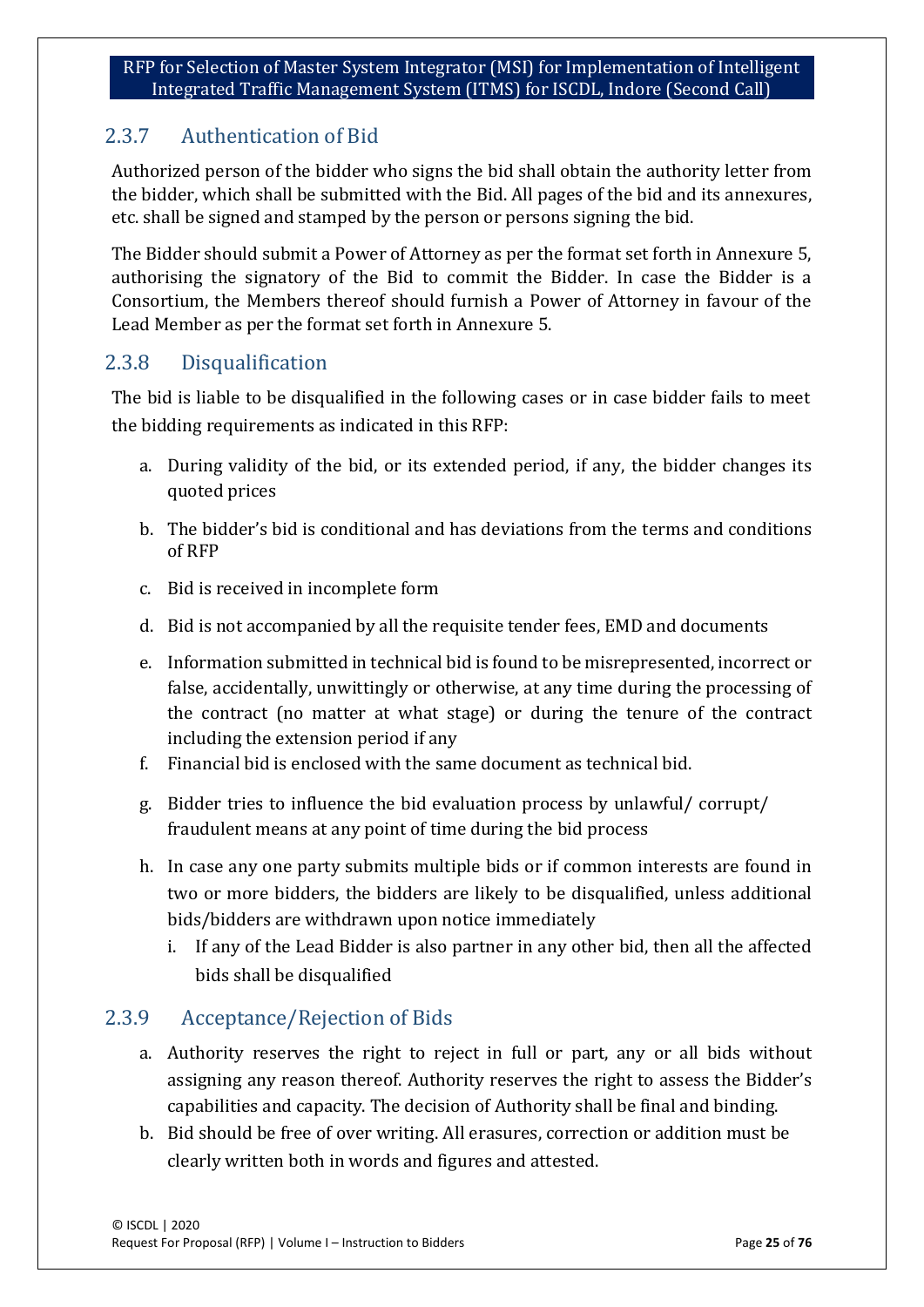c. Authority reserves the right to reject the Bid and forfeit the EMD.

## <span id="page-25-0"></span>2.3.10 Acknowledgement of Understanding of Terms

By submitting a Bid, each Bidder shall be deemed to acknowledge that he has carefully read all sections of this RFP, including all forms, schedules, annexure, corrigendum and addendums (if any) hereto, and has fully informed itself as to all existing conditions and limitations.

## <span id="page-25-1"></span>2.3.11 Evaluation Process

- a) ISCDL will constitute a Bid Evaluation Committee (BEC) to evaluate the responses of the bidders
- b) The BEC constituted by ISCDL shall evaluate the responses to the RFP all supporting documents / documentary evidence. Inability to submit requisite supporting documents / documentary evidence, may lead to rejection.
- c) The decision of the BEC in the evaluation of responses to the RFP shall be final. No correspondence shall be entertained outside the process of negotiation/ discussion with the Committee.
- d) The BEC may ask for meetings with the Bidders to seek clarifications on their proposals and may visit Bidder's client site to validate the credentials/ citations claimed by the bidder.
- e) The BEC reserves the right to reject any or all proposals on the basis of any deviations.
- f) Each of the responses shall be evaluated as per the criterions and requirements specified in this RFP.
- g) Please note that BEC may seek inputs from their professional, external experts in the Bid evaluation process.

## 2.3.12 Confidentiality

<span id="page-25-2"></span>All the material/information shared with the Bidder during the course of this procurement process as well as the subsequent resulting engagement following this process with the successful bidder, shall be treated as confidential and should not be disclosed in any manner to any unauthorized person under any circumstances. The employees of the successful Lead bidder and Consortium members who are proposed to be deployed on the project need to furnish a Non-Disclosure Agreement (NDA).

## 2.3.13 Bid Opening

- <span id="page-25-3"></span>a) Total transparency shall be observed and ensured while opening the Bids. All Bids shall be opened in the presence of Bidder's representatives who choose to attend the Bid opening sessions on the specified date, time and address.
- b) ISCDL reserves the rights at all times to postpone or cancel a scheduled Bid opening.
- c) Bid opening shall be conducted in 2 (Two) Stages;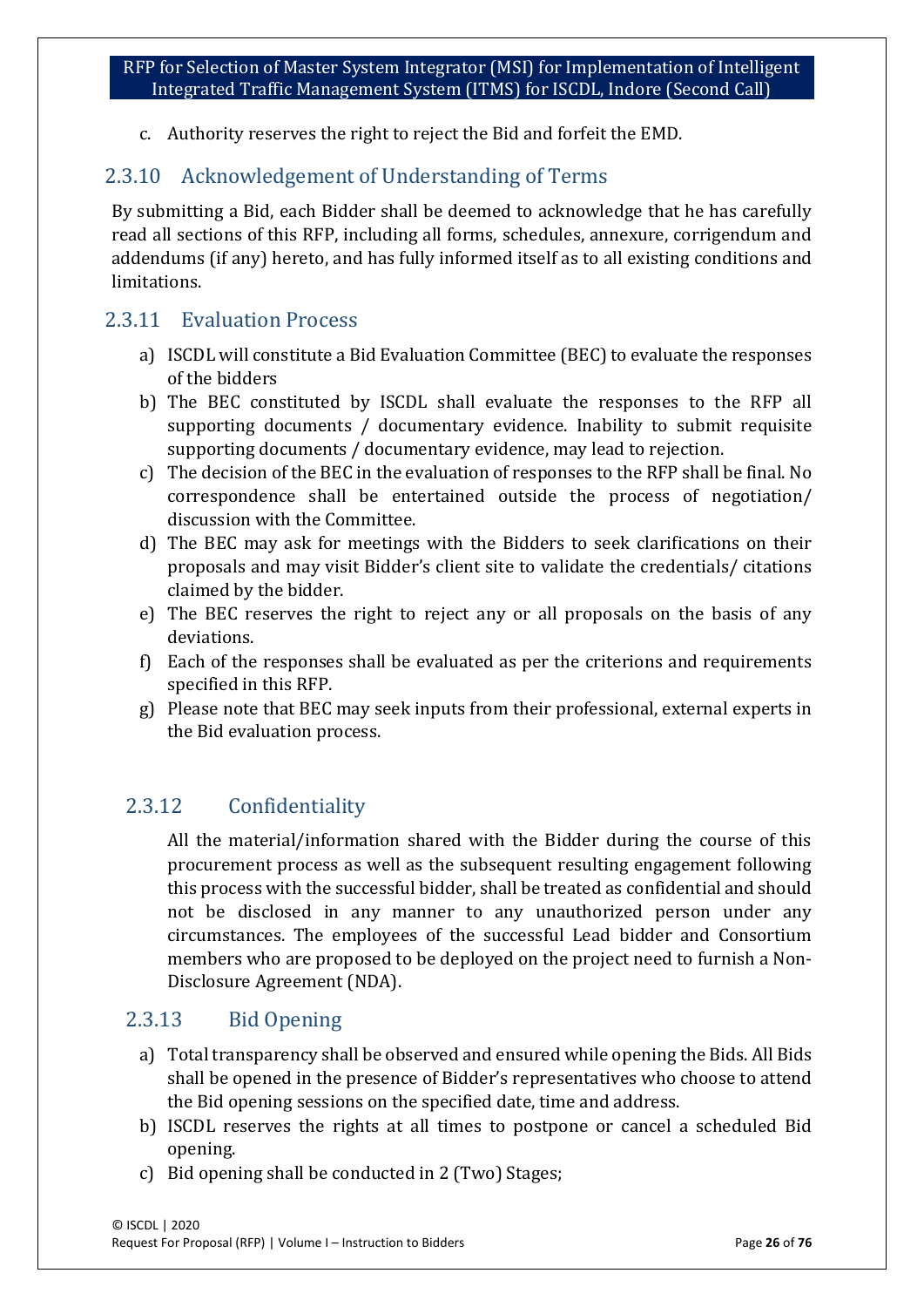- i Stage 1 RFP Document fee & Bid Security/EMD, Technical Proposal
- ii Stage 2 Financial Proposal
- d) The venue, date and time for opening the Technical Proposal are mentioned in the Tender Notice in the RFP Volume I. The date and time for opening the Financial Proposals would be communicated to the qualified bidders.
- e) The Financial Proposals of only those bidders will be opened who meets all eligibility criteria as per section 2.3.16.
- f) The Bidder's representatives who are present shall sign a register evidencing their attendance. In the event of the specified date of Bid opening being declared a holiday for ISCDL, the bids shall be opened at the same time and location on the next working day. In addition to that, if there representative of the Bidder remains absent, ISCDL will continue process and open the bids of the all bidders
- g) During Bid opening, preliminary scrutiny of the Bid documents shall be made to determine whether they are complete, whether required EMD has been furnished, whether the Documents have been properly signed, and whether the bids are generally in order. Bids not conforming to such preliminary requirements shall be prima facie rejected. ISCDL has the right to reject the bid after due diligence is done.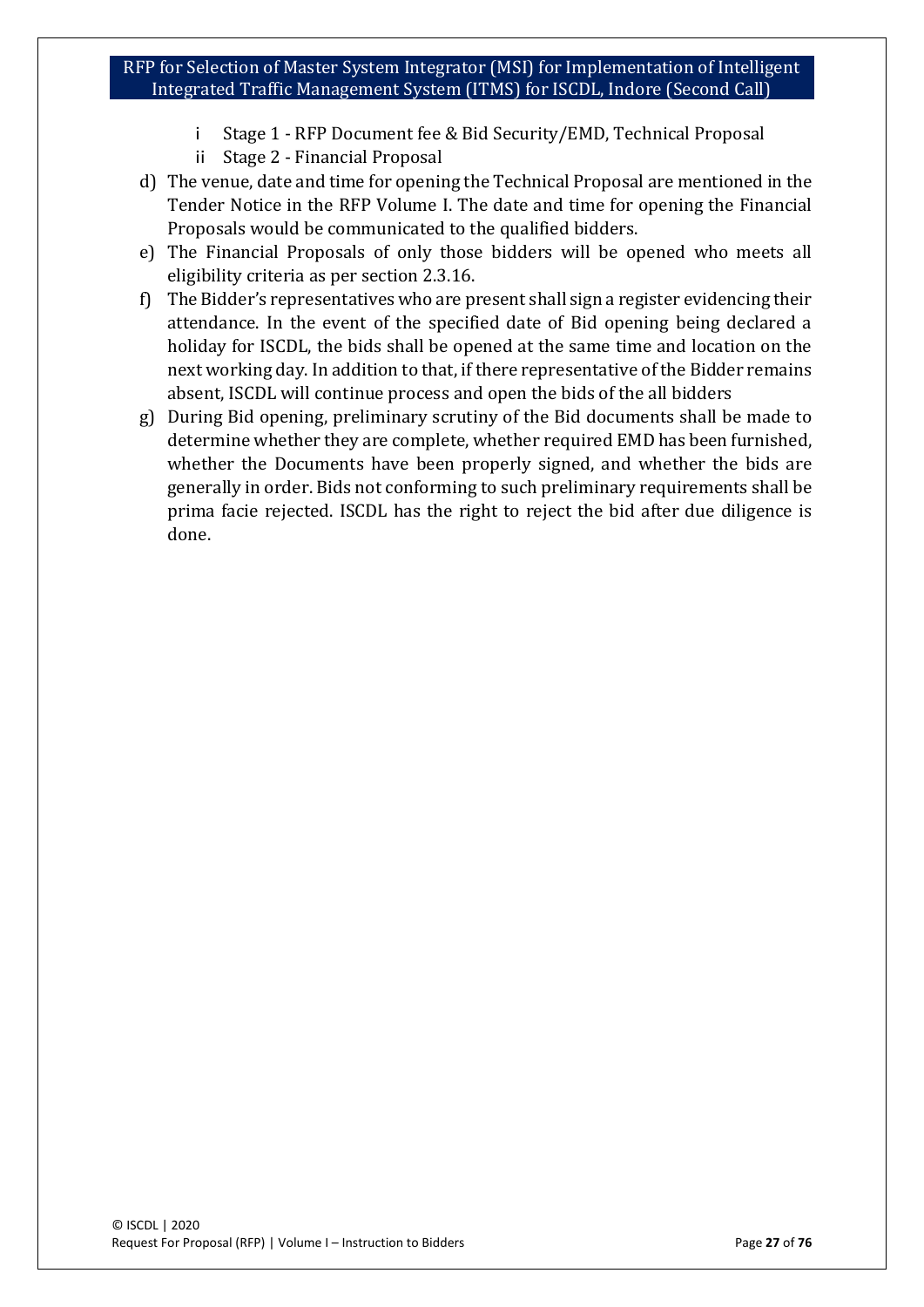## <span id="page-27-0"></span>2.3.14 Evaluation of Technical Proposals

- a) Authority shall open document no.1 named "RFP Document Fee and Earnest Money Deposit (EMD)". If the contents of the **document** are as per requirements of the RFP, Authority shall open document no. 2 marked "Technical Proposal". *Each of the Criteria mentioned in* Section 2.3.*16 of the RFP is MANDATORY*. In case the Bidder does not meet any one of the conditions, the bidder will be disqualified.
- b) The Technical proposal **MUST** contain all the documents in compliance with instructions given in the Annexure 1.
- c) Response to the eligibility requirements shall be evaluated in accordance with the requirements specified in this RFP and in the manner prescribed in Section 2.3.16 of the RFP.
- d) Authority will review the technical bids of the short-listed bidders to determine whether the technical proposals are substantially responsive. Bids that are not substantially responsive are liable to be disqualified at ISCDL's discretion.
- e) Bidders' technical solutions proposed in the bid document will be evaluated as per the requirements and guidelines specified in the Annexure 1 and criteria as mentioned in Section 2.3.16 of the RFP.
- f) The Bidders are required to submit all required documentation in support of the evaluation criteria specified (e.g. Detailed Project citations and completion certificates, client contact information for verification, and all others components) as required for technical evaluation.
- g) At any time during the Bid evaluation process, BEC may seek oral / written clarifications from the Bidders. The Committee may seek inputs from their professional and technical experts in the evaluation process.
- h) Authority reserves the right to do a reference check of the past experience stated by the Bidder. Any feedback received during the reference check shall be taken into account during the technical evaluation process.
- i) The Financial Proposals of Bidders who do not qualify technically shall be kept unopened in the e-Tendering system.
- j) ISCDL reserve the right to accept or reject any or all bids without giving any reasons thereof.
- k) ISCDL shall inform to the technically shortlisted Bidders about the date and venue of the opening of the financial proposals.

## <span id="page-27-1"></span>2.3.15 Financial Proposal Evaluation

- a) Financial Proposals for the technically qualified bidders will then be opened online on the notified date and time.
- b) Financial Proposals that are not meeting the condition mentioned in Annexure 2 shall be liable for rejection.
- c) Total Cost of Bid (TCB) shall be calculated based on the financial format given in Annexure 2.2 of the RFP.
- d) Arithmetical errors will be rectified on the following basis: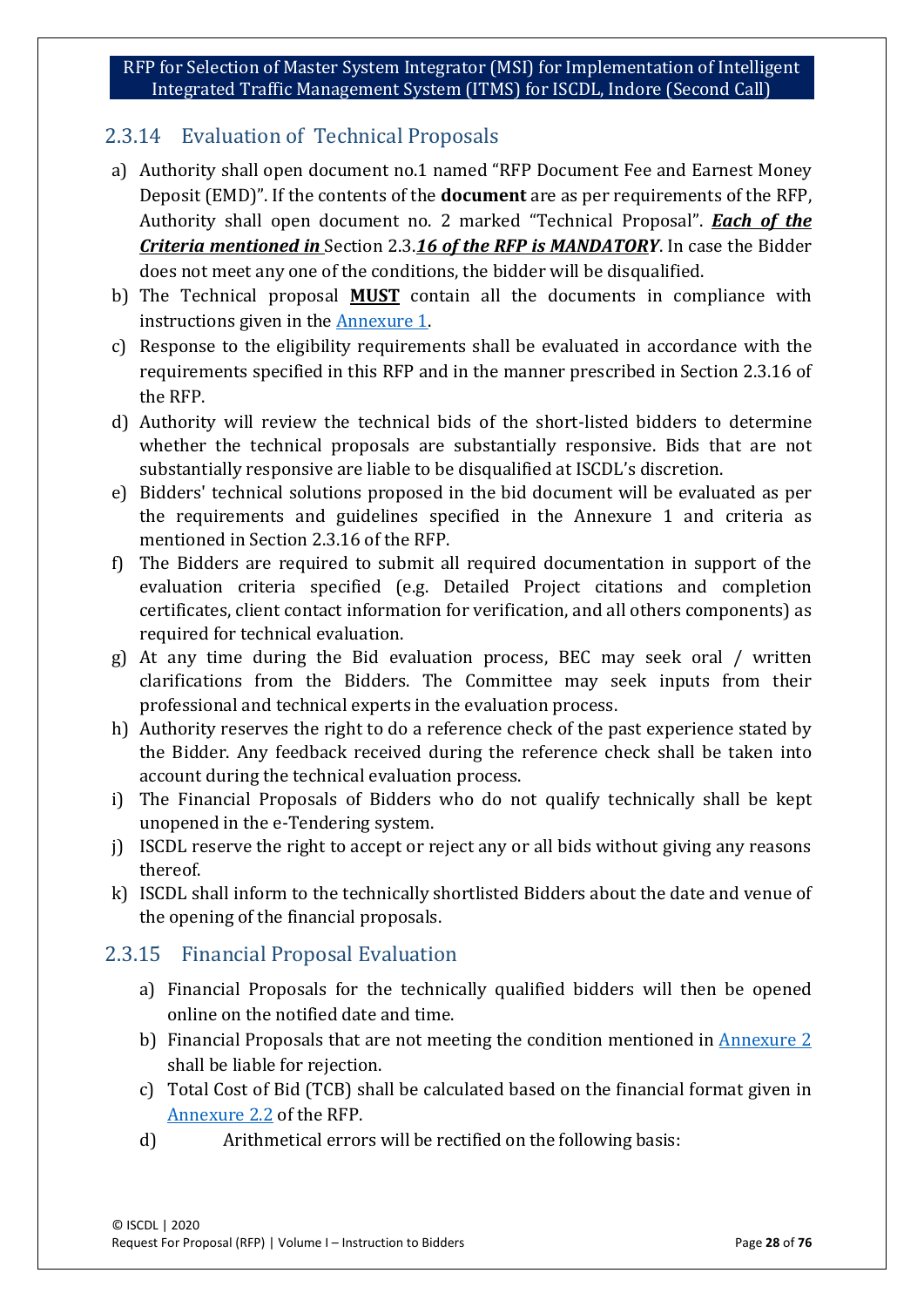- i. If there is a discrepancy between the unit price and the total price that is obtained by multiplying the unit price and quantity, the unit price shall prevail and the total price shall be corrected. If there is a discrepancy between words and figures, the amount in words will prevail.
- ii. If there is an error in a total corresponding to the addition or subtraction of subtotals and the total mentioned, the subtotals shall prevail and the grand total shall be corrected
- iii. If the supplier does not accept the correction of errors, its bid will be rejected and its bid security may be forfeited.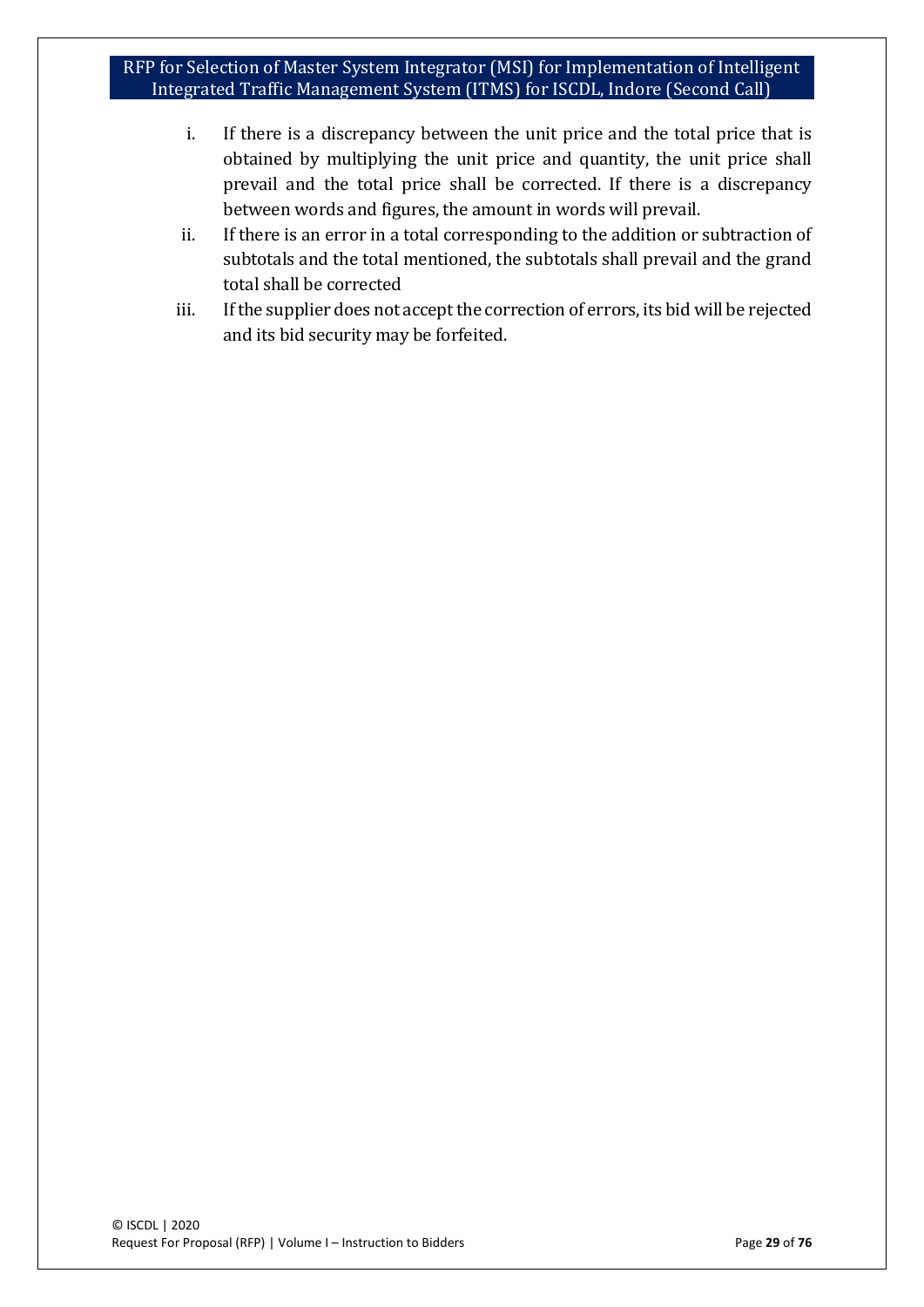## <span id="page-29-0"></span>2.3.16 Eligibility Criteria

The proposal failing to meet any of the below eligibility criteria shall be disqualified and will not be considered for financial evaluation process.

| $\#$                               | <b>Basic</b>             | <b>Specific Requirements</b>                                                                                                                                                                                                                                                                                                                                                                                                                                                                                                                       | <b>Documents Required</b>                                                                                                                                                                                                                                                                                                                                                                                                                                                                                                                                                                                                                                                                                                                                                                                                     |
|------------------------------------|--------------------------|----------------------------------------------------------------------------------------------------------------------------------------------------------------------------------------------------------------------------------------------------------------------------------------------------------------------------------------------------------------------------------------------------------------------------------------------------------------------------------------------------------------------------------------------------|-------------------------------------------------------------------------------------------------------------------------------------------------------------------------------------------------------------------------------------------------------------------------------------------------------------------------------------------------------------------------------------------------------------------------------------------------------------------------------------------------------------------------------------------------------------------------------------------------------------------------------------------------------------------------------------------------------------------------------------------------------------------------------------------------------------------------------|
|                                    | <b>Requirement</b>       |                                                                                                                                                                                                                                                                                                                                                                                                                                                                                                                                                    |                                                                                                                                                                                                                                                                                                                                                                                                                                                                                                                                                                                                                                                                                                                                                                                                                               |
| PQ <sub>1</sub><br>PQ <sub>2</sub> | Legal Entity<br>Turnover | The Prime Bidder or<br>Consortium<br>Maximum 2 companies<br>are allowed in a<br>consortium including<br>Lead Member<br>Lead Member should be<br>registered in India under<br>Companies Act<br>1956/2013 or as<br>amended and should<br>have been in operation<br>for at least 5 years as on<br>date of submission of the<br>bid<br><b>Other</b><br>consortium<br>members either should<br>be registered in India<br>under Companies Act<br>1956/2013 or as<br>amended<br>OR Registered Abroad<br>under corresponding Act<br>The Sole Bidder / Lead | $\bullet$<br>of<br>certificate<br>Copy<br><sub>of</sub><br>Incorporation/Registration under<br>Companies Act 1956 / 2013 (for<br>Indian companies)<br>Global companies to provide<br>$\bullet$<br>equivalent<br>proof<br>of<br>incorporation/registration<br>A written undertaking from each<br>$\bullet$<br>of the consortium members, in<br>case of a consortium, duly signed<br>authorized<br>by the<br>signatory,<br>holding a written power of<br>attorney/ letter of authorization<br>for this bid on a stamp paper,<br>authorizing the lead bidder to<br>liabilities<br>and<br>incur<br>receive<br>instructions for and on behalf of<br>any and all consortium members,<br>and the entire execution of the<br>Contract, including but not limited<br>to the payments.<br>Audited financial statements for<br>$\bullet$ |
|                                    |                          | of Consortium<br>member<br>should<br>minimum<br>have<br>average annual Turnover of<br>INR 75 Crore for the last 3<br>(Three) audited financial<br>years (2016-17, 2017-18,<br>2018-19)<br>from<br>the<br>business area of ICT<br>Infrastructure / IT System<br><b>Integration Services.</b><br>In case of Consortium, the<br>other consortium member<br>should<br>have<br>minimum<br>average annual Turnover of<br>INR 15 Crores for the above<br>given criteria's of financial<br>years and business areas.                                       | last three Financial Years.<br>Statutory<br>auditor's/CA's<br>$\bullet$<br>certificate clearly specifying the<br>annual turnover for the specified<br>years.<br>MoA/AoA shall be submitted<br>showing the area of business.                                                                                                                                                                                                                                                                                                                                                                                                                                                                                                                                                                                                   |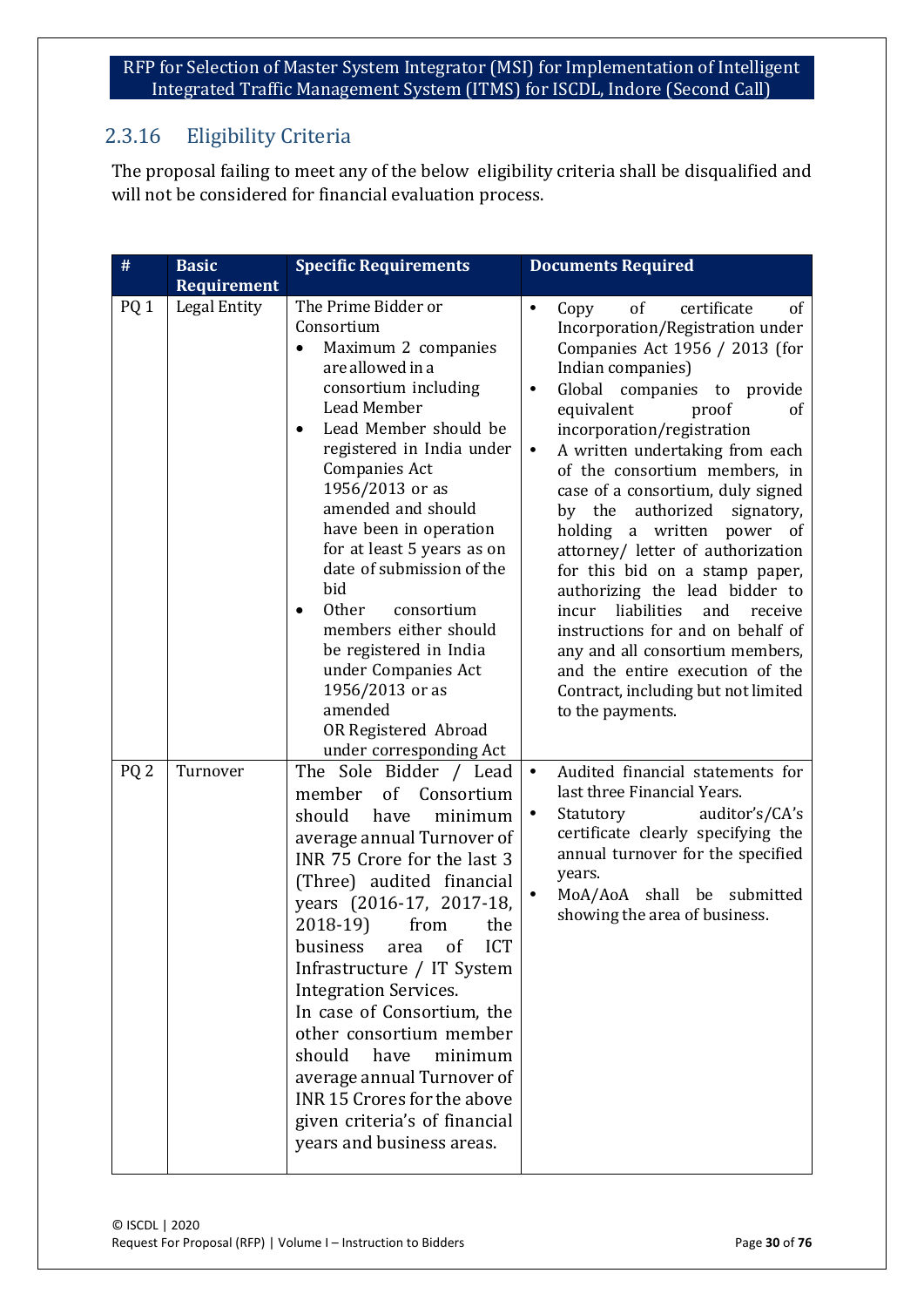| #               | <b>Basic</b><br><b>Requirement</b> | <b>Specific Requirements</b>                                                                                                                                                                                                                                                                                                                                                                                                                                                                                                                                                                                               | <b>Documents Required</b>                                                                                                                                                                                                                                                                                                                                                                                                                                                                                                                                                                                                                                                                                                                                                                                                                                                                                                                                                                                                                                                                                                                                                                                                                             |
|-----------------|------------------------------------|----------------------------------------------------------------------------------------------------------------------------------------------------------------------------------------------------------------------------------------------------------------------------------------------------------------------------------------------------------------------------------------------------------------------------------------------------------------------------------------------------------------------------------------------------------------------------------------------------------------------------|-------------------------------------------------------------------------------------------------------------------------------------------------------------------------------------------------------------------------------------------------------------------------------------------------------------------------------------------------------------------------------------------------------------------------------------------------------------------------------------------------------------------------------------------------------------------------------------------------------------------------------------------------------------------------------------------------------------------------------------------------------------------------------------------------------------------------------------------------------------------------------------------------------------------------------------------------------------------------------------------------------------------------------------------------------------------------------------------------------------------------------------------------------------------------------------------------------------------------------------------------------|
| PQ <sub>3</sub> | Net Worth                          | The Sole Bidder or the Lead<br>Member of consortium<br>should have positive net<br>worth of Rs.30 Cr as per the<br>audited consolidated financial<br>statements in each of the last<br>3 (Three) financial<br>years 2016-17, 2017-18 &<br>2018-19,                                                                                                                                                                                                                                                                                                                                                                         | Certificate from the Statutory<br>$\bullet$<br>Auditor/CA on net worth.                                                                                                                                                                                                                                                                                                                                                                                                                                                                                                                                                                                                                                                                                                                                                                                                                                                                                                                                                                                                                                                                                                                                                                               |
| PQ 4            | Project<br>Experience              | <b>Experience A</b><br>The Sole Bidder or its Quoted<br>OEM should have<br>demonstrable expertise and<br>experience in implementing<br>Traffic Enforcement/<br>Management System in last 5<br>years (as on publication of<br>bid).<br><b>Experience B</b><br>The Sole Bidder or its<br>consortium member or OEM<br>should have demonstrable<br>expertise and experience in<br>implementing ATCS System<br>in last 5 years<br><b>Experience C</b><br>The Sole Bidder or its<br>consortium member or OEM<br>should have demonstrable<br>expertise and experience in<br>implementing command<br>center System in last 5 years | 1. Work order/ Contract clearly<br>highlighting the scope of work, Bill of<br>Material and value of the<br>contract/order with value excluding<br>civil/mechanical/ HVAC works; Or,<br>2. Completion/Commission Certificate<br>issued/Self certificate signed by the<br>authorized signatory. If it is outsourced<br>project, completion of particular<br>milestone from end user along with<br>MSI letter for completion should be<br>submitted.<br>OR<br>Self-certificate from the bidder signed<br>by the concerned project in-charge of<br>the bidder and counter signed by<br>authorized signatory for this bid<br>holding written special power of<br>attorney / Letter or authorization along<br>with the official contact details of the<br>competent authority of the client<br>entity along with Work Order. The<br>Client reserves the right to contact the<br>afore mentioned competent authority.<br>In case of large orders/orders with<br>operations & maintenance phase, the<br>completion/self-certificate may specify<br>successful commissioning and in-<br>operation status of a part of the order<br>meeting the requirement along with<br>certificate from statutory auditor<br>certifying receipt of 50% of CAPEX<br>cost/fee. |
| PQ <sub>5</sub> | Blacklisting                       | As on date of submission of<br>the proposal, the Prime<br><b>Bidder or the Lead Member</b><br>and each members of the<br>consortium member, in case<br>of a Consortium, should not<br>have been blacklisted by                                                                                                                                                                                                                                                                                                                                                                                                             | Undertaking by the authorized<br>signatory as per the format given as<br><annexure 3=""><br/>The Sole Bidder or the Partner In<br/>charge and all other Members of<br/>Consortium:</annexure>                                                                                                                                                                                                                                                                                                                                                                                                                                                                                                                                                                                                                                                                                                                                                                                                                                                                                                                                                                                                                                                         |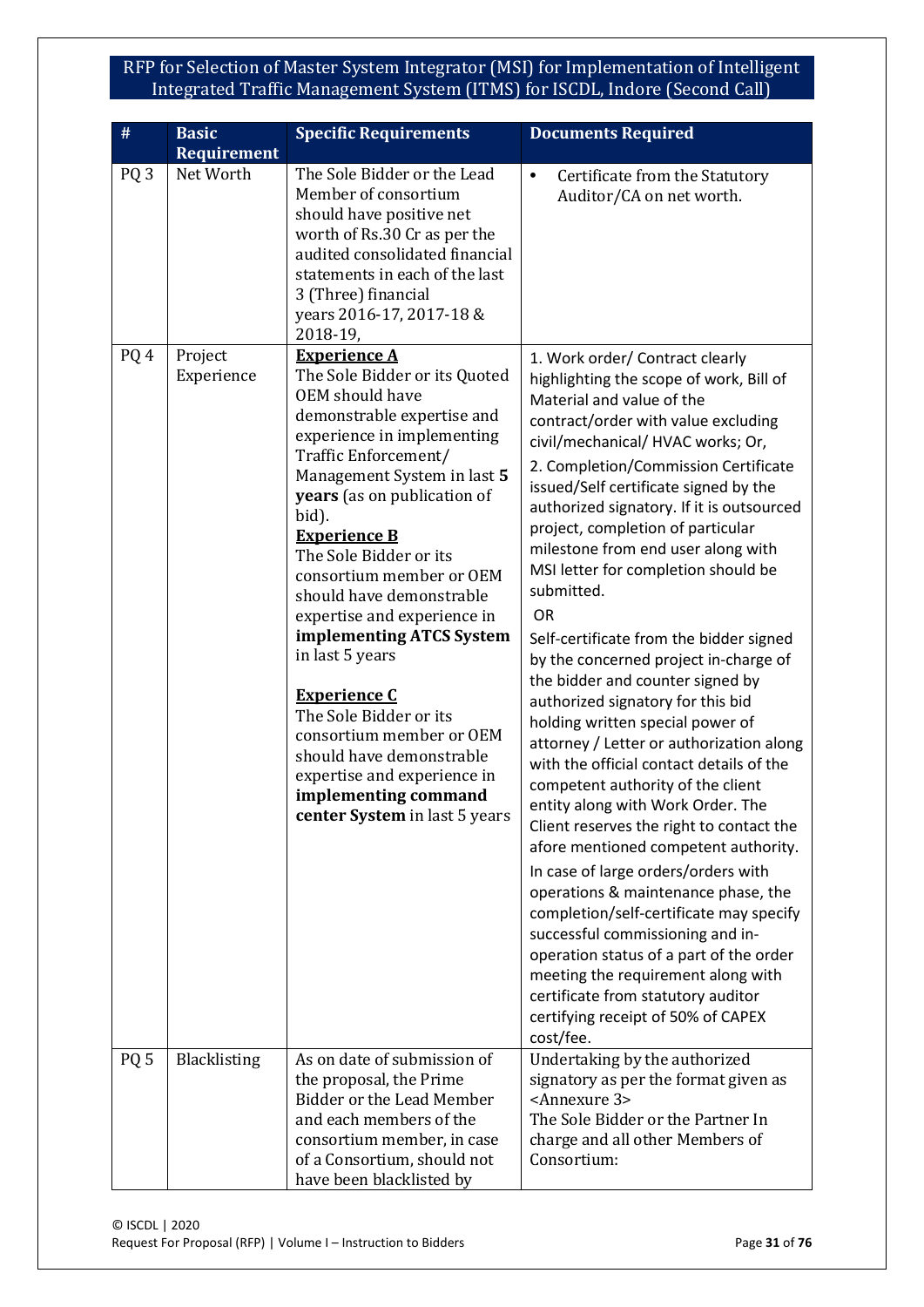| #               | <b>Basic</b><br><b>Requirement</b> | <b>Specific Requirements</b>                                                                                                                                                                                                                                                                                                                                                                                                                                                                                              | <b>Documents Required</b>                                                                                                                                                                                                                                                                                        |
|-----------------|------------------------------------|---------------------------------------------------------------------------------------------------------------------------------------------------------------------------------------------------------------------------------------------------------------------------------------------------------------------------------------------------------------------------------------------------------------------------------------------------------------------------------------------------------------------------|------------------------------------------------------------------------------------------------------------------------------------------------------------------------------------------------------------------------------------------------------------------------------------------------------------------|
| PQ <sub>6</sub> | <b>Certifications</b>              | Central/State Government/<br>PSU entity in India or similar<br>agencies globally for<br>unsatisfactory past<br>performance, corrupt,<br>fraudulent or any other<br>unethical business practices.<br>The Sole Bidder or any<br>member of consortium<br>should possess below three<br>(3) Certifications which are<br>valid at the time of bid<br>submission:<br>• ISO 20000:2011 for IT<br>Service Management<br>• ISO/IEC 27001:2013 for<br><b>Information Security</b><br><b>Management System</b><br>• CMMi level 3 and | 1. Company Secretary / Self certified<br>letter of undertaking to this effect on<br>the letter head, signed by bidders'<br>authorized signatory.<br>2. In case of consortium, this needs to<br>be provided by each of the<br>consortium member.<br>Copies of the valid certificate in the<br>name of the Bidder. |
|                 |                                    | above                                                                                                                                                                                                                                                                                                                                                                                                                                                                                                                     |                                                                                                                                                                                                                                                                                                                  |

*Note: Bidders need to ensure compliance to all the eligibility criteria points. Also, all the required documents should be properly annexed as indicated above along with an Index Page. Bidders meeting all eligibility criteria of Pre- Qualification Stage will be shortlisted for the Technical Qualification Stage.*

- For projects where fee has been received in any currency other than Indian Rupees, than the foreign currency conversion rate available on Reserve Bank of India's portal as on the date of technical bid opening shall be used for conversion of amount in foreign currency to Indian Rupees equivalent.
- Projects executed for bidder's own or bidder's group of companies shall not be considered.
- MSI will be selected based on meeting all eligibility criteria and Least Cost.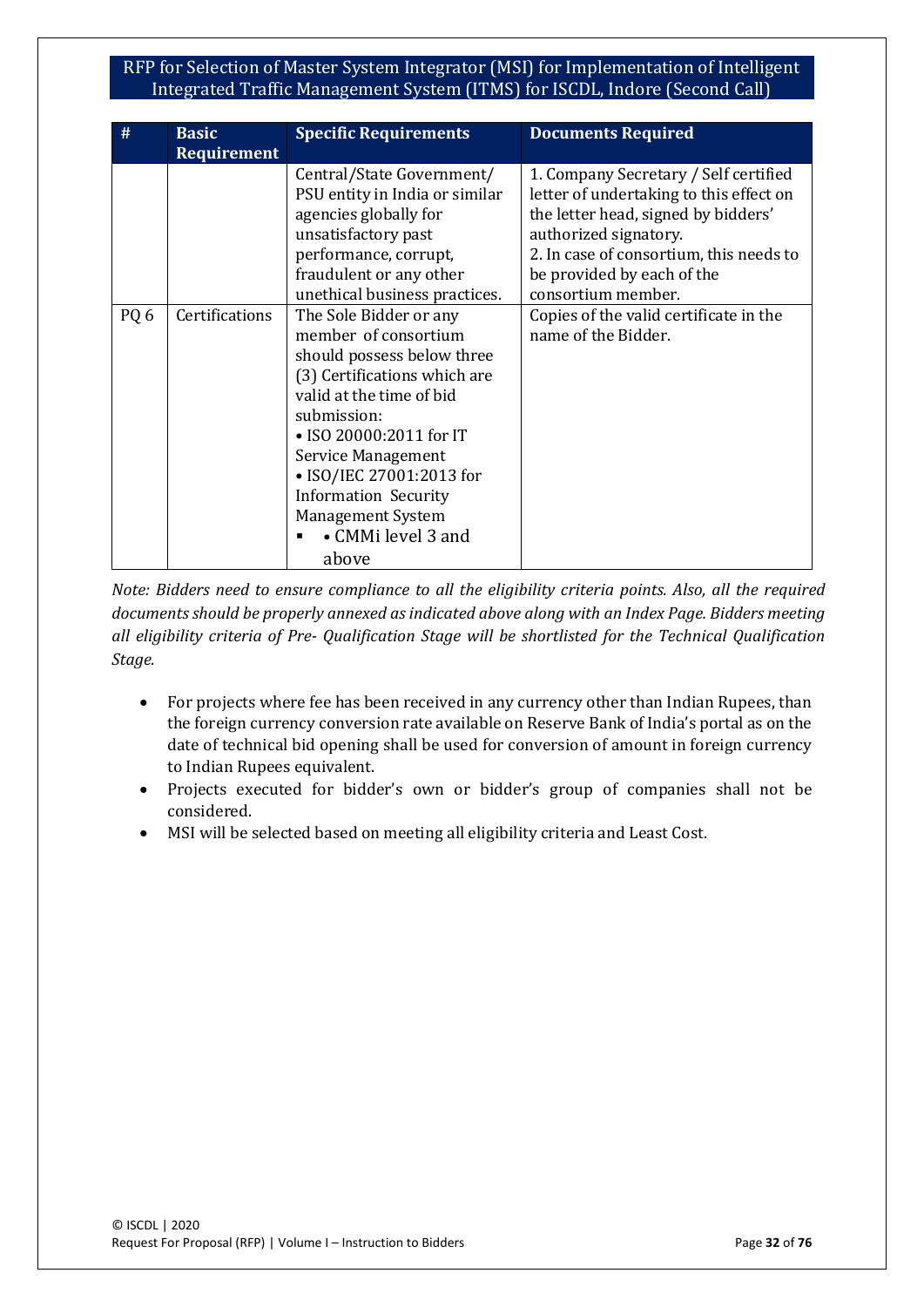#### *2.3.16.1 Team Requirement Matrix*

| #  | <b>Resource Role</b>                                                                                                                                                                                                                                                                                                                                                                                                                                                                                          | <b>Other Requirements</b>                                                                                                                                                                            |  |
|----|---------------------------------------------------------------------------------------------------------------------------------------------------------------------------------------------------------------------------------------------------------------------------------------------------------------------------------------------------------------------------------------------------------------------------------------------------------------------------------------------------------------|------------------------------------------------------------------------------------------------------------------------------------------------------------------------------------------------------|--|
| 1. | Team<br>Leader-<br>a) Educational Qualification:<br>cum-Program<br>BE/B. Tech/MCA with MBA<br>Manager<br>b) Certification:<br>PMP / Prince 2 (P) Certification<br>c) Work experience in the capacity of Project/Program Manager in<br>ICT implementation Projects with 10 years of experience.<br>Project/Program management<br>d)<br>Experience<br>in<br>implementation Project (Command Control Centre /Intelligent<br>Traffic<br>System/Smart<br>Integrated<br>Management<br>Parking<br>Management System) |                                                                                                                                                                                                      |  |
| 2. | <b>Solution Architect</b>                                                                                                                                                                                                                                                                                                                                                                                                                                                                                     | a) Educational Qualification and Work experience:<br>BE / B. Tech with 6 years of work experience and 2 years as<br>$\bullet$<br>solution Architect                                                  |  |
| 3. | Database Expert                                                                                                                                                                                                                                                                                                                                                                                                                                                                                               | a) Educational Qualification and Work experience:<br>BE / B. Tech with 5 years of experience and 3 years as database<br>expert                                                                       |  |
| 4  | <b>System Expert</b>                                                                                                                                                                                                                                                                                                                                                                                                                                                                                          | a) Educational Qualification: BE / B. Tech / MCA or equivalent<br>b) Certification: Any in System Administration<br>c) Work experience in the capacity of System Administrator: 5<br>years and above |  |
| 5  | <b>Network</b><br>and<br><b>Security Expert</b>                                                                                                                                                                                                                                                                                                                                                                                                                                                               | a) Educational Qualification: BE / B. Tech / MCA or equivalent<br>b) Certification: Any in Network Administration<br>c) Work experience in the capacity of Network Expert: 5 years and<br>above      |  |
| 6  | <b>ITMS Expert</b>                                                                                                                                                                                                                                                                                                                                                                                                                                                                                            | a) Educational Qualification: BE / B. Tech / MCA or equivalent<br>b) Work experience in the capacity of ITMS Expert: 5 years and<br>above                                                            |  |

- CVs needs to be provided in the format provided as Annexure 1.7 in the RFP Volume I. Deviation from prescribed format shall attract rejection of the CV.
- Deployment of key experts shall be as per the deployment plan provided in this RFP.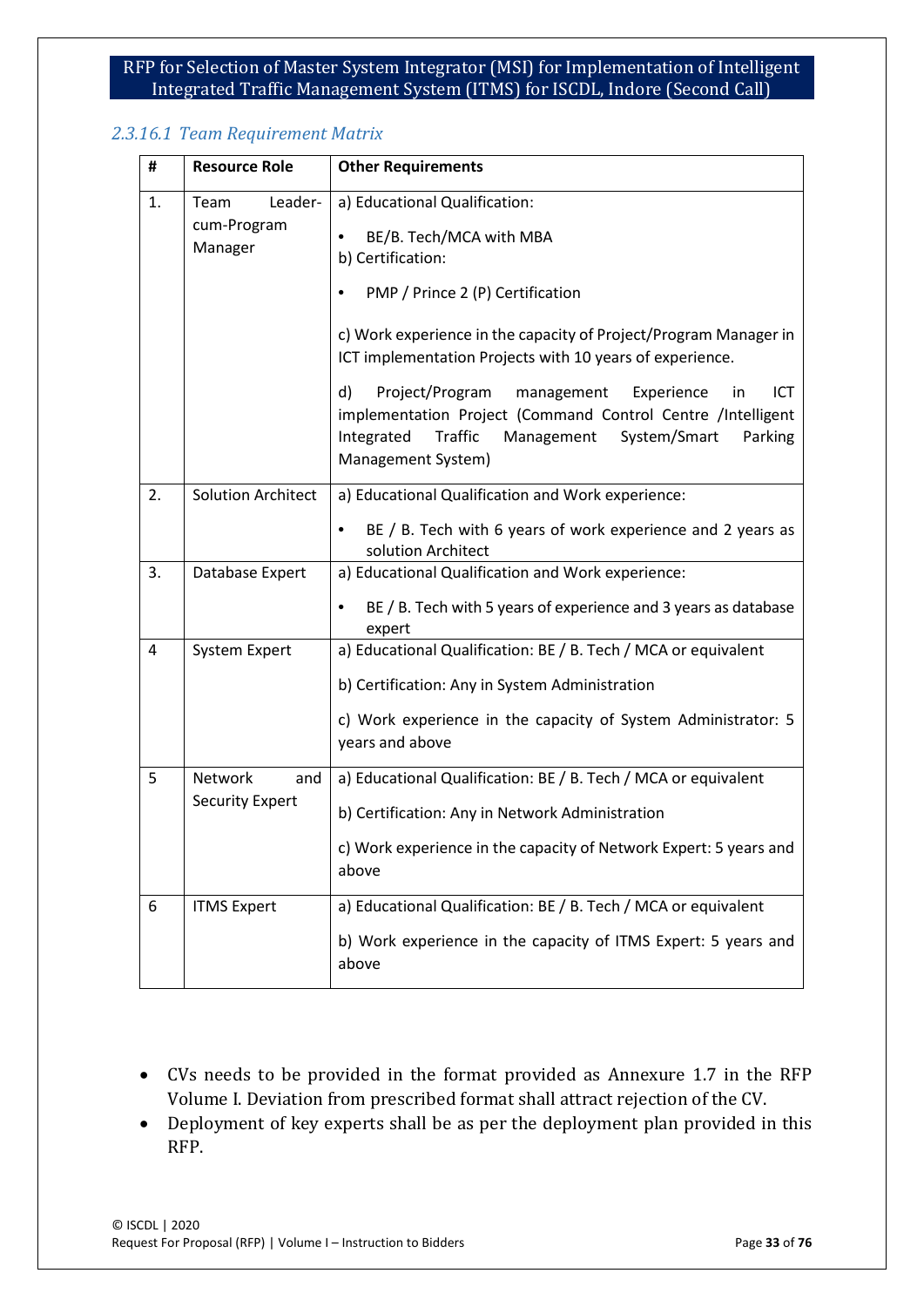## <span id="page-33-0"></span>**2.3.17 Key Personnel**

ISCDL has identified certain key positions and minimum qualifications for each of the positions that should be part of project team of the bidder (hereby referred to as "Key Personnel"). Details of these key positions are provided in Section 2.3.18.

#### **2.3.17.1 Initial Composition; Full Time Obligation; Continuity of Personnel**

MSI shall ensure that each member of the Key Personnel devotes substantial working time as per the staffing schedule/ manpower plan to perform the services to which that person has been assigned as per the bid.

MSI shall not make any changes to the composition of the Key Personnel and not require or request any member of the Key Personnel to cease or reduce his or her involvement in the provision of the Services during the defined term of the engagement unless that person resigns, is terminated for cause, is long-term disabled, is on permitted mandatory leave under Applicable Law or retires. In any such case, the ISCDL's prior written consent would be mandatory.

#### **2.3.17.2 Evaluations**

MSI shall carry out an evaluation of the performance of each member of the Key Personnel in connection with the Services at least once in each Contract Year. ISCDL shall provide reasonable written notice to ISCDL of the date of each evaluation of each member of the Key Personnel. ISCDL shall be entitled to provide inputs to the MSI for each such evaluation. MSI shall promptly provide the results of each evaluation to ISCDL, subject to Applicable Law.

## <span id="page-33-1"></span>**2.3.18 Replacement**

- a) In case any proposed resource resigns, then the MSI has to inform ISCDL within one week of such resignation.
- b) MSI shall promptly initiate a search for a replacement to ensure that the role of any member of the Key Personnel is not vacant at any point in time during the contract period, subject to reasonable extensions requested by MSI to ISCDL.
- c) Before assigning any replacement member of the Key Personnel to the provision of the Services, MSI shall provide ISCDL with:
	- A resume, curriculum vitae and any other information about the candidate that is reasonably requested by ISCDL; and
	- An opportunity to interview the candidate.
- d) The Authority expects all the Key Personnel specified in the Proposal to be available during implementation of the Agreement. The Authority will not consider any substitution of Key Personnel except under compelling circumstances beyond the control of the MSI and the concerned Key Personnel. Such substitution shall be subject to equally or better qualified and experienced personnel being provided to the satisfaction of the Authority. Without prejudice to the foregoing, substitution of Key Personnel shall be permitted subject to reduction of payment equal to 0.25% of the subsequent milestone payment for each replacement.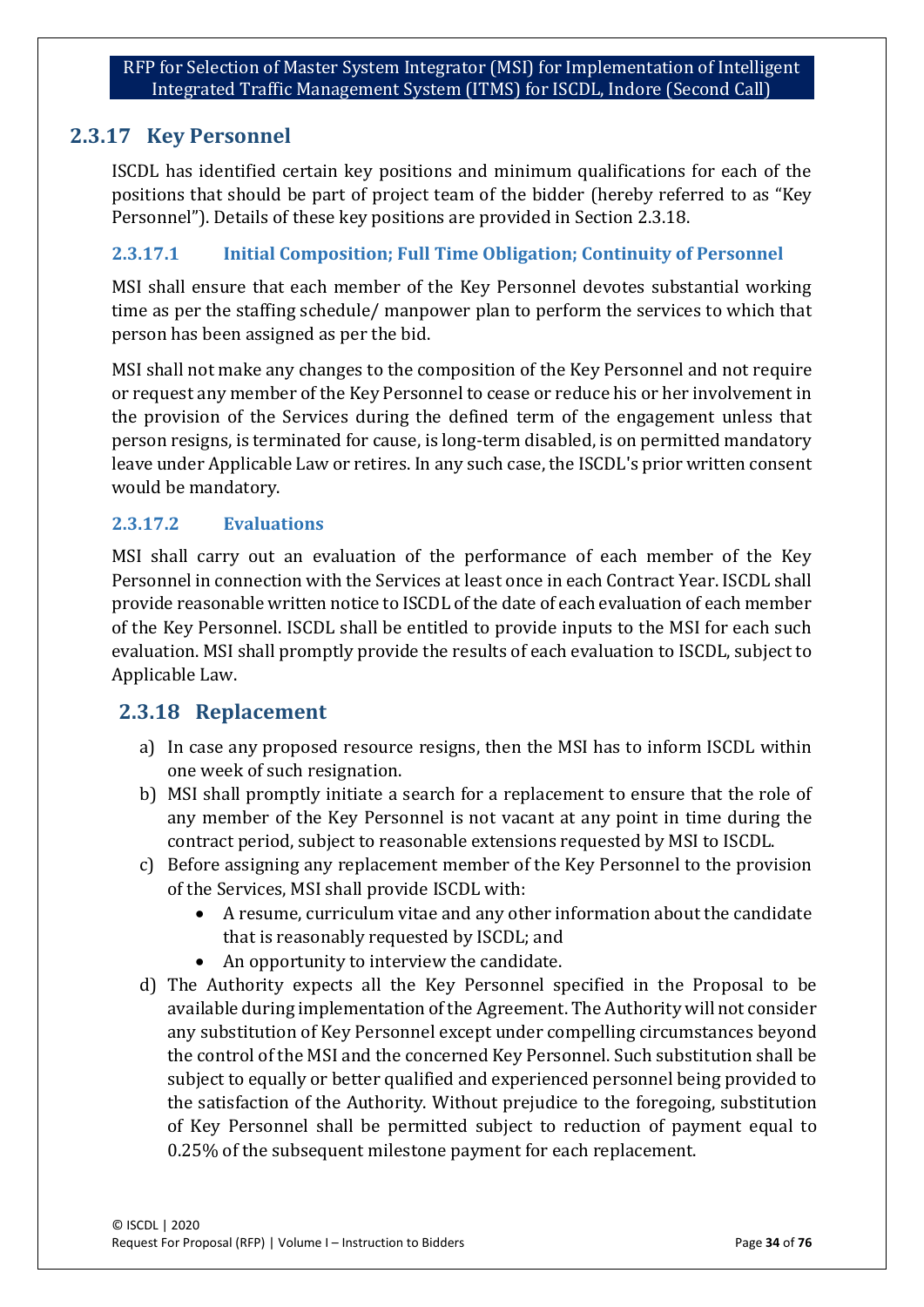- e) If ISCDL objects to the appointment, MSI shall not assign the individual to that position and shall seek an alternative candidate in accordance with the resource requirements of this RFP.
- f) MSI needs to ensure at least 4 weeks of overlap period in such replacements. ISCDL will not be responsible for any knowledge transition to the replacement resource and any impact / escalation of cost incurred by the MSI due to resource replacement.
- g) Without prejudice to other clauses mentioned in this section, ISCDL can ask for replacement of any Resource deployed on the project and the MSI shall replace such resource within 15 days of such communication received from the ISCDL. No deduction of payment as mentioned in sub-clause (d) shall be applicable in this case.

## <span id="page-34-0"></span>**2.3.19 Eligible Goods and Services, and OEM Criteria**

- a) For purposes of this Clause, the term "goods" includes commodities, raw material, machinery, equipment, and industrial plants; and "services" includes services such as insurance, transportation, supply, installation, integration, testing, commissioning, training, and initial maintenance.
- b) The components (including but not limited to CCTV Cameras, Video Management System Software, ANPR Cameras & Solution, RLVD Solution, Edge Level (Field) Switches, Data Centre Switches & Routers, Servers, Storage, Racks, Desktop PC and Workstations etc.) should have existing registered service/support centre or establish in India within 30 days of award of contract. The Bidder should submit an undertaking from the OEM to that effect. The OEM of active devices including Data centres, network to be quoted by the bidder should have local Technical Assistance Centre (TAC) support in India through a toll free number and should be able to log a call 24x7 via phone, email or website for technical assistance.
- c) All CCTV Cameras, Video Management System, Video Analytics Solution/Software and any video/image processing solution within overall project offering should be ONVIF Core Specification '2.X' or 'S' compliant and provide support for ONVIF profiles such as Streaming, Storage, Recording, Playback etc.
- d) During the Demonstration/testing of the field components at technical evaluation stage, the Technical Committee will give special attention to verify the quality, robustness and appropriateness of the proposed camera/other equipment for field scenario/conditions. If any brand / product are found un-suitable, Bidder may get dis-qualified or may be asked to replace the product with better brands meeting the tender requirements, without any change in commercial bid.
- e) For each of the goods/products, bidder shall quote only one specific make and model from only one specific OEM. Providing more than one option shall not be allowed. All goods quoted by the Bidder must be associated with item code and names and with printed literature describing configuration and functionality. Any deviation from the printed specifications should be clearly mentioned in the offer document by the Bidder.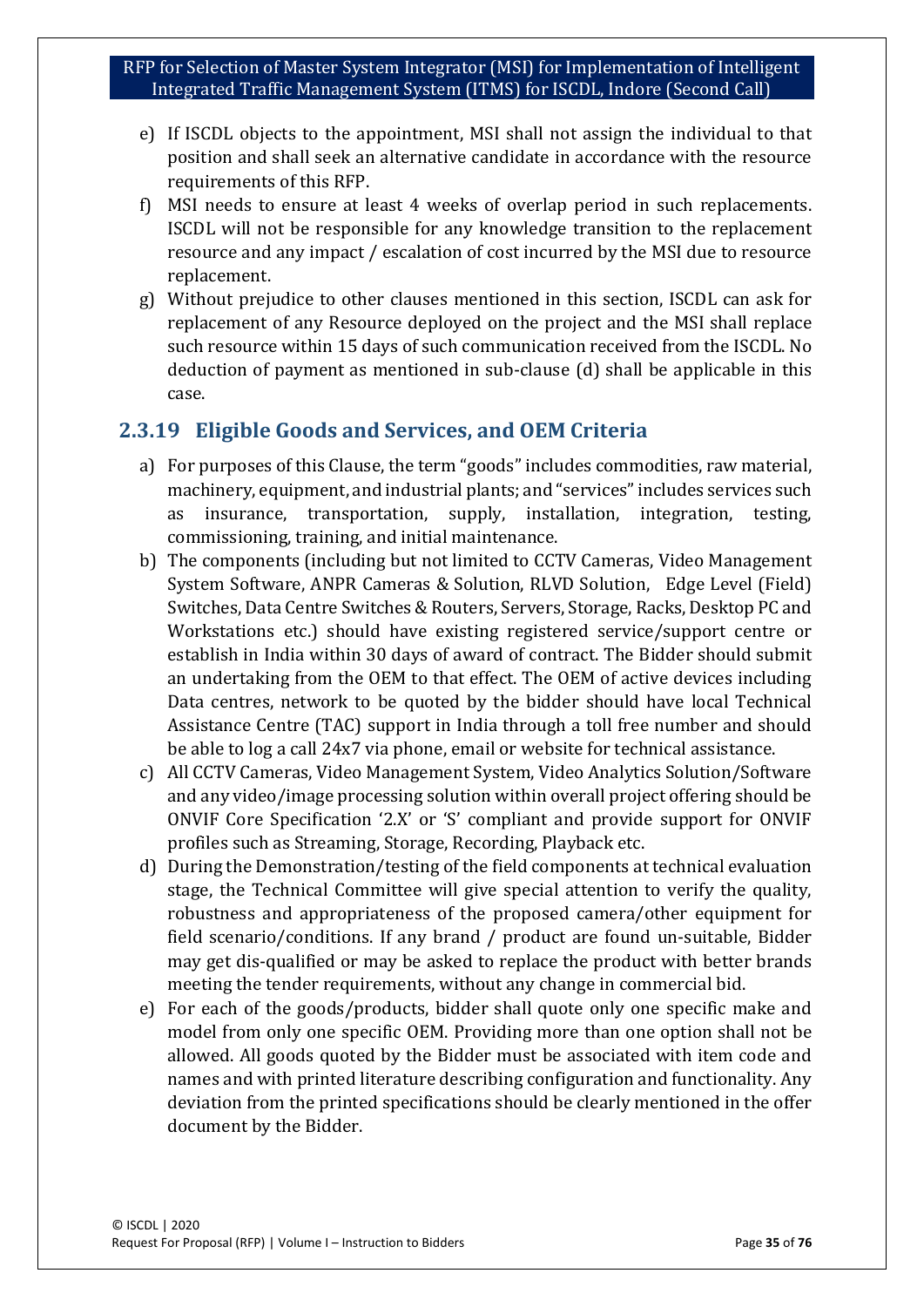- f) The OEM for each products or technology quoted should be in the business of that product or solution or technology for at least 5 (Five) years as on the date of release of the RFP.
- g) All the OEMs should have authorized presence (for sale or service) in India either directly or through channel partner(s) as on the date of release of RFP.
- h) The OEM for all active components should give a declaration that products or technology quoted are neither end of- sale nor end-of-life as on the date of installation and commissioning and are not end-of-support till the successful completion of O&M period of the project as Annexure 1.10 in the RFP.
- i) The bidder's proposed OEM should not have been blacklisted by any State / Central Government Department or Central /State PSUs as on bid submission date.
- j) **Adequate supporting documents pertaining to the above points, along with a summary compliance table, should be submitted in the technical proposal by the Bidder**.

## <span id="page-35-0"></span>**2.3.20 Award of Contract**

#### **2.3.20.1 Award Criteria**

- a) The bid of the bidder who quoted the lowest will be treated as the L1 bid and the contract will be awarded to that Bidder. The Successful Bidder shall be notified on its selection in writing or by fax or email. The Successful Bidder shall also be issued Letter of Acceptance confirming its selection.
- b) In the event that two or more Bidders quoted the equal amount, the Bidder having more Financial net worth at the end of financial year 2018-19 shall be identified as the Successful Bidder.
- c) In the event that the L1 Bidder withdraws or is not selected for any reason in the first instance (the **"first round of bidding"**), the Authority may invite the L2 Bidder for consideration as Successful Bidder;
- d) After selection, a Letter of Award (the "**LOA**") shall be issued, in duplicate, by the Authority to the Successful Bidder and the Successful Bidder shall, within 7 (seven) days of the receipt of the LOA, sign and return the duplicate copy of the LOA in acknowledgement thereof. In the event the duplicate copy of the LOA duly signed by the Successful Bidder is not received by the stipulated date, the Authority may, unless it consents to extension of time for submission thereof, appropriate the Bid Security of such Bidder as Damages on account of failure of the Successful Bidder to acknowledge the LOA, and the next eligible Bidder may be considered.
- e) After acknowledgement of the LOA as aforesaid by the Successful Bidder, it shall cause the Bidder to submit the Performance Bank Guarantee and execute the Agreement with the Authority within Fifteen (15) days of the issue of LOA.
- f) ISCDL reserves the right to accept or reject any Tender, and to cancel the Tender process and reject all Tenders, at any time prior to the Award of Contract, without thereby incurring any liability to the affected Bidder or Bidders or any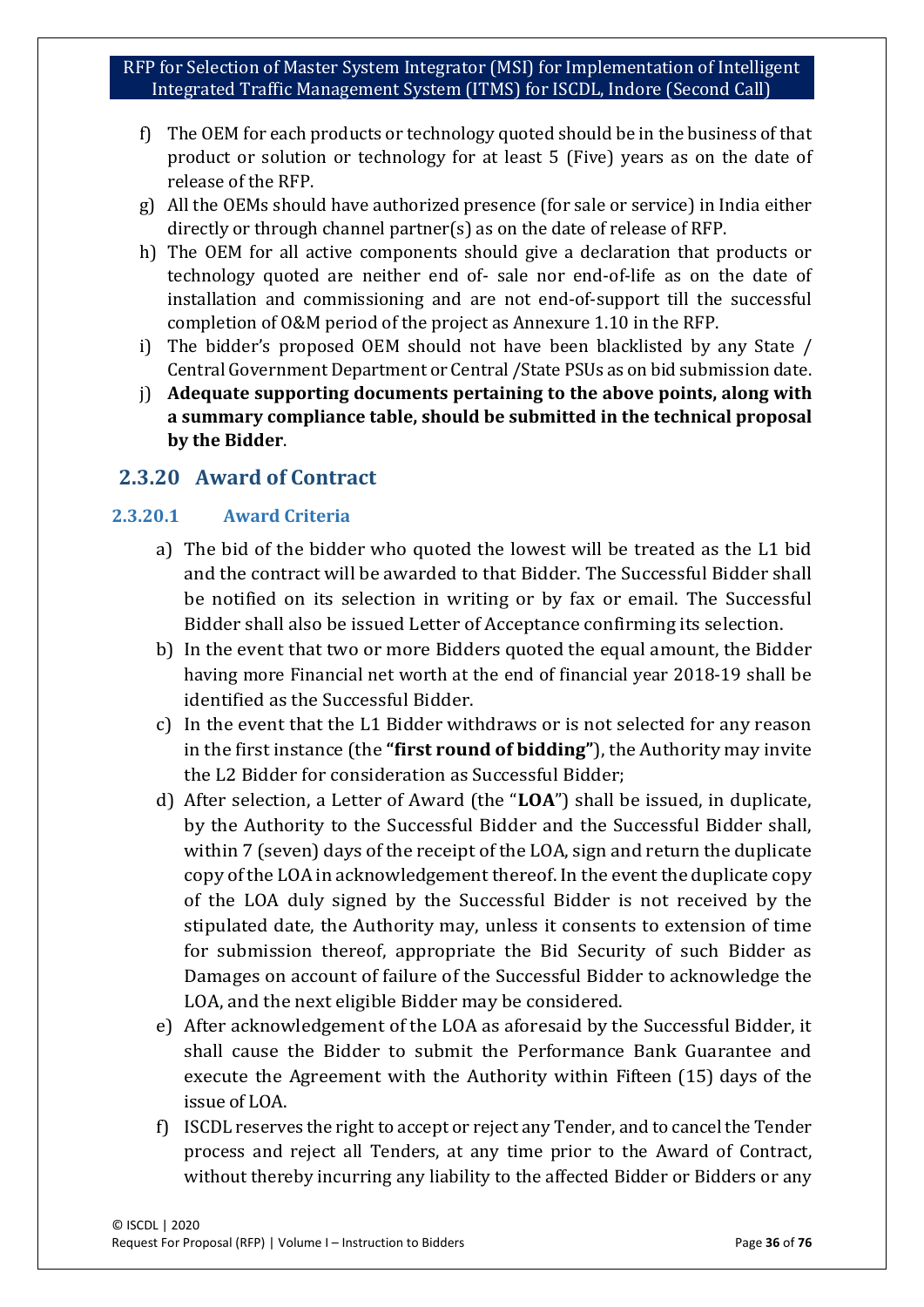obligation to inform the affected Bidder or Bidders of the grounds for the Employer's action

### **2.3.21 Letter of Acceptance**

Prior to the expiration of the period of bid validity, ISCDL will notify the successful bidder in writing or by fax or email, to be confirmed in writing by letter, that its bid has been accepted. LoA will constitute the formation of the contract. Upon the successful bidder's furnishing of Performance Band Guarantee, ISCDL will promptly notify each unsuccessful bidder.

# **2.3.22 Signing of Contract**

ISCDL shall notify the successful bidder that its bid has been accepted. The successful bidder shall enter into contract agreement with ISCDL within the time frame mentioned in the Letter of Acceptance issued to the successful bidder by ISCDL.

On receipt of the Performance Bank Guarantee, Authority or the agency designated by Authority shall enter into a contract with the successful bidder. The Master Service Agreement is provided in RFP Volume III.

# **2.3.23 Failure to Agree With the Terms & Conditions of the RFP / Contract**

Failure of the successful bidder to agree with the Terms & Conditions of the RFP / Contract shall constitute sufficient grounds for the annulment of the award, in which event ISCDL may invite the next best bidder for negotiations or may call for fresh RFP.

### **2.3.24 ISCDL's Right to Accept any Bid and to Reject any or All Bids**

ISCDL reserves the right to accept or reject any Bid, and to annul the bidding process and reject any or all Bids at any time prior to award of Contract, without thereby incurring any liability to the affected Bidder or Bidders or any obligation to inform the affected Bidder or Bidders of the grounds for ISCDL's action.

### **2.3.25 Performance Bank Guarantee**

- a) Within fifteen (15) working days from the date of issuance of LOA, the Successful Bidder shall at his own expense submit unconditional and irrevocable Performance Bank Guarantee (PBG) an amount equivalent to 10% of contract value to ISCDL, **valid till Go-Live plus 3 months. A separate irrevocable Performance Bank Guarantee (PBG) of amount equivalent to 10% of OPEX value valid till O&M period plus 3 months to be submitted before Go-Live.**
- b) The PBG shall be from a Nationalized Bank or a Scheduled Commercial Bank in the format prescribed in <Annexure 7>, payable on demand, for the due performance and fulfilment of the contract by the bidder.
- c) All charges whatsoever such as premium; commission etc. with respect to the PBG shall be borne by the MSI.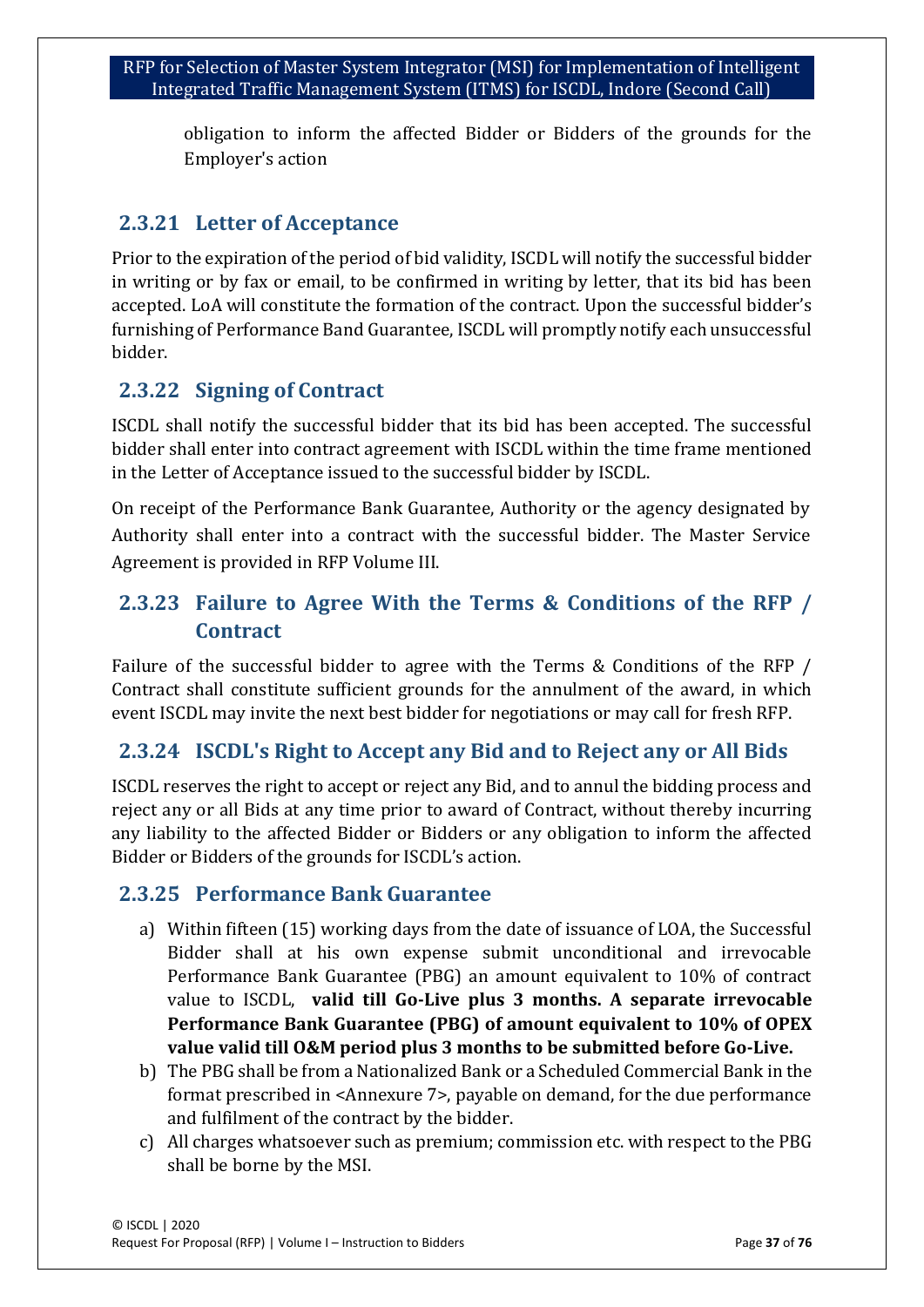- d) The PBG shall be valid till satisfactory completion of Post Implementation Support. The PBG may be discharged/returned by ISCDL upon being satisfied that there has been due performance of the obligations of the bidder under the contract. However, no interest shall be payable on the PBG. The PBG shall be valid only up to a period of six months after the contract completion period.
- e) In case the project is delayed beyond the project schedule as mentioned in the RFP, the PBG shall be accordingly extended by the MSI till completion of scope of work as mentioned in RFP Volume II.
- f) In the event of the Bidder being unable to service the contract for whatever reason ISCDL would invoke the PBG. Notwithstanding and without prejudice to any rights whatsoever of ISCDL under the contract in the matter, the proceeds of the PBG shall be payable to ISCDL as compensation for any loss resulting from the bidder's failure to complete its obligations under the Contract. ISCDL shall notify the Bidder in writing of the exercise of its right to receive such compensation within 14 days, indicating the contractual obligation(s) for which the Bidder is in default.
- g) ISCDL shall also be entitled to make recoveries from the bidder's bills, PBG, or from any other amount due to him, the equivalent value of any payment made to him due to inadvertence, error, collusion, misconstruction or misstatement.
- h) On satisfactory performance and completion of the order in all respects and duly certified to this effect by ISCDL, Contract Completion Certificate shall be issued and the PBG would be returned to the MSI.

### **2.3.26 Risk Purchase**

In the event of failure to adhere to the delivery job/work schedule, ISCDL shall have the right to get the job done or performed from alternate sources at the risk and cost of the MSI and the excess expenditure on account of this shall be recovered from PBG or pending bills or by raising a separate claim.

# **2.3.27 Right to Vary Quantity**

- a) At the time of award of contract, the quantity of goods, works or services originally specified in the bidding documents may be increased. It shall be without any change in the unit prices or other terms and conditions of the Bid and the bidding documents.
- b) If ISCDL does not procure any subject matter of procurement or procures less than the quantity specified in the bidding documents due to change in circumstances, the bidder shall not be entitled for any claim or compensation except otherwise provided in the bidding document.
- c) Repeat orders for extra items or additional quantities may be placed, if it is provided in the bidding document, on the rates and conditions given in the contract if the original order was given after inviting open competitive bids. Delivery or completion period may also be proportionally increased.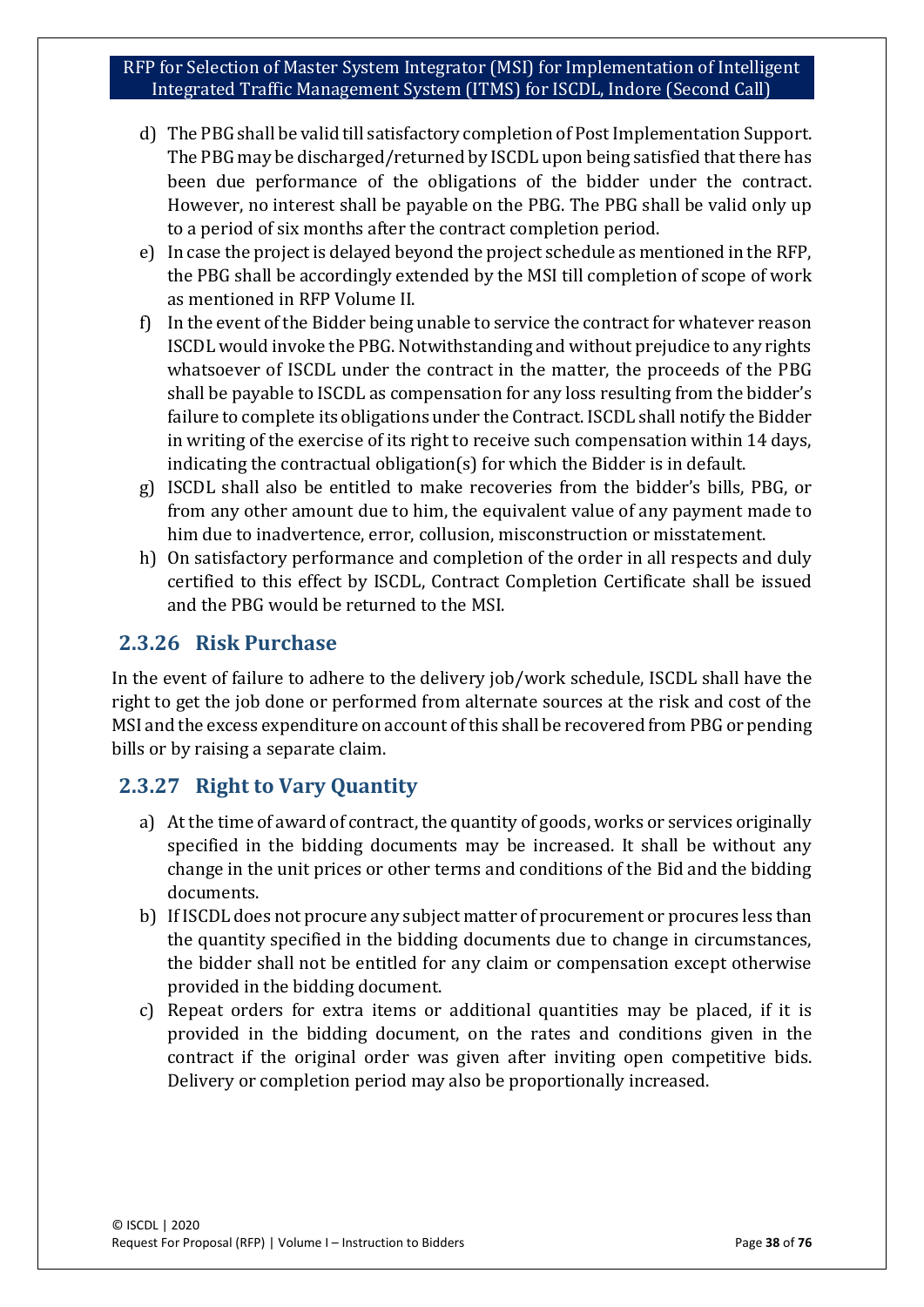### **2.3.28 Warranty & Maintenance**

- a) MSI shall also provide complete maintenance support for all the proposed integrated solution as outlined in this RFP for a period of 84 (Eighty Four) months from the date of Go-Live.
- b) During the warranty period, the bidder shall warrant that the goods supplied under the contract are new, unused, of the most recent version/models and incorporate all recent improvements in design and materials unless provided otherwise in the contract. The bidder further warrants that the goods supplied under this contract shall have no defects arising from design, materials or workmanship.
- c) ISCDL or designated representatives of the bidder shall promptly notify MSI in writing of any claims arising under this warranty. Upon receipt of such notice, the MSI shall, within the warranty period and with all reasonable speed, repair or replace the defective systems, without costs to ISCDL and within time specified and acceptable to ISCDL.
- d) If the MSI, having been notified, fails to remedy the defect(s) within the period specified in the contract, ISCDL may proceed to take such reasonable remedial action as may be necessary, at the MSI's risk and expense and without prejudice to any other rights, which ISCDL may have against the bidder under the contract.
- e) During the comprehensive warranty period, the successful bidder shall provide all product(s) and documentation updates, patches/fixes, and version upgrades within 15 days of their availability and should carry out installation and make operational the same at no additional cost to ISCDL.

The Successful Bidder/MSI hereby warrants ISCDL that:

- The implemented solution represents a complete, integrated solution meeting all the requirements as outlined in the RFP and further amendments if any and provides the functionality and performance, as per the terms and conditions specified in the contract.
- The proposed solution shall achieve parameters delineated in the technical specification/requirement.
- The successful bidder shall be responsible for warranty services from licensers of products included in the systems.
- The successful bidder undertakes to ensure the maintenance of the acceptance criterion/standards in respect of the systems during the warranty period.

# **2.3.29 Change of Consortium Member**

Consortium member other than the MSI may be changed only under extreme circumstances such as non-performance of the Consortium member, insolvency or bankruptcy of the Consortium member etc. and that too only with the prior written approval of ISCDL.

Provided that in the event of any such approved change of Consortium members, the new member (company) replacing outgoing Consortium member shall have same or higher financial, technical and legal qualifications as the outgoing member, and to the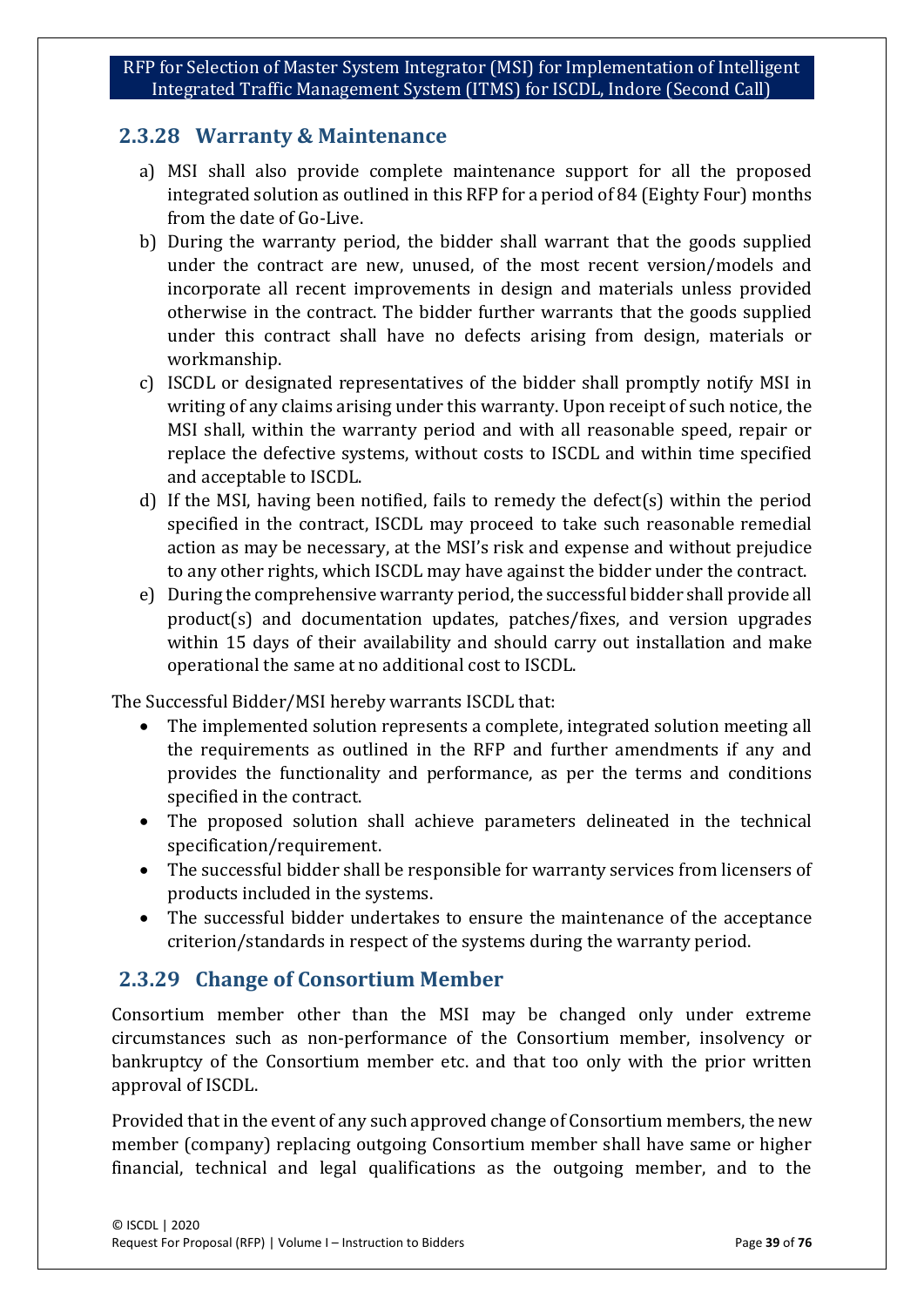satisfaction of ISCDL. In the event ISCDL does not grant approval for the change of the Consortium member other than the MSI or suitably qualified replacement member (companies) are not available/ found, the exit of the Consortium member (other than the MSI) shall constitute a breach of the contract.

### **2.3.30Failure to agree with the Terms & Conditions of the RFP**

Failure of the successful bidder to agree with the Terms & Conditions of the RFP shall constitute sufficient grounds for the annulment of the award, in which event Authority may call for new bids. In such a case, Authority shall invoke the PBG and/or forfeit the EMD.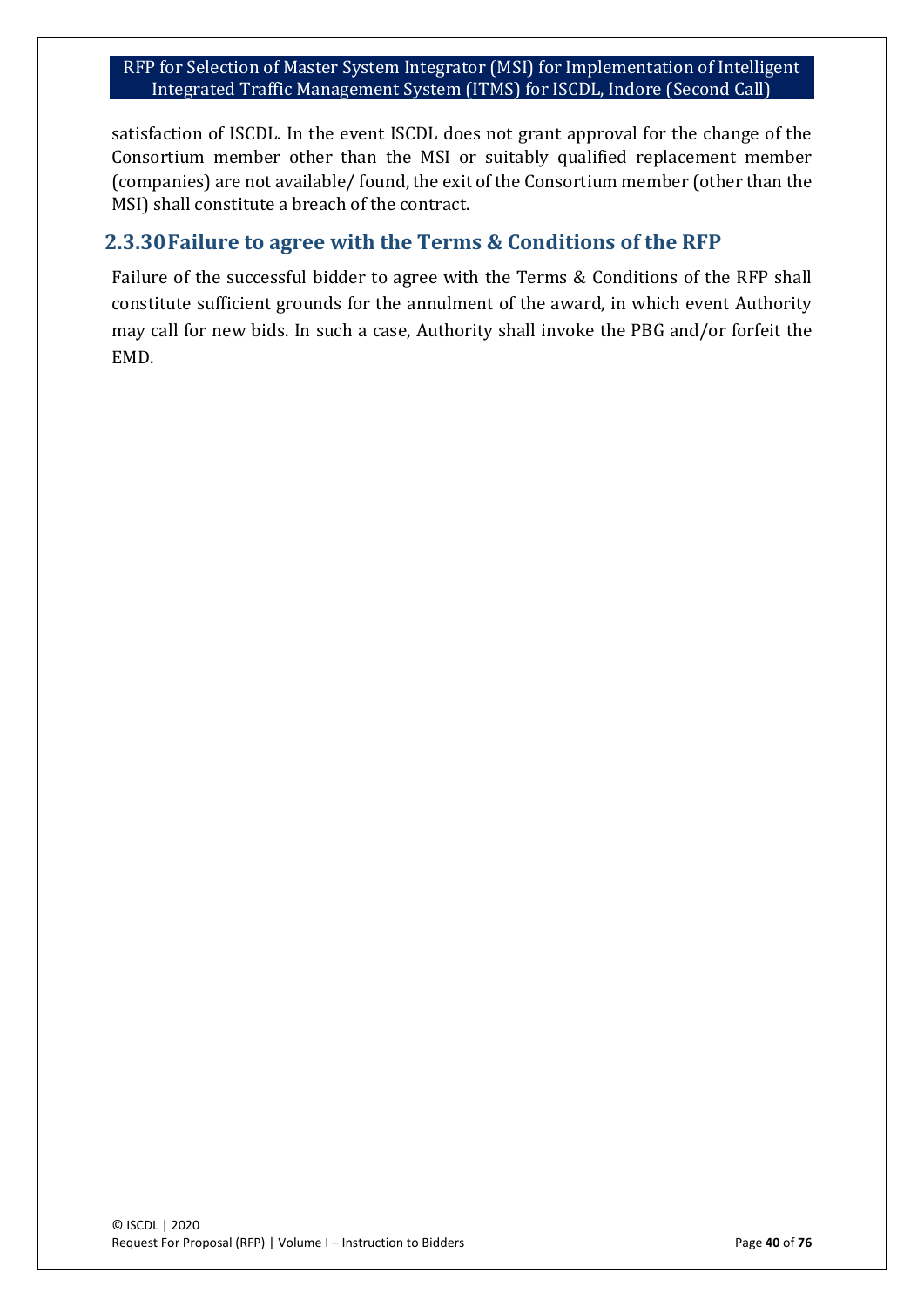# **Annexure 1 - Guidelines for Technical Proposal**

# Annexure 1.1 - Check-list for the Technical Proposal

| Sr.          | <b>List of Documents</b>                                                                                                                                                                                                                                                                                 | <b>File</b><br>Name &<br>Page<br>No. | <b>Submitted</b><br>(Y/N) | <b>Description</b>                                      |
|--------------|----------------------------------------------------------------------------------------------------------------------------------------------------------------------------------------------------------------------------------------------------------------------------------------------------------|--------------------------------------|---------------------------|---------------------------------------------------------|
| $\mathbf{1}$ | Proof of Tender Fee and EMD submitted                                                                                                                                                                                                                                                                    |                                      |                           |                                                         |
|              | 2. Bid Covering Letter<br>As per format provided at Annexure 1.2                                                                                                                                                                                                                                         |                                      |                           | Reference No:<br>Date of Letter:                        |
| 3.1          | <b>Bidders' Particulars</b><br>(To be submitted by all consortium<br>members and sub-contractors)                                                                                                                                                                                                        |                                      |                           | Name of<br>$Bidder(s)$ :                                |
| 4.           | As per format provided at Annexure 1.3<br>Consortium<br>(In case of<br>Agreement<br>consortium)                                                                                                                                                                                                          |                                      |                           |                                                         |
|              | As per format provided at Annexure 1.4                                                                                                                                                                                                                                                                   |                                      |                           |                                                         |
| 5.           | Power of Attorney (PoA) / Letter of<br>Authorization in<br>favour of<br>Authorized signatory                                                                                                                                                                                                             |                                      |                           | Date of PoA /<br>LOA:<br>Name of<br>Authorize           |
|              | As per format provided at Annexure 5                                                                                                                                                                                                                                                                     |                                      |                           | Person:                                                 |
|              | 6. Declaration for not blacklisted by<br>Central/State Government / PSU entity<br>in India or similar agencies globally for<br>unsatisfactory past performance,<br>corrupt, fraudulent or any other<br>unethical business practices, in past 3<br>(Three) years.<br>As per format provided at Annexure 3 |                                      |                           | Reference No:<br>Date of Letter:                        |
| 7.           | Copy of Certificate of Incorporation /<br>Registration under Companies Act,<br>1956/2013 or corresponding Act in<br>abroad                                                                                                                                                                               |                                      |                           | Registration<br>Number:<br>Date<br>of<br>Incorporation: |
|              | Consortium agreement clearly stating<br>the roles and responsibilities of each<br>member (If any)                                                                                                                                                                                                        |                                      |                           |                                                         |
| 8.           | Certificate from the Statutory Auditor /<br>CA on turnover details from the<br>"business areas" over the last 3 (Three)<br>financial years 2016-17, 2017-18 and<br>2018-19                                                                                                                               |                                      |                           | Year-wise<br>details of<br>turnover                     |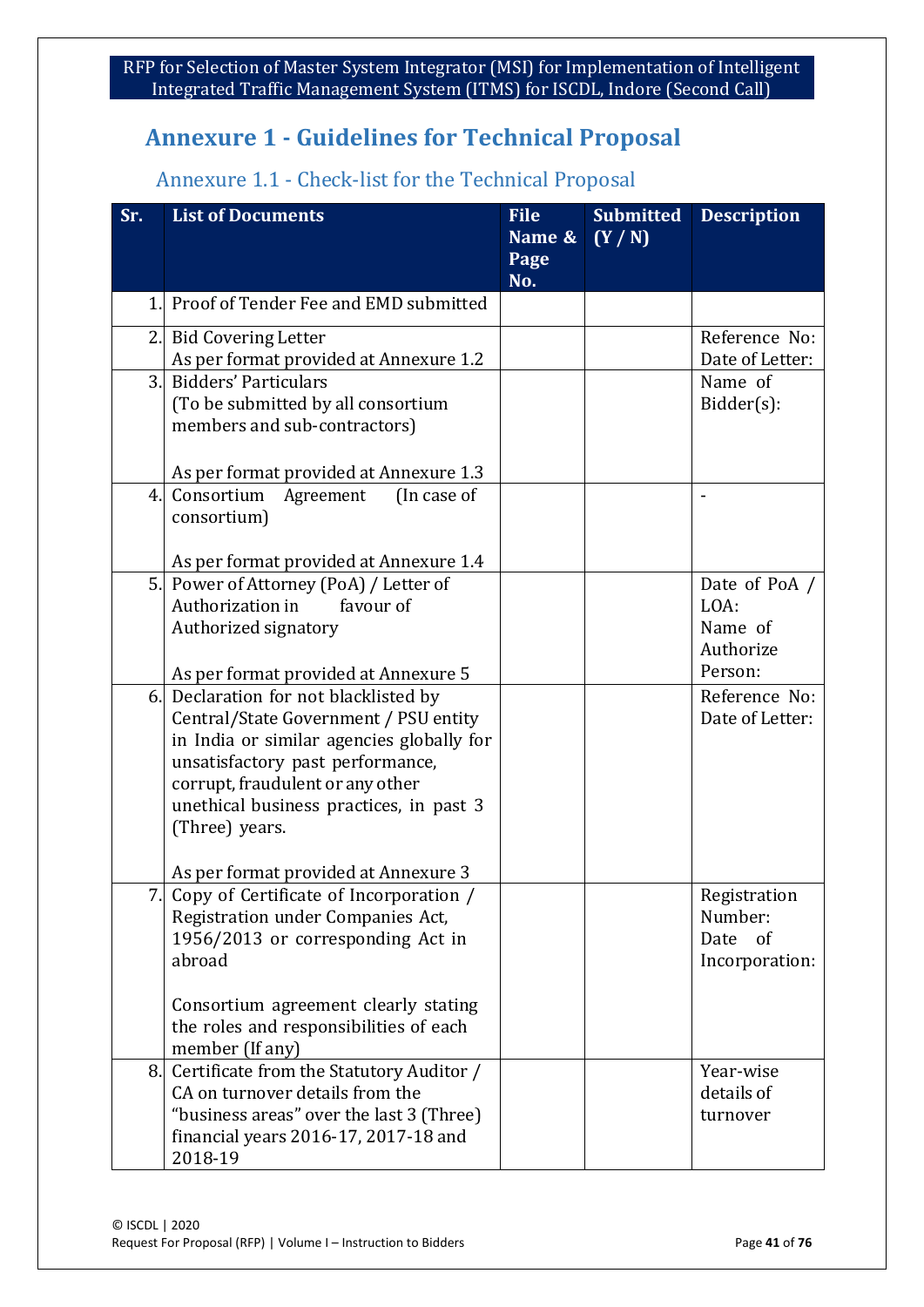| Sr.            | <b>List of Documents</b>                                                              | <b>File</b> | <b>Submitted</b> | <b>Description</b>                 |
|----------------|---------------------------------------------------------------------------------------|-------------|------------------|------------------------------------|
|                |                                                                                       | Name &      | (Y/N)            |                                    |
|                |                                                                                       | Page<br>No. |                  |                                    |
| 9.             | Certificate from the Statutory Auditor /                                              |             |                  | Total Positive                     |
|                | CA on net worth                                                                       |             |                  | Net worth (In                      |
|                |                                                                                       |             |                  | $Rs.$ ):                           |
|                |                                                                                       |             |                  | Certificate                        |
|                | 10 Project experience (s)                                                             |             |                  | Date:<br>Refer Section             |
|                |                                                                                       |             |                  | $2.3.16$ (PQ4)                     |
|                |                                                                                       |             |                  |                                    |
|                |                                                                                       |             |                  |                                    |
|                | 11 Valid Copy of certificates in the name of<br>the Sole Bidder or the Lead Member of |             |                  | Name of<br>Certificate:            |
|                | consortium, in case of a Consortium                                                   |             |                  | Issued<br>By:                      |
|                |                                                                                       |             |                  | <b>Issuing</b><br>Date:            |
|                |                                                                                       |             |                  | <b>Validity Date:</b>              |
|                | 11 Valid Copy of proof to validate that the                                           |             |                  | Office address                     |
|                | Sole Bidder or the Lead Member of                                                     |             |                  | details<br>with                    |
|                | consortium, in case of a Consortium,                                                  |             |                  | valid                              |
|                | should have office in the State of<br>Madhya Pradesh or should furnish an             |             |                  | government                         |
|                | undertaking that the same would be                                                    |             |                  | supporting                         |
|                | established within 60 days of signing                                                 |             |                  | 0 <sub>R</sub>                     |
|                | the contract, if project is awarded.                                                  |             |                  | Undertaking                        |
|                |                                                                                       |             |                  | from                               |
|                |                                                                                       |             |                  | authorized                         |
|                |                                                                                       |             |                  | signatory<br>to                    |
|                |                                                                                       |             |                  | open the local<br>office<br>within |
|                |                                                                                       |             |                  | 60<br>days<br>of                   |
|                |                                                                                       |             |                  | signing<br>the                     |
|                |                                                                                       |             |                  | contract,<br>if                    |
|                |                                                                                       |             |                  | project<br>is                      |
|                |                                                                                       |             |                  | awarded                            |
| 13             | <b>Structure for Proposed Solution</b>                                                |             |                  |                                    |
| 14             | As per format provided at Annexure 1.6<br><b>CVs of Proposed Project Team</b>         |             |                  |                                    |
|                | As per format provided at Annexure 1.7                                                |             |                  |                                    |
|                | Program Manager                                                                       |             |                  |                                    |
|                | <b>Solution Architect</b>                                                             |             |                  |                                    |
|                | Database Expert                                                                       |             |                  |                                    |
|                | <b>Security Expert</b>                                                                |             |                  |                                    |
|                | Intelligent Traffic Management Expert                                                 |             |                  |                                    |
|                | Network Expert                                                                        |             |                  |                                    |
| 1 <sub>1</sub> | Format for Proposed Project Team                                                      |             |                  |                                    |
|                | As per format provided at Annexure 1.8                                                |             |                  |                                    |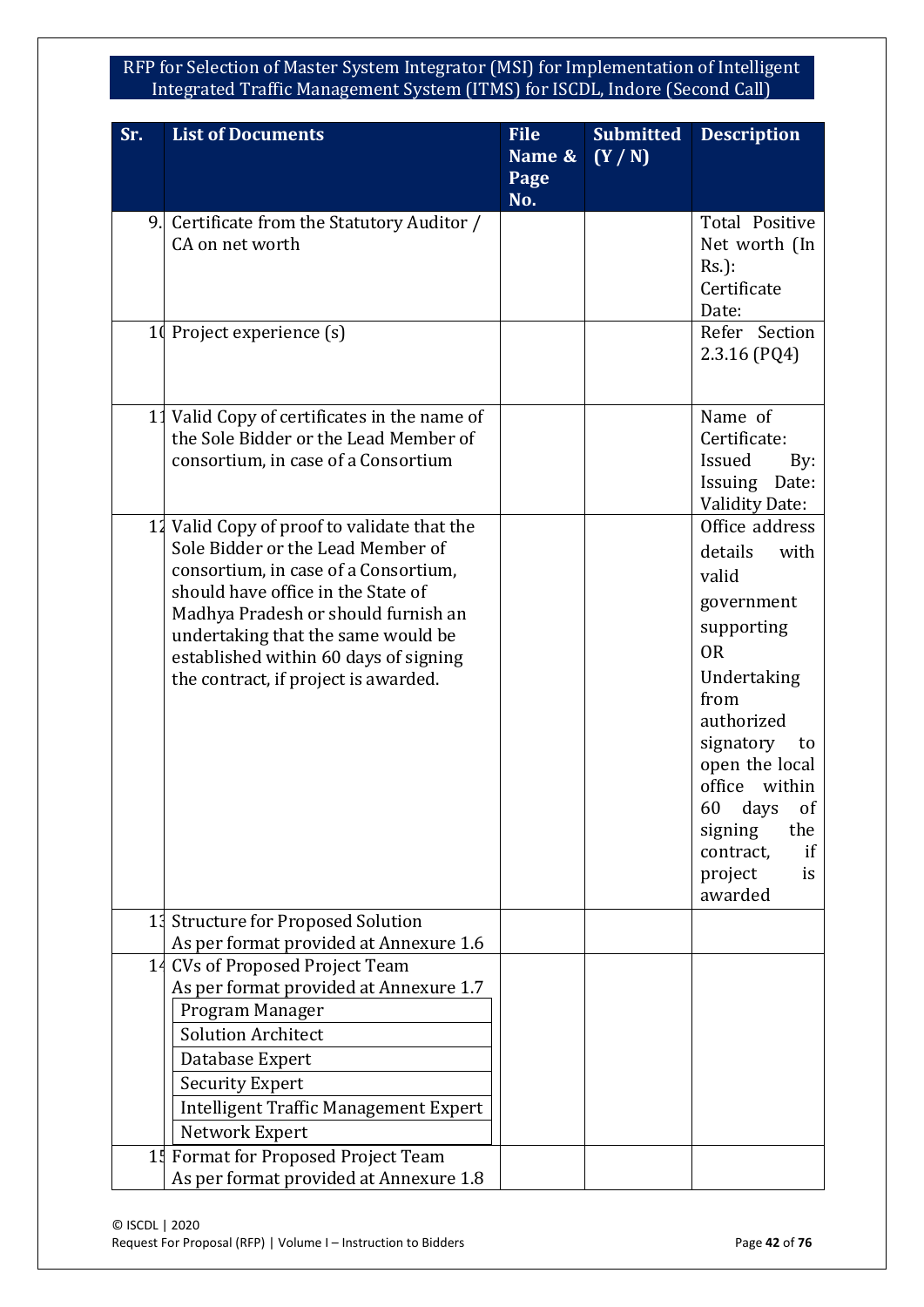| Sr.            | <b>List of Documents</b>                                        | <b>File</b><br>Name &<br>Page | <b>Submitted</b><br>(Y/N) | <b>Description</b> |
|----------------|-----------------------------------------------------------------|-------------------------------|---------------------------|--------------------|
|                |                                                                 | No.                           |                           |                    |
|                | 16 Undertaking-Technical Support                                |                               |                           |                    |
|                | Arrangement with OEM                                            |                               |                           |                    |
|                | As per format provided at Annexure 1.9                          |                               |                           |                    |
| 17             | The Bidder shall quote only one specific                        |                               |                           | Letter number      |
|                | make and model from only one specific                           |                               |                           | and date for       |
|                | OEM, for each of the goods. Providing                           |                               |                           | declaration:       |
|                | more than one option shall not be                               |                               |                           |                    |
|                | allowed. All goods quoted by the Bidder                         |                               |                           |                    |
|                | must be associated with item code and                           |                               |                           |                    |
|                | names and with printed literature                               |                               |                           |                    |
|                | describing configuration and                                    |                               |                           |                    |
|                | functionality.                                                  |                               |                           |                    |
|                | 14 The OEM for each products or solutions                       |                               |                           | Letter number      |
|                | quoted should be in the business of that                        |                               |                           | and date for       |
|                | product or solution or technology for at                        |                               |                           | declaration by     |
|                | least 5 (Five) years as on the date of                          |                               |                           | the OEM:           |
|                | release of the RFP.                                             |                               |                           |                    |
| 1 <sup>1</sup> | All the OEMs should have authorized                             |                               |                           | Letter number      |
|                | presence in India either directly or                            |                               |                           | and date for       |
|                | through channel partner(s) as on the<br>date of release of RFP. |                               |                           | declaration by     |
|                |                                                                 |                               |                           | the OEM:           |
|                | 24 The bidder's proposed OEM should not                         |                               |                           | Letter number      |
|                | have been blacklisted by any State /                            |                               |                           | and date for       |
|                | Central Government Department or                                |                               |                           | declaration:       |
|                | Central / State PSUs as on bid                                  |                               |                           |                    |
|                | submission date.                                                |                               |                           |                    |
|                | 21 OEM Authorization Letter                                     |                               |                           | Name of OEM        |
|                |                                                                 |                               |                           | $(s)$ :<br>Letter  |
|                | As per format provided at Annexure                              |                               |                           | $No. -$            |
|                | 1.10                                                            |                               |                           | Date of Letter:    |
|                | 21 Total Responsibility Declaration                             |                               |                           |                    |
|                | As per format provided at Annexure                              |                               |                           |                    |
|                | 1.11                                                            |                               |                           |                    |
|                | 21 Declaration of Data Security                                 |                               |                           |                    |
|                | As per format provided at Annexure 6                            |                               |                           |                    |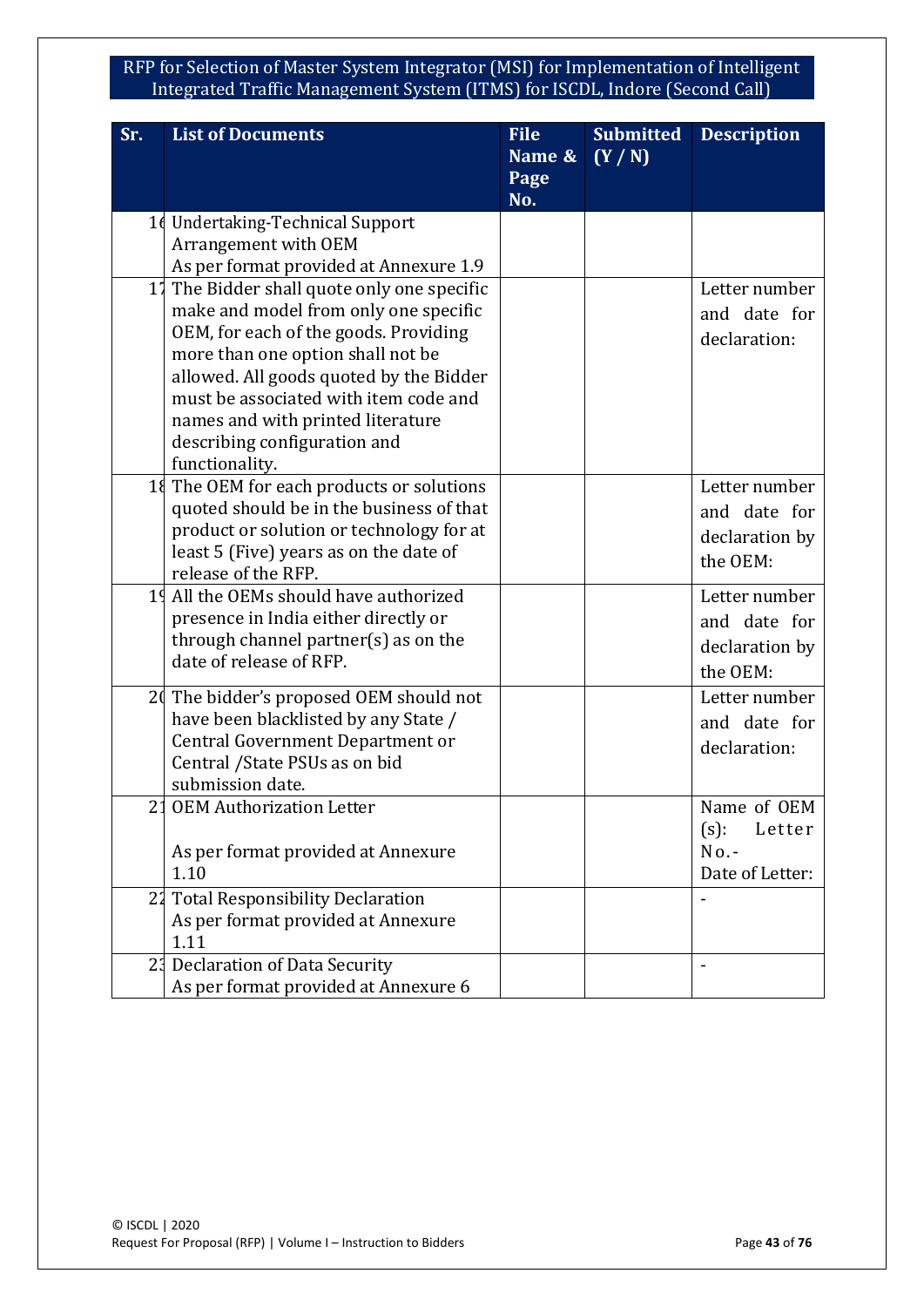### Annexure 1.2 - Technical Proposal Cover Letter

(To be submitted on the letterhead of the bidder)

Date:

To

### **Chief Executive Officer Indore Smart City Development Limited Indore, Madhya Pradesh**

Subject: Bid for "Selection of Master System Integrator (MSI) for Implementation of Intelligent Integrated Traffic Management System (ITMS) for ISCDL, Indore (Second-Call)

RFP Reference No: <Reference Number>

Dear Sir,

With reference to your "Request for Proposals for Selection of Master System Integrator (MSI) for Implementation of Intelligent Integrated Traffic Management System (ITMS) for ISCDL, Indore", we hereby submit our Prequalification Proposal, Technical Proposal, and Financial Proposal, for the same.

We hereby declare that:

- a. We hereby acknowledge and unconditionally accept that the Authority can at its absolute discretion apply whatever criteria it deems appropriate, not just limiting to those criteria set out in the RFP and related documents, in short listing of Agency for providing services.
- b. We have submitted EMD of INR [ ] and Tender fee of INR [ ] online through e-Tendering Portal [\(www.mptenders.gov.in\)](http://www.mptenders.gov.in/).
- c. We hereby declare that all information and details furnished by us in the Bid are true and correct, and all documents accompanying such application are true copies of their respective originals.
- d. We agree to abide by our offer for a period of 180 days from the date of opening of the bid prescribed by Authority and that we shall remain bound by a communication of acceptance within that time.
- e. We have carefully read and understood the terms and conditions of the RFP and the conditions of the contract applicable to the RFP. We do hereby undertake to provision as per these terms and conditions.
- f. In the event of acceptance of our bid, we do hereby undertake:
	- To supply the products and commence services as stipulated in the RFP document
	- To undertake the project services for entire contract period from the date of signing of the contract as mentioned in the RFP document.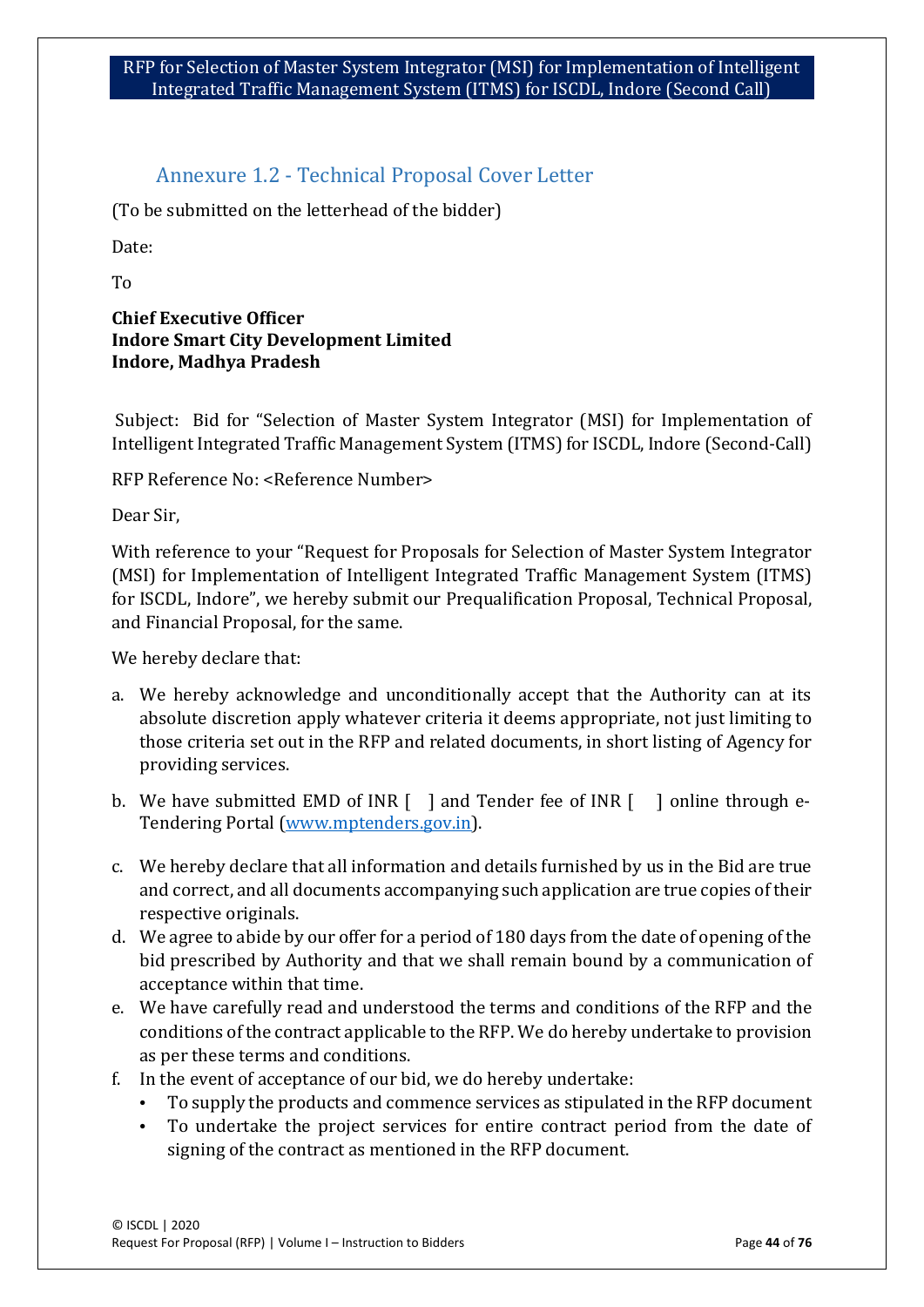- We affirm that the prices quoted are inclusive of design, development, delivery, installation, commissioning, training, providing facility management and handholding support, and inclusive of all out of pocket expenses, taxes (excluding GST), levies discounts etc.
- We confirm that our financial proposal has adhered to the mandatory ceiling for CAPEX bid price i.e. 75% of total bid price to be offered for this tender.
- We hereby declare that in case the contract is awarded to us, we shall submit the contract Performance bank guarantee in the form prescribed at Annexure 7 of the RFP Volume I.
- g. We do hereby undertake, that, until a formal contract is prepared and executed, this bid, together with your written acceptance thereof and notification of award of contract, shall constitute a binding contract between us.
- h. We understand that the Authority may cancel the bidding process at any time and that Authority is not bound to accept any bid that it may receive without incurring any liability towards the bidder.
- i. We fully understand and agree to comply that on verification, if any of the information provided in our bid is found to be misleading the selection process, we are liable to be dismissed from the selection process or termination of the contract during the project, if selected to do so

| 1n | case | any | clarifications please contact |  |
|----|------|-----|-------------------------------|--|
|    |      |     |                               |  |

Thanking you,

Yours sincerely,

(Signature of the Lead bidder)

Printed Name Designation

Seal

Date: Place:

Business Address: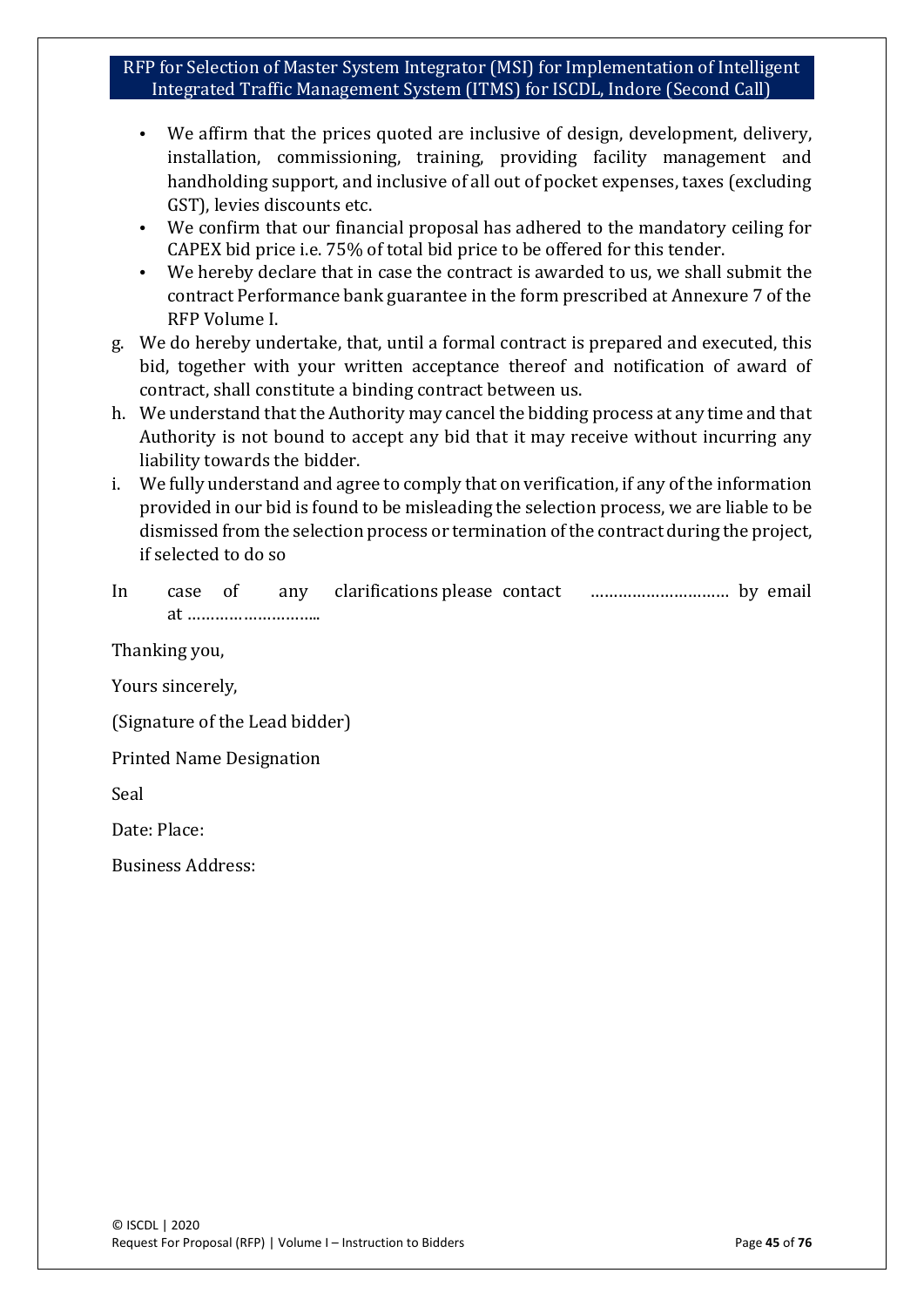# Annexure 1.3 - Format to share Bidder's and Bidding Firms Particulars

The Table below provides the format in which general information about the bidder must be furnished.

| Sr. | <b>Information</b>                                                                                              | <b>Details</b> |
|-----|-----------------------------------------------------------------------------------------------------------------|----------------|
| 1.  | Name of Bidding firm:                                                                                           |                |
| 2.  | Address and contact details of Bidding firm:                                                                    |                |
| 3.  | Firm Registration Number and Year of Registration                                                               |                |
| 4.  | <b>Web Site Address</b>                                                                                         |                |
| 5.  | Status of Company (Public Ltd., Pvt. Ltd., etc.)                                                                |                |
| 6.  | Company's GST Registration No.                                                                                  |                |
| 7.  | Company's Permanent Account Number (PAN)                                                                        |                |
| 8.  | Company's Revenue for the last 3 years (Year wise)                                                              |                |
| 9.  | Name, Designation and Address of the contact person to whom all<br>references shall be made regarding this RFP: |                |
| 10. | Telephone number of contact person:                                                                             |                |
| 11. | Mobile number of contact person:                                                                                |                |
| 12. | Fax number of contact person:                                                                                   |                |
| 13. | E-mail address of contact person:                                                                               |                |

Please submit the relevant proofs for all the details mentioned above along with your Bid response

Authorized Signatory Name

Seal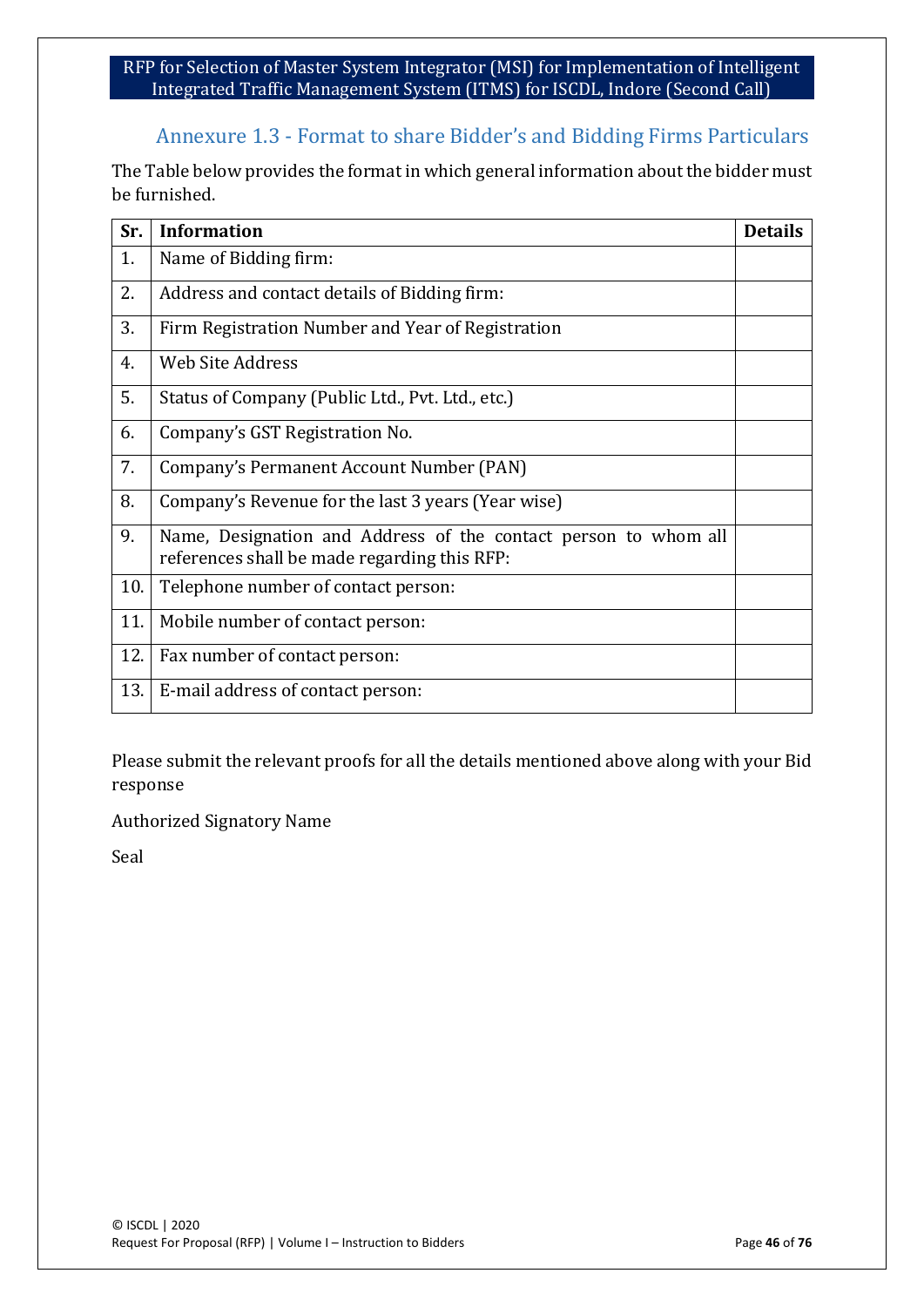### Annexure 1.4 - Consortium Agreement

DRAFT MEMORANDUM OF UNDERSTANDING EXECUTED BY MEMBERS OF THE CONSORTIUM

[On Non-judicial stamp paper of INR 100 duly attested by notary public]

This Memorandum of Understanding (MoU) entered into this day of [Date] [Month] 2020 at

[Place] among

.......... (hereinafter referred to as " ") and having office at [Address], India, as Party of the First Part and

.......... (hereinafter referred as " ") and having office at [Address], as Party of the Second Part and

The parties are individually referred to as Party and collectively as Parties.

WHEREAS ISCDL, has issued a Request for Proposal dated [Date] (RFP) from the Applicants interested in Request for Proposal for Selection of Master System Integrator (MSI) for Implementation of Intelligent Integrated Traffic Management System (ITMS) for ISCDL, Indore:

AND WHEREAS the Parties have had discussions for formation of a Consortium for bidding for the said Project and have reached an understanding on the following points with respect to the Parties' rights and obligations towards each other and their working relationship.

AS MUTUAL UNDERSTANDING OF THE PARTIES, IT IS HEREBY AGREED AND DECLARED AS FOLLOWS:

- i. The purpose of this Agreement is to define the principles of collaboration among the Parties to:
	- Submit a response jointly to Bid for the "Request for Proposals for Selection of Master System Integrator (MSI) for Implementation of Intelligent Integrated Traffic Management System (ITMS) for ISCDL, Indore" as a Consortium.
	- Sign Contract in case of award.
	- Provide and perform the supplies and services which would be ordered by the Authority pursuant to the Contract.
- ii. This Agreement shall not be construed as establishing or giving effect to any legal entity such as, but not limited to, a company, a partnership, etc. It shall relate solely towards the Authority for "Request for Proposals for Selection of Master System Integrator (MSI) for Implementation of Intelligent Integrated Traffic Management System (ITMS) for Indore" for and related execution works to be performed pursuant to the contract and shall not extend to any other activities.
- iii. The Parties shall be jointly and severally responsible and bound towards the Authority for the performance of the works in accordance with the terms and conditions of the RFP document, and Contract.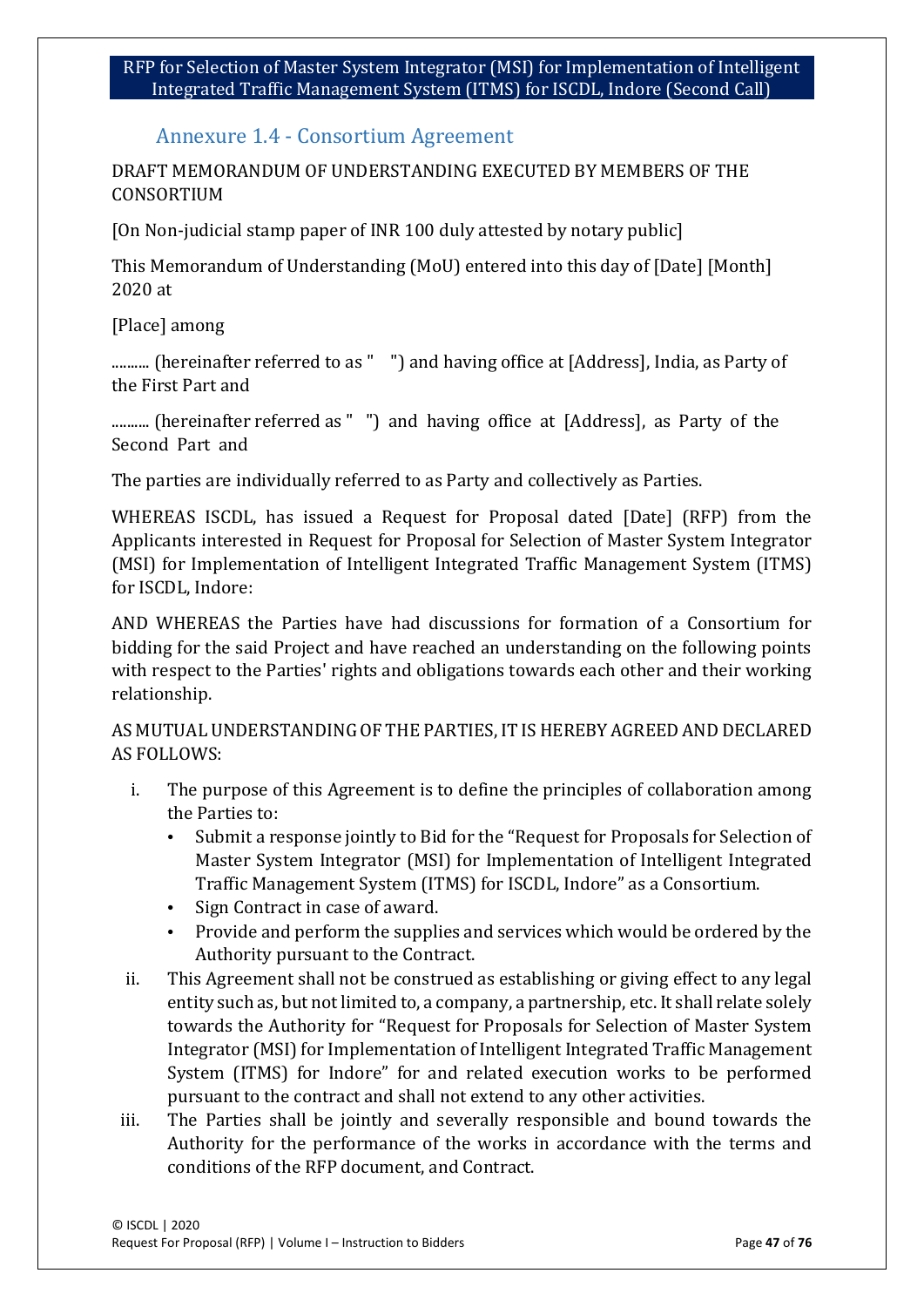- iv. ------------------------------------ (Name of Party) shall act as Lead Member of the Consortium. As such, it shall act as the coordinator of the Party's combined activities and shall carry out the following functions:
- v. To ensure the technical, commercial and administrative co- ordination of the work package
	- To lead the contract negotiations of the work package with the Authority.
	- The Lead Member is authorized to receive instructions and incur liabilities for and on behalf of all Parties.
- In case of an award, act as channel of communication between the Authority and the Parties to execute the Contract
- vi. That the Parties shall carry out all responsibilities as developer in terms of the Project Agreement.
- vii. That the broad roles and the responsibilities of each Party at each stage of the Bidding shall be as below:

Party A:

Party B:

- viii. That the Parties affirm that they shall implement the Project in good faith and shall take all necessary steps to see the Project through expeditiously.
- ix. That this MoU shall be governed in accordance with the laws of India and courts in Madhya Pradesh shall have exclusive jurisdiction to adjudicate disputes arising from the terms herein.

In witness whereof the Parties affirm that the information provided is accurate and true and have caused this MoU duly executed on the date and year above mentioned.

(Party of the first part) (Party of the second part) Witness:

i.

ii.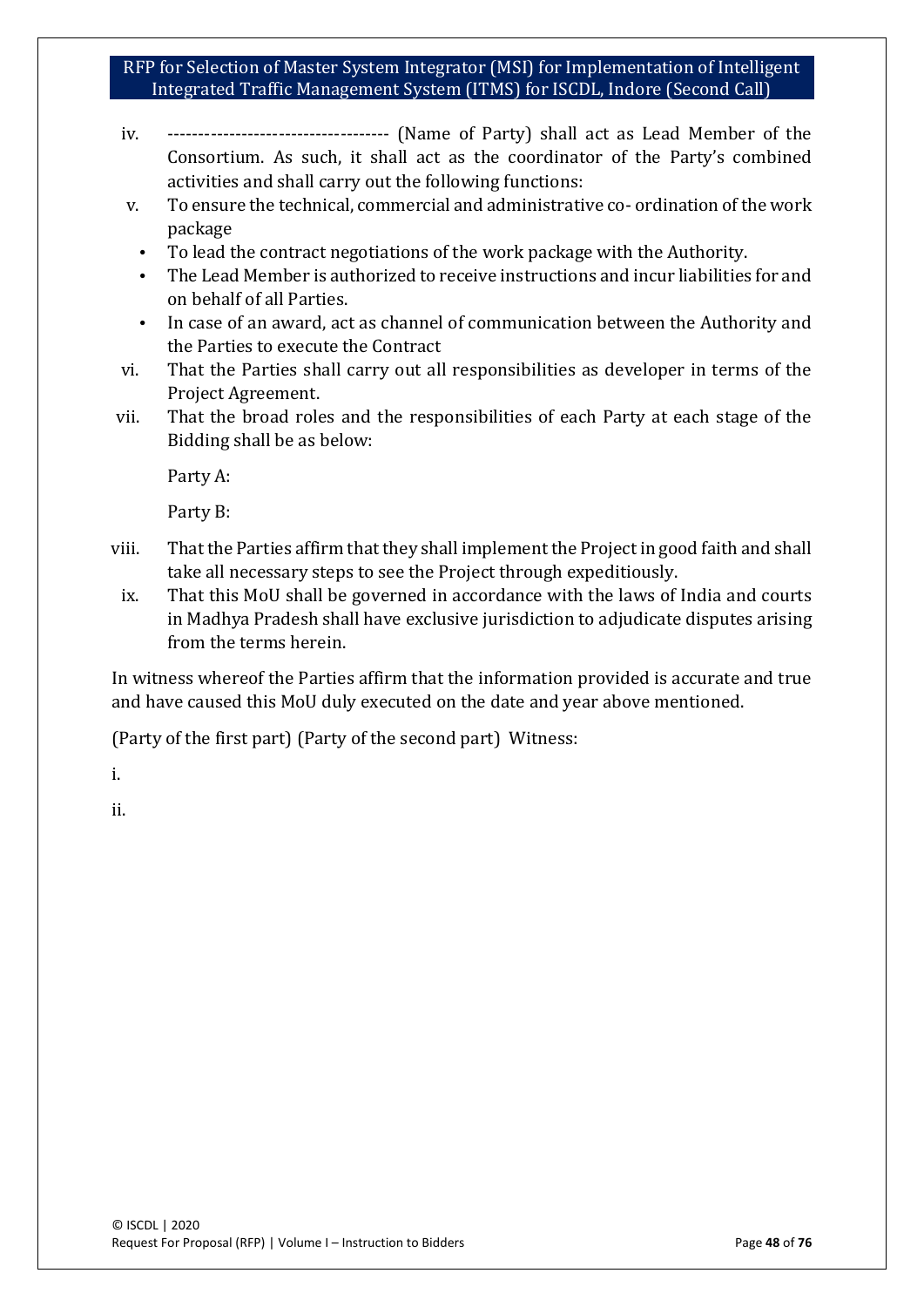### Annexure 1.5 - Format for Project Citation

| <b>Particulars</b>                                                                                             | <b>Details</b> | Attachment Ref.<br><b>Number</b> |  |
|----------------------------------------------------------------------------------------------------------------|----------------|----------------------------------|--|
| Name of the project                                                                                            |                |                                  |  |
| Client for which the project was executed                                                                      |                |                                  |  |
| <b>Project Details</b>                                                                                         |                |                                  |  |
| Description of the project                                                                                     |                |                                  |  |
| Scope of services                                                                                              |                |                                  |  |
| Total cost of the project                                                                                      |                |                                  |  |
| Duration of the project (no. of months, start date,<br>completion date, current status)                        |                |                                  |  |
| Letter from the client to indicate the successful<br>completion of the projects (if any) / Or Self Certificate |                |                                  |  |
| Copy of Work Order/Agreement                                                                                   |                |                                  |  |

Note: Bidder is required to use above formats for all the projects referenced by the bidder for the technical qualification criteria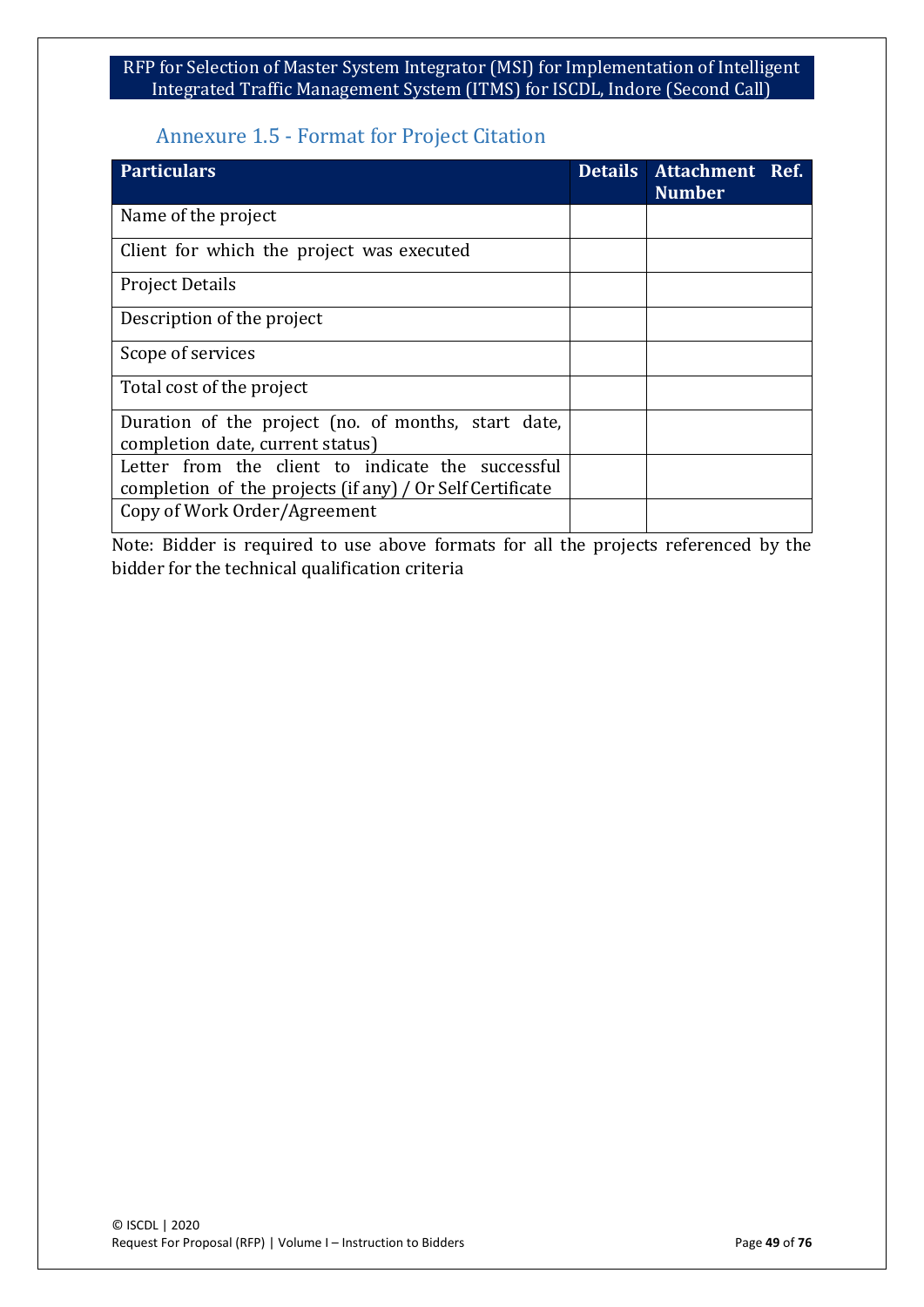### Annexure 1.6 - Structure of Proposed Solution

Bidders are required to provide a detailed approach & methodology to execute the entire project. Bidders are advised to comply with the below provided headers/approach components while detailing out their solution. The following components are indicative and bidders may provide addition points which add value to the proposed solution.

- 1. Understanding of requirement and Implementation approach
	- Understanding of requirements<br>• Proposed Architectures and its of
	- Proposed Architectures and its components
	- Work Plan & its adequacy
- 2. Proposed solution & Implementation Strategy
	- Unpriced Bill of Material
	- End to end integrated solution design and architecture
	- Features of the proposed applications, data management and analytics
	- Select case studies of implementation of proposed applications meeting similar requirements
	- Recommended Hardware and Software details, Proposed strategy and integration approach encompassing all solutions (with ICCC and police e-Chalan system)
	- Timelines and modalities for implementation in a time bound manner
	- Project implementation approach, strategy and operations & maintenance plan including comprehensiveness of fall-back strategy and planning during rollout
	- Any other area relevant to the scope of work and other requirements of the project
- 3. Assessment of Manpower deployment, Training and Handholding plan
	- Deployment strategy of Manpower
	- Contingency management<br>• Mobilization of existing res
	- Mobilization of existing resources and additional resources as required
	- Training and handholding strategy
- 4. Project Monitoring and Communication Plan– Bidder's approach to project monitoring and communications among stakeholders.
- 5. Risk Management Plan Bidder's approach to identify, respond / manage and mitigate risks
- 6. Quality Control plan Bidder's approach to ensure quality of work and deliverables
- 7. Operation and Maintenance Plan
- 8. Escalation matrix during contract period

#### **Note:**

- All the pages (documentary proofs and other documents that may be attached) should contain page numbers and would have to be uniquely serially numbered.
- Inadequate information shall lead to disqualification of the bid.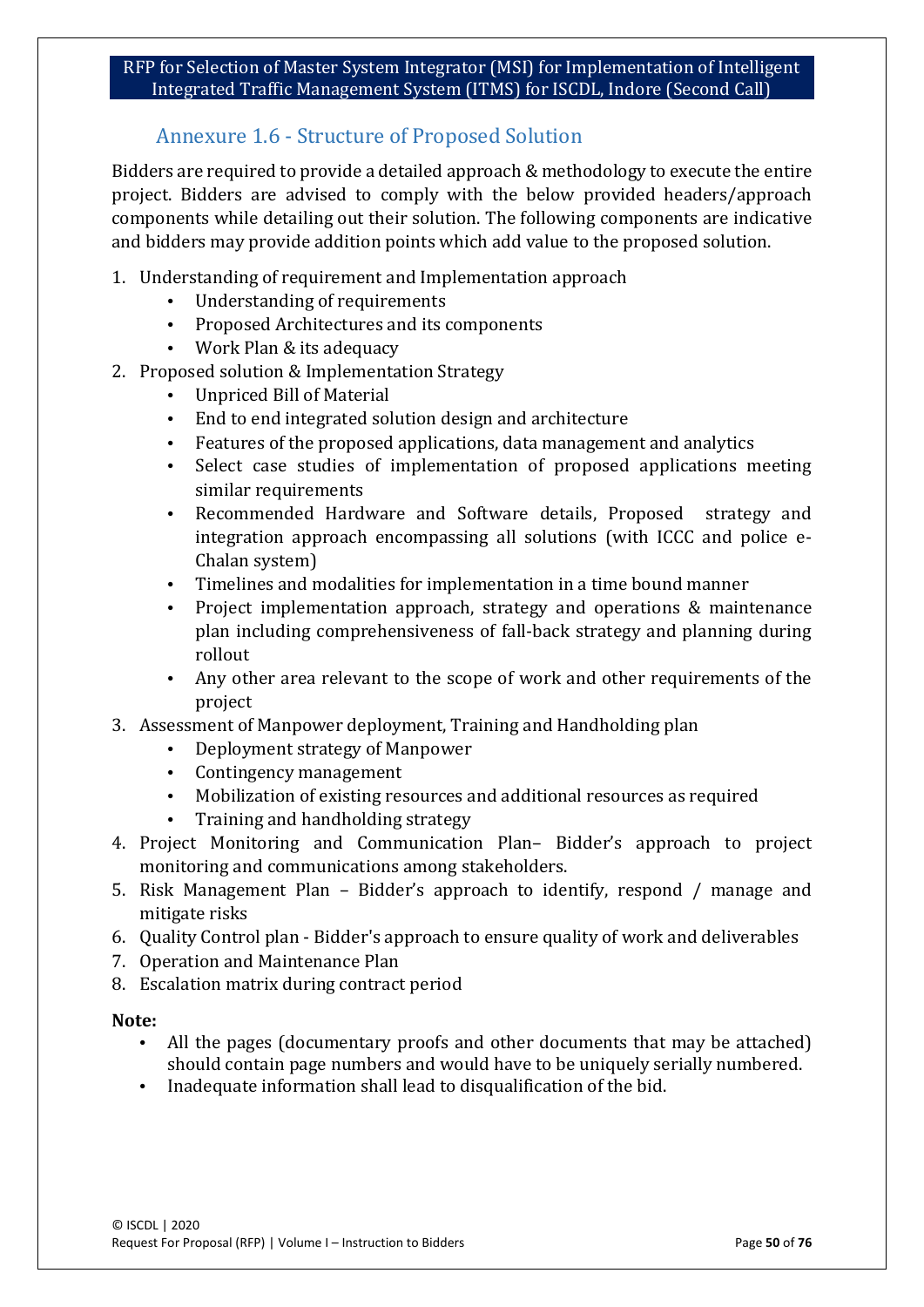# Annexure 1.7 – Format for CV of Key Personnel – As per Bidders format

| $\mathbf{1}$   | Name of the Staff                                    |                                                                                 |
|----------------|------------------------------------------------------|---------------------------------------------------------------------------------|
| $\overline{2}$ | Current Designation<br>the<br>in                     |                                                                                 |
|                | Organization                                         |                                                                                 |
| $\mathbf{3}$   | Proposed Role in the Project                         |                                                                                 |
| 4              | Proposed Responsibilities in the                     |                                                                                 |
|                | Project                                              |                                                                                 |
| 5              | Date of Birth                                        |                                                                                 |
| 6              | Education                                            |                                                                                 |
| 7              | Summary of Key Training and                          |                                                                                 |
|                | Certifications                                       |                                                                                 |
|                |                                                      |                                                                                 |
| 8<br>9         | <b>Countries of Work Experience</b>                  |                                                                                 |
|                | Language Proficiency                                 | Reading<br>Writing<br><b>Speaking</b><br>Language                               |
|                |                                                      |                                                                                 |
|                |                                                      |                                                                                 |
|                |                                                      |                                                                                 |
|                |                                                      |                                                                                 |
|                |                                                      |                                                                                 |
|                |                                                      |                                                                                 |
| 10             | <b>Employment Record</b>                             | From / To:                                                                      |
|                | (For<br>the<br>relevant<br>total                     | Employer:                                                                       |
|                | experience)                                          | Position Held:                                                                  |
|                |                                                      |                                                                                 |
| 11             | Total No. of Years of Work                           |                                                                                 |
|                | Experience                                           |                                                                                 |
| 12             | Total No. of Years of Experience                     |                                                                                 |
|                | for the Role proposed                                |                                                                                 |
| 13             |                                                      | Highlights of relevant assignments handled and significant accomplishments (Use |
|                | following format for each project)                   |                                                                                 |
|                |                                                      |                                                                                 |
|                | Name<br><sub>of</sub><br>assignment<br><sub>or</sub> |                                                                                 |
|                | project:                                             |                                                                                 |
|                | Year:                                                |                                                                                 |
|                | Location:                                            |                                                                                 |
|                | Client:                                              |                                                                                 |
|                | Main project features:                               |                                                                                 |
|                | Positions held:                                      |                                                                                 |
| 14             | Certifications                                       |                                                                                 |
|                | I, the undersigned certify that:                     |                                                                                 |
|                |                                                      | To the best of my knowledge and belief, this CV correctly describes me, my      |
|                | Qualifications, and my experience.                   | Yes/No                                                                          |
|                |                                                      | I understand that my willful misstatement described herein may lead to my       |
|                | disqualification or dismissal, if engaged.           |                                                                                 |
|                | Name & Signature (Authorized Representative)         |                                                                                 |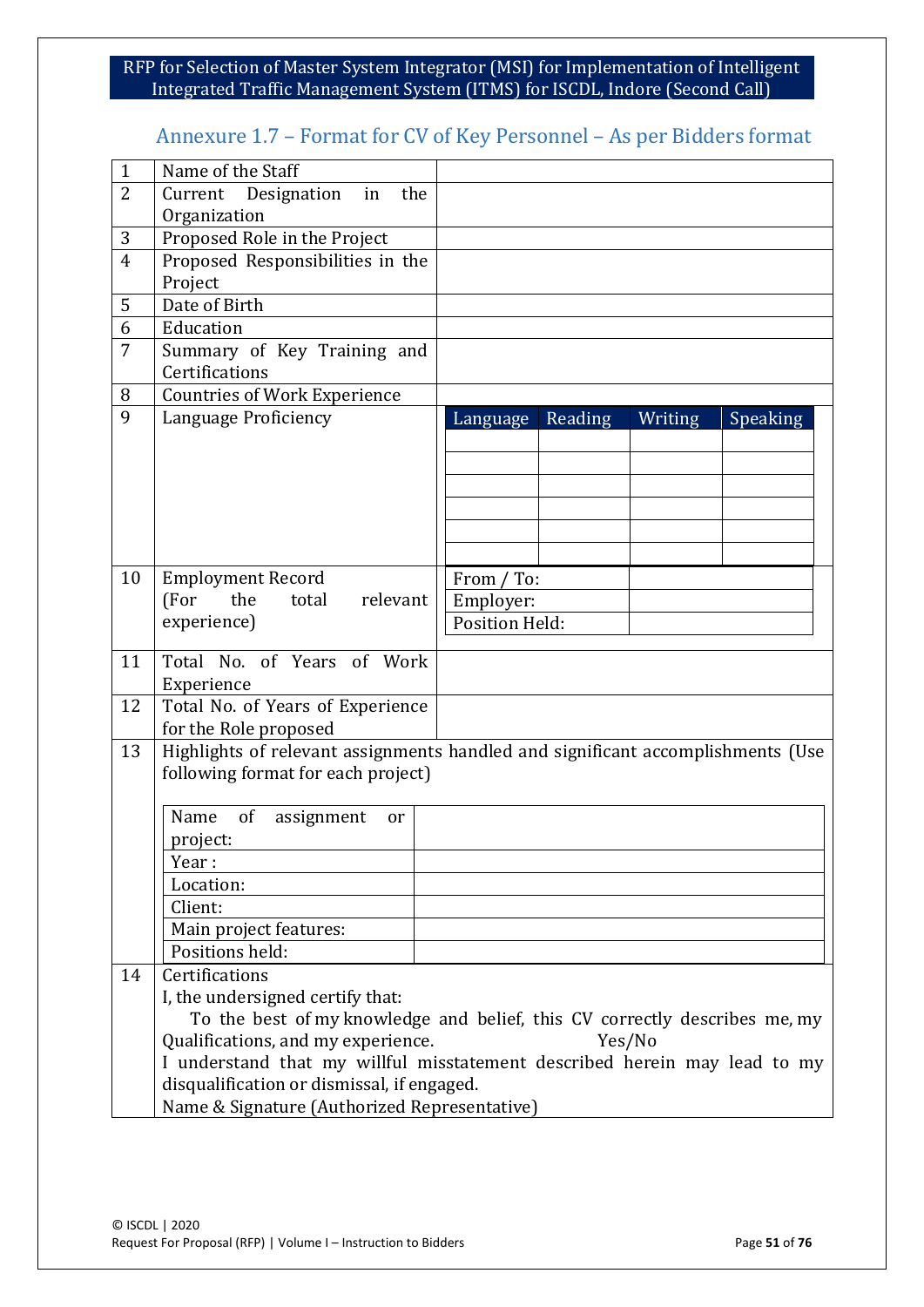### Annexure 1.8 – Format for Proposed Project Team

#### **Implementation**

| Sr. | Proposed Role                                  | Resource<br>Name | Qualifi<br>cation | Experi<br>ence | Area<br>Expertise | of Task<br>Assigned | Time<br>committed<br>for<br>the<br>engagement |
|-----|------------------------------------------------|------------------|-------------------|----------------|-------------------|---------------------|-----------------------------------------------|
| 1.  | Team<br>Leader-<br>cum-Program<br>Manager      |                  |                   |                |                   |                     |                                               |
| 2.  | Solution<br>Architect                          |                  |                   |                |                   |                     |                                               |
| 3.  | Database Expert                                |                  |                   |                |                   |                     |                                               |
| 4.  | <b>Security Expert</b>                         |                  |                   |                |                   |                     |                                               |
| 5.  | Intelligent<br>Traffic<br>Management<br>Expert |                  |                   |                |                   |                     |                                               |
| 6.  | Network Expert                                 |                  |                   |                |                   |                     |                                               |
| 7.  |                                                |                  |                   |                |                   |                     |                                               |

**Note: The above list of project team personnel provided by the bidder shall have the specialised experience as per the requirement of Scope of work.**

#### O&M

| Sr. | Proposed Role | Resource<br>$N$ ame | Qualifi<br>cation | Experi<br>ence | Area<br>of<br>Expertise | Task<br>Assigned | Time<br>committed<br>for<br>the |
|-----|---------------|---------------------|-------------------|----------------|-------------------------|------------------|---------------------------------|
|     |               |                     |                   |                |                         |                  | engagement                      |
| 1.  | Team Leader-  |                     |                   |                |                         |                  |                                 |
|     | cum-Program   |                     |                   |                |                         |                  |                                 |
|     | Manager       |                     |                   |                |                         |                  |                                 |
| 2.  | Database      |                     |                   |                |                         |                  |                                 |
|     | Expert        |                     |                   |                |                         |                  |                                 |
| 3.  | Security      |                     |                   |                |                         |                  |                                 |
|     | Expert        |                     |                   |                |                         |                  |                                 |
| 4.  | Intelligent   |                     |                   |                |                         |                  |                                 |
|     | Traffic       |                     |                   |                |                         |                  |                                 |
|     | Management    |                     |                   |                |                         |                  |                                 |
|     | Expert        |                     |                   |                |                         |                  |                                 |
| 5.  | Network       |                     |                   |                |                         |                  |                                 |
|     | Expert        |                     |                   |                |                         |                  |                                 |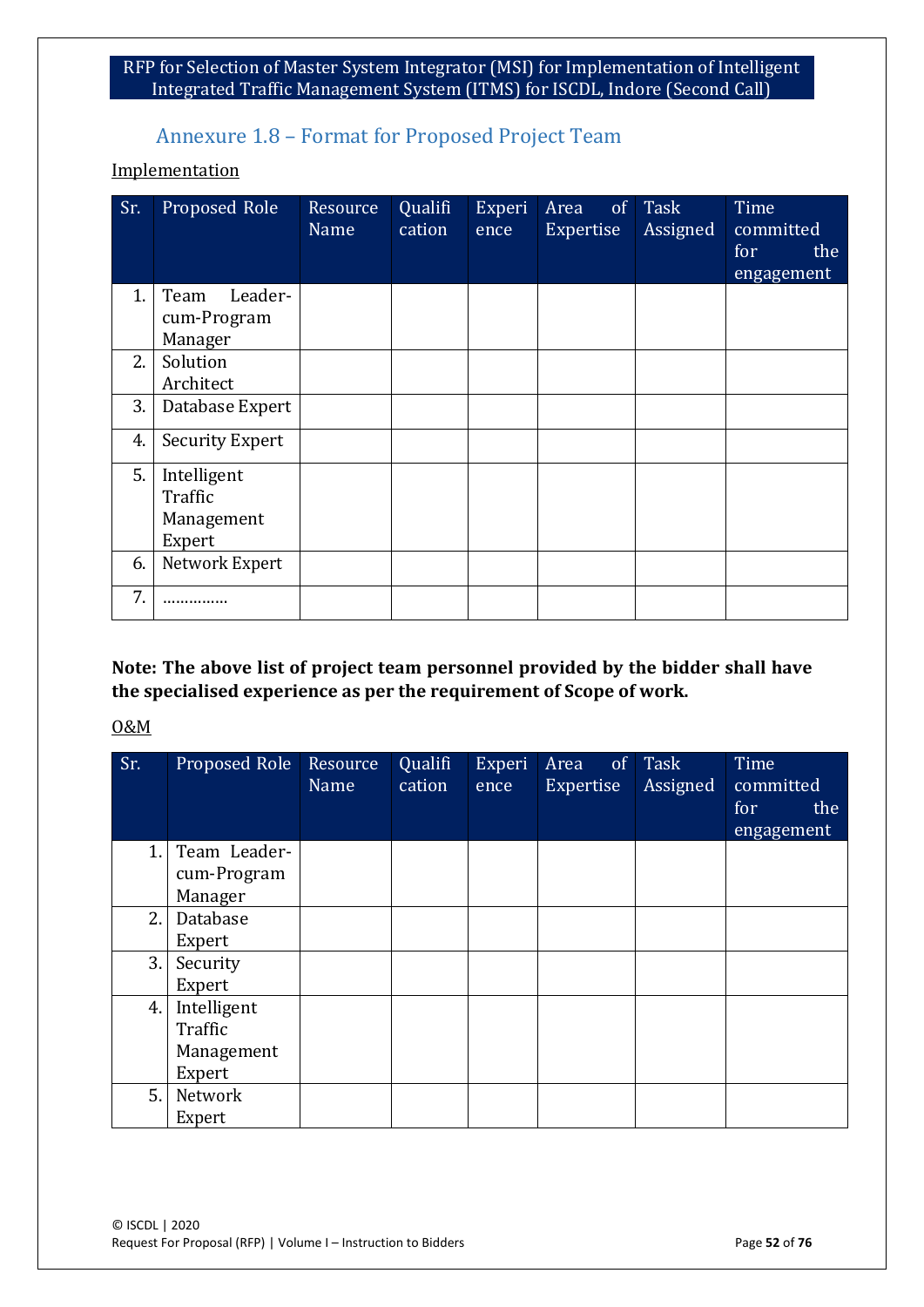### **For Resources proposed for O&M phase, following minimum qualification and Experience would be required -**

| Sr. | <b>Proposed Position</b>                           | <b>Education, Experience &amp; Other Requirements</b>                                          |
|-----|----------------------------------------------------|------------------------------------------------------------------------------------------------|
| 1.  | Leader-cum-<br>Team<br>Program Manager             | Same as proposed for the Implementation Phase                                                  |
| 2.  | Database Expert                                    | a)Educational Qualification: BE / B. Tech / MCA or<br>equivalent                               |
|     |                                                    | b) Certification: Any in Database (from the proposed<br>OEM for this project)                  |
|     |                                                    | c) Work experience in the capacity of DBA – 5 years and<br>above                               |
| 3.  | <b>Security Expert</b>                             | a) Educational Qualification: BE / B. Tech / MCA or<br>equivalent                              |
|     |                                                    | b) Certification: Any in Software Security (CISM, CISSP,<br>ComPTIA Security+)                 |
|     |                                                    | c) Work experience in the capacity of Security Expert: 5<br><b>Years and Above</b>             |
|     |                                                    | d) Work experience as Security Expert: Minimum one<br>IoT related project                      |
| 4.  | Intelligent<br>Traffic<br><b>Management Expert</b> | a) Educational Qualification: BE / B. Tech / MCA or<br>equivalent                              |
|     |                                                    | b)Certification: Any in System Administration                                                  |
|     |                                                    | Work experience in the capacity of System<br>$\mathcal{C}$<br>Administrator: 5 years and above |
| 5.  | Network Expert                                     | a) Educational Qualification: BE / B. Tech / MCA or<br>equivalent                              |
|     |                                                    | b) Certification: Any in Network Administration                                                |
|     |                                                    | c) Work experience in the capacity of Network Expert:<br>5 years and above                     |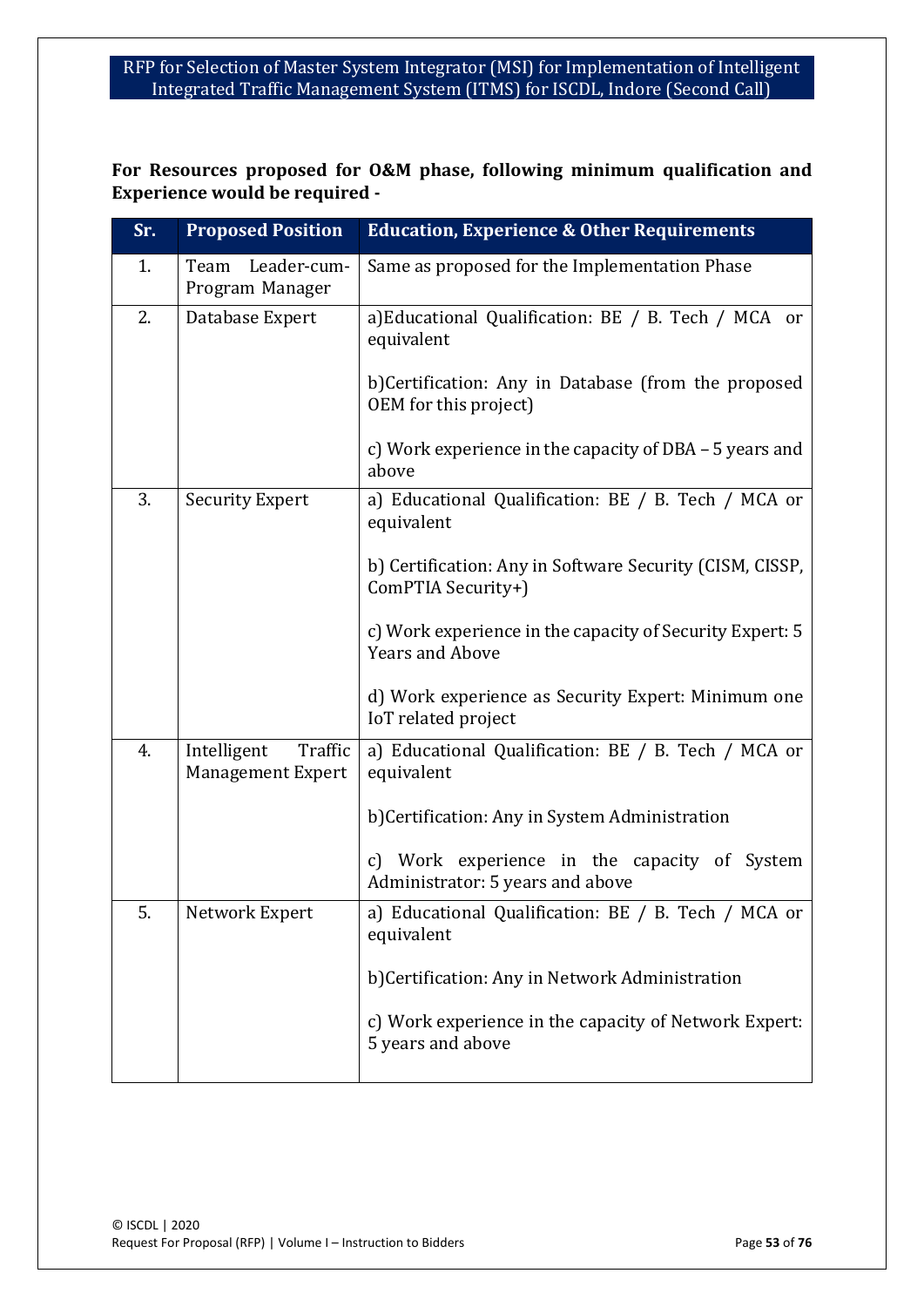### Annexure 1.9 – Undertaking - Technical Support Arrangement with OEM

<< To be printed on letter head of Sole Bidder or Lead Member in case of consortium and Signed by Authorized Signatory>>

Date:

To:

#### **Chief Executive Officer Indore Smart City Development Limited Indore, Madhya Pradesh**

Dear Sir,

Subject: Request for Proposals for Selection of Master System Integrator (MSI) for Implementation of Intelligent Integrated Traffic Management System (ITMS) for ISCDL, Indore (Second-Call) - Technical Support Arrangement with OEM

We, the undersigned, having read and examined the requirements of the project, have licensed all our products /COTS that should complement the solution in the best possible way and that all the business and functional requirements should be fulfilled either by the products/COTS or through customizations.

We have/will enter(ed) into requisite arrangements with the OEMs for the following:

- Professional Services and Technical Support: We confirm that we have chosen the products from OEMs who have professional support services in India (or through their authorized channel partners). These professionals shall be made available as and when required for supporting all technical aspects of project implementation, solution maintenance and support during entire period of Project including extended period if any as stated in RFP. This does not include web support or remote support.
- Vetting of solution: We confirm that OEM's support should be taken for vetting of the technical solution as proposed and implemented. In case there are multiple OEM's, I/We shall take individual OEM support for vetting of their respective technical solution.
- It is hereby confirmed that I/We are entitled to act on behalf of our company and empowered to sign this document as well as such other documents, which shall be required in this connection.
- Summary of Arrangement with OEMs for implementation and operations support

(Signature of the Authorized signatory of the Bidder) Name:

Designation: Seal:

Date: Place:

Business Address: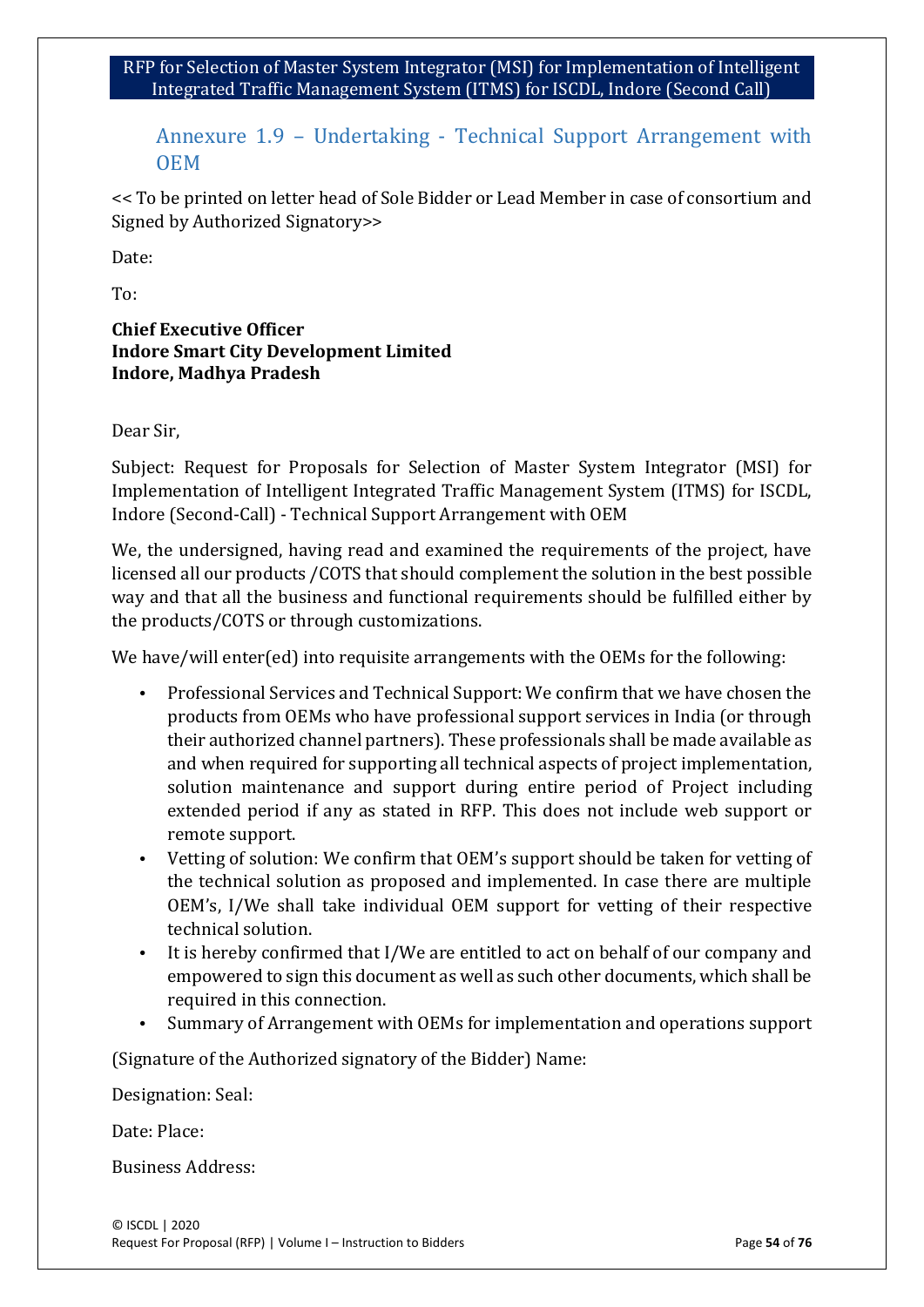### Annexure 1.10 – Format for OEM Authorization

(This form has to be provided by the OEMs of the products proposed)

Date:

To,

#### **Chief Executive Officer Indore Smart City Development Limited Indore, Madhya Pradesh**

RFP Ref: <>

Dear Sir,

We…………………, (name and address of the manufacturer) who are established and reputed manufacturers of …………………………………… (name of the products) for ……. years of presence in India and having factories/development centres at …………………………… (address of manufacturing / development locations) do hereby authorize M/s ………………………… (name and address of the bidder) to bid, negotiate and conclude the contract with you against the above mentioned tender for the following equipment / software manufactured / developed by us –

1. ………

2. ………

3. ………

We give the undertaking that proposed products & solutions (please name the products & solutions) are fully compliant to the specifications published in the RFP.

We herewith certify that the above mentioned equipment / software products are not end of the life and we hereby undertake to support these equipment / software for the duration of minimum 5 years from the date of Submission of the Bid.

Yours faithfully,

(Name of the authorized signatory, Designation, Contact number & Address)

Note:

1. This letter of authority should be on the letterhead of the OEM and should be signed by an authorized signatory of the OEM.

2. OEMs need to give compliance on functional & technical specifications mentioned in the RFP of their proposed products and solutions on the letterhead duly signed by an authorized signatory of the OEM.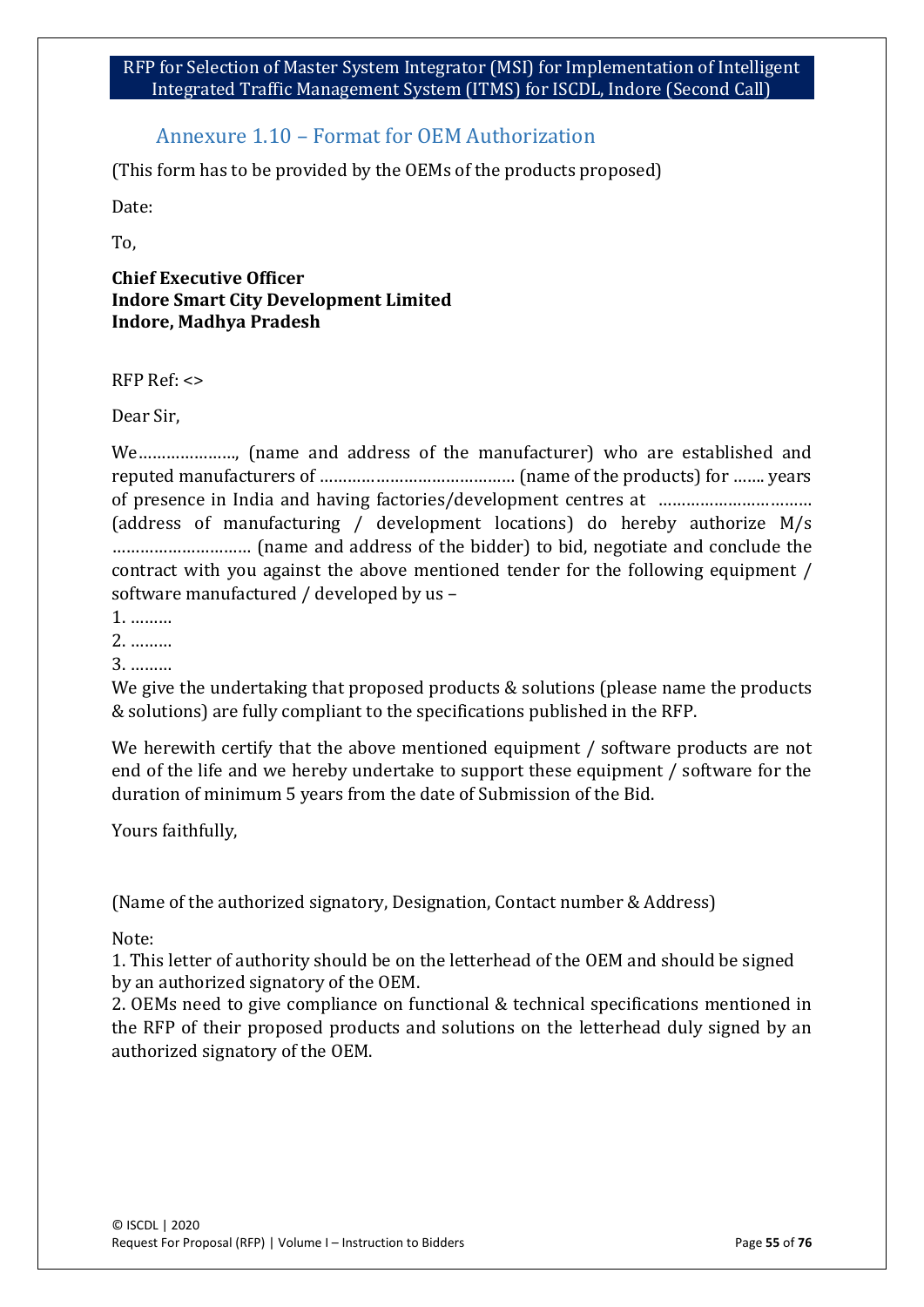### Annexure 1.11 - Total Responsibility Declaration

This is to certify that I undertake the total responsibility for the defect free operation of the proposed solution as per the requirement of the RFP within the duration mentioned in the RFP.

(Authorised Signatory) Signature:

Name:

Designation:

Address:

Seal:

Date: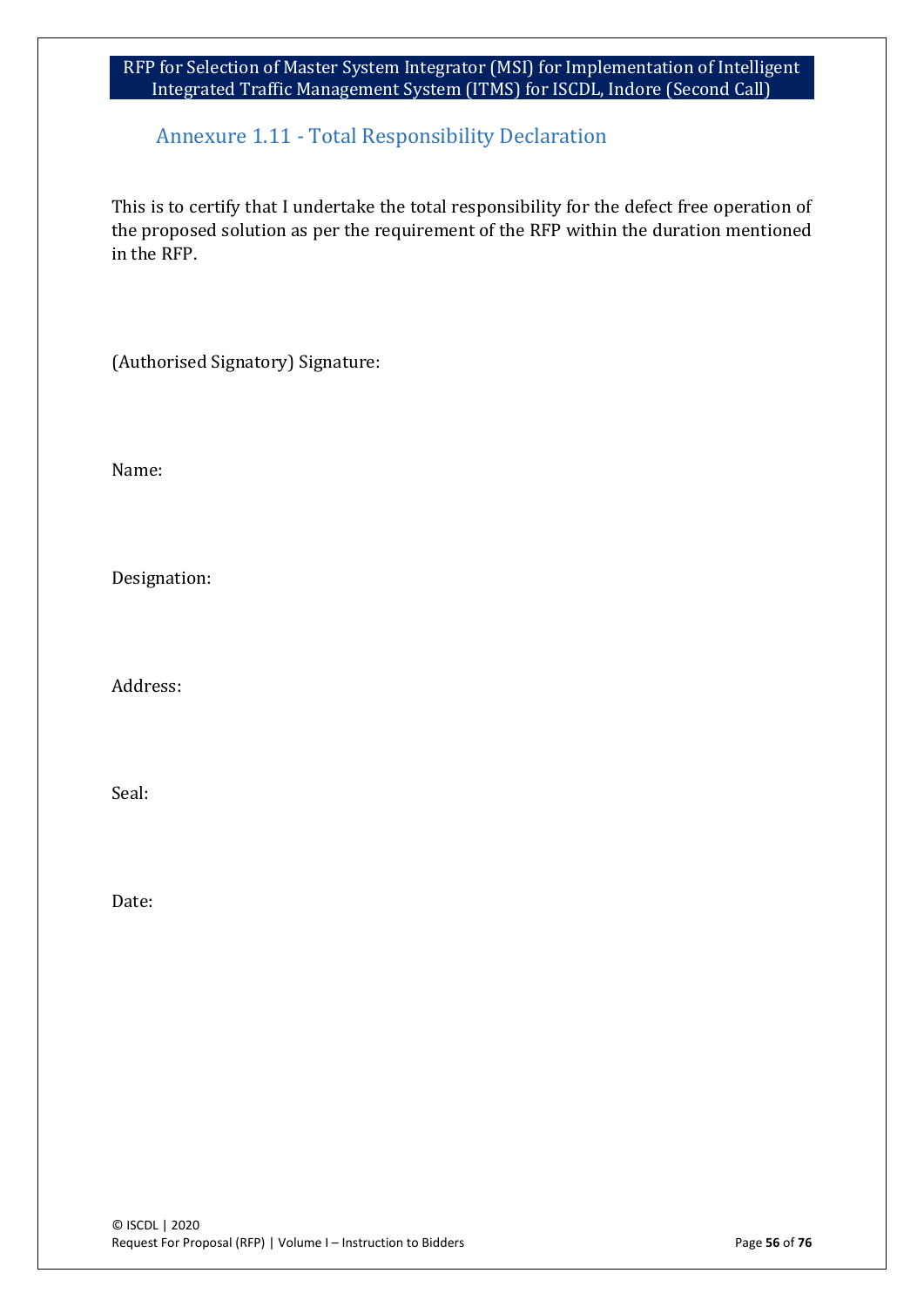# Annexure 1.12 – Project Plan

A Detailed Project Plan covering break-up of each phase into the key activities, along with the start and end dates must be provided as per format given below.

| <b>Activity-Wise Timelines</b> |                |  |  |  |                                      |                                                      |  |  |  |
|--------------------------------|----------------|--|--|--|--------------------------------------|------------------------------------------------------|--|--|--|
| Sl. No.                        | Items of       |  |  |  |                                      | Week-wise Program till implementation and thereafter |  |  |  |
|                                | Activity       |  |  |  | month-wise program for $0 & M$ phase |                                                      |  |  |  |
|                                |                |  |  |  |                                      |                                                      |  |  |  |
|                                | Activity 1     |  |  |  |                                      |                                                      |  |  |  |
| 1.1                            | Sub-Activity 1 |  |  |  |                                      |                                                      |  |  |  |
| 1.2                            | Sub-Activity 2 |  |  |  |                                      |                                                      |  |  |  |
|                                |                |  |  |  |                                      |                                                      |  |  |  |
|                                |                |  |  |  |                                      |                                                      |  |  |  |

### Annexure 1.13 – Manpower Deployment Plan

### **I. Till Go-Live (Implementation)**

|                | Manpower distribution                                |                       |                         |            |                         |                                               |        |       |        |
|----------------|------------------------------------------------------|-----------------------|-------------------------|------------|-------------------------|-----------------------------------------------|--------|-------|--------|
| Sl.<br>No.     | Role                                                 |                       |                         | (in days)  |                         | Month wise time to be spent by each personnel |        | Total |        |
|                |                                                      | Month<br>$\mathbf{1}$ | Month<br>$\overline{2}$ | Month<br>3 | Month<br>$\overline{4}$ | Month<br>5.                                   | ------ |       |        |
| $\mathbf{1}$   | Team<br>Leader-<br>cum-<br>Program<br><b>Manager</b> |                       |                         |            |                         |                                               |        |       | Onsite |
| $\overline{2}$ | Solution<br>Architect                                |                       |                         |            |                         |                                               |        |       | Onsite |
| 3              | Database<br>Expert                                   |                       |                         |            |                         |                                               |        |       | Onsite |
| $\overline{4}$ | Security<br>Expert                                   |                       |                         |            |                         |                                               |        |       | Onsite |
| 5              | Intelligent<br>Traffic<br>Manageme<br>nt Expert      |                       |                         |            |                         |                                               |        |       | Onsite |
| 6              | Network<br>Expert                                    |                       |                         |            |                         |                                               |        |       | Onsite |
|                |                                                      |                       |                         |            |                         |                                               |        |       |        |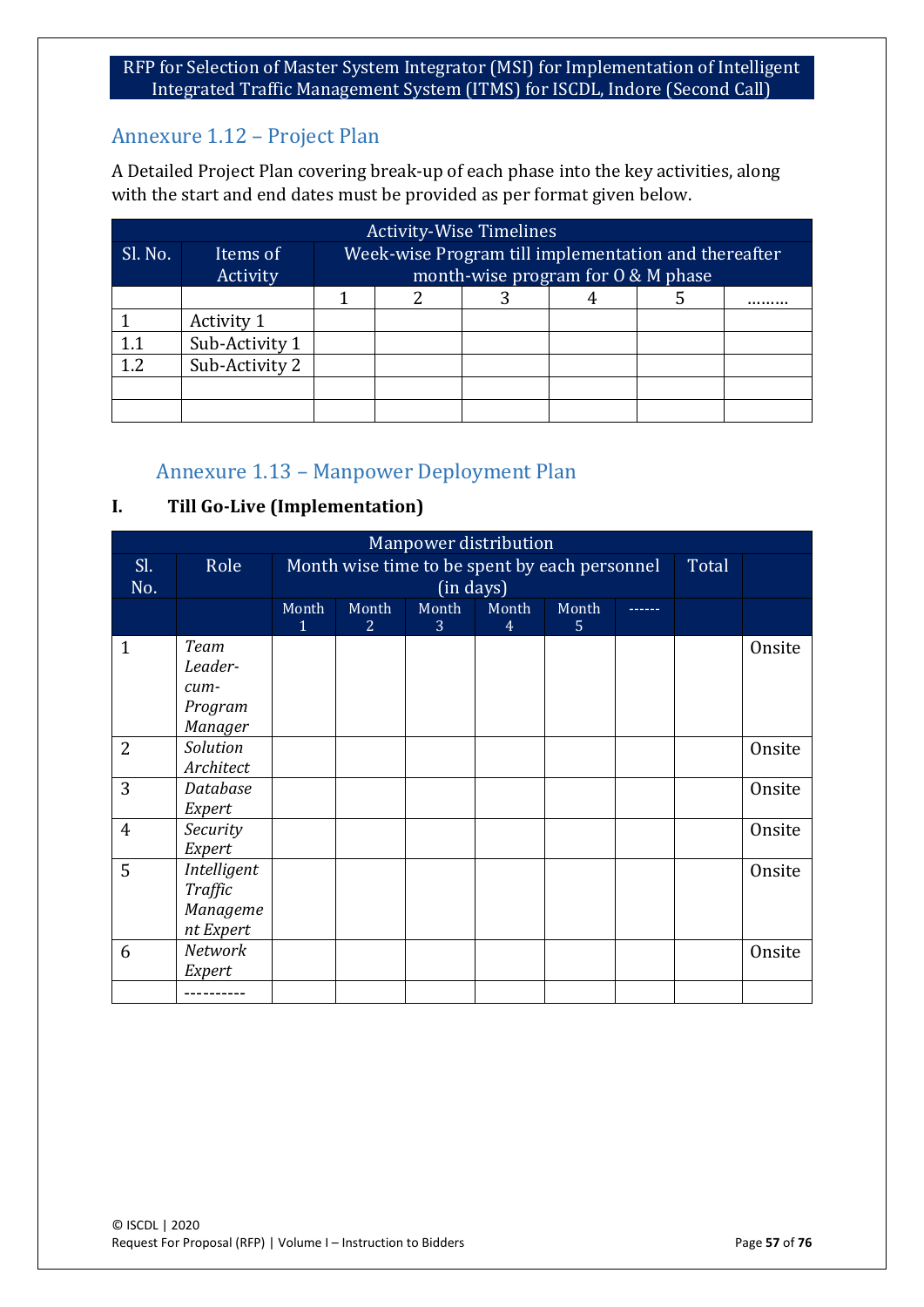| SI. No.        | Role                                           |        | Month wise time to be spent by each<br>personnel (in days) |        |        | Total             |  |
|----------------|------------------------------------------------|--------|------------------------------------------------------------|--------|--------|-------------------|--|
|                |                                                | Year 1 | Year 2                                                     | Year 3 | Year 4 | Year <sub>5</sub> |  |
| $\mathbf{1}$   | Team Leader-<br>cum-Program<br>Manager         |        |                                                            |        |        |                   |  |
| 2              | Database<br>Expert                             |        |                                                            |        |        |                   |  |
| 3              | <b>Security Expert</b>                         |        |                                                            |        |        |                   |  |
| $\overline{4}$ | Intelligent<br>Traffic<br>Management<br>Expert |        |                                                            |        |        |                   |  |
| 5              | Network Expert                                 |        |                                                            |        |        |                   |  |
| 6              |                                                |        |                                                            |        |        |                   |  |
| $\overline{7}$ |                                                |        |                                                            |        |        |                   |  |
| 8              |                                                |        |                                                            |        |        |                   |  |
| 9              |                                                |        |                                                            |        |        |                   |  |
| 10             |                                                |        |                                                            |        |        |                   |  |
|                |                                                |        |                                                            |        |        |                   |  |
| <b>TOTAL</b>   |                                                |        |                                                            |        |        |                   |  |

### I**I. After Go-Live (Operation & Maintenance phase)**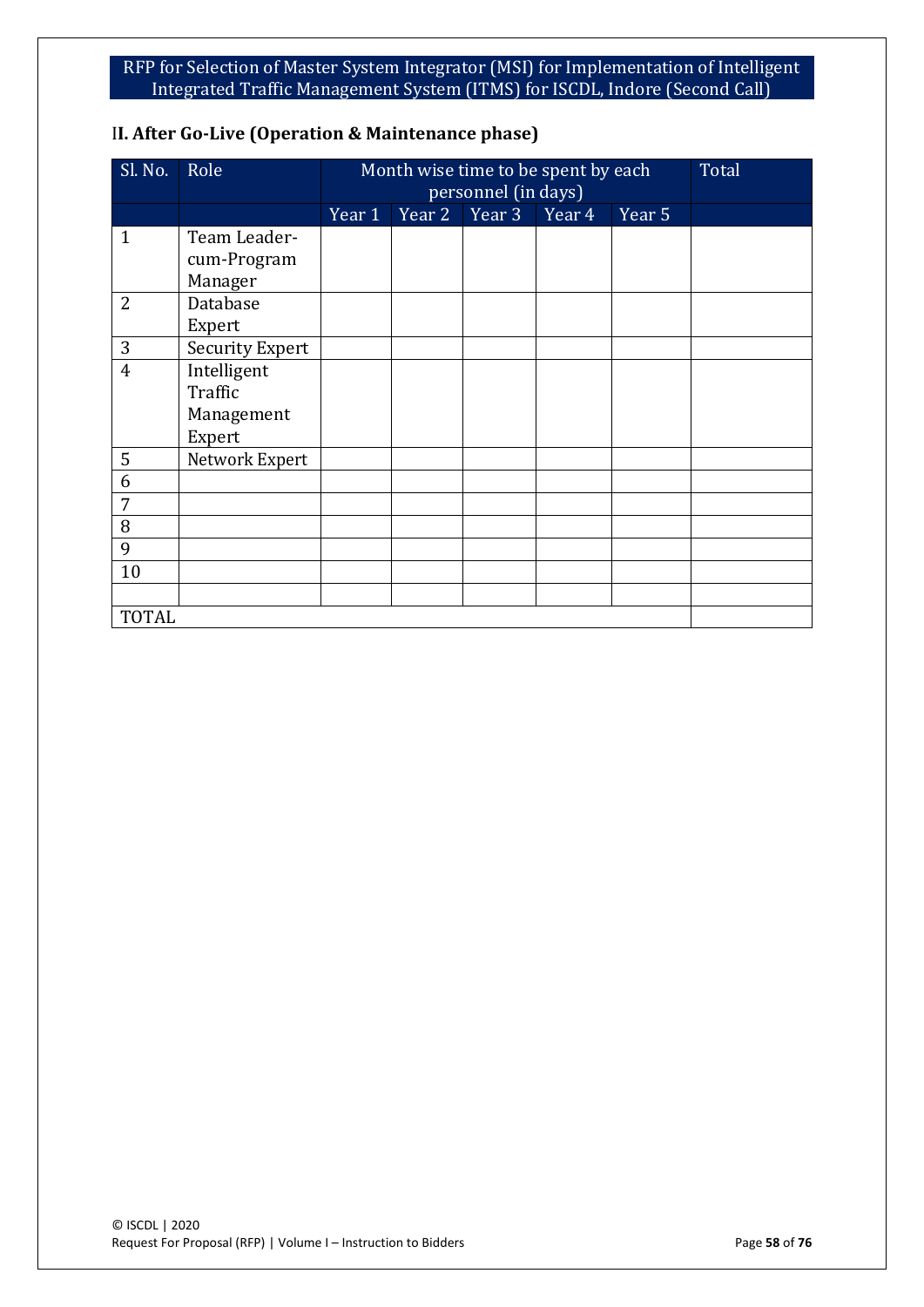# Annexure 2 – Guidelines for Financial Proposal

### Annexure 2.1 - Financial Proposal Cover Letter

(To be submitted on the Letterhead of the Sole of Bidder or Lead Member in case of consortium)

Date:

To

### **Chief Executive Officer Indore Smart City Development Limited Indore, Madhya Pradesh**

Subject: Bid for "Selection of Master System Integrator (MSI) for Implementation of Intelligent Integrated Traffic Management System (ITMS) for ISCDL, Indore (Second-Call)"

RFP Reference No: <Reference Number>

Dear Sir,

- 1. We, the undersigned bidder, Having read & examined in detail, the bidding document, the receipt of which is hereby duly acknowledged, I/ we, the undersigned, offer to supply/ work as mentioned in the scope of the work, Bill of Material, Technical Specifications, Service Level Standards & in conformity with the said bidding document for the same.
- 2. I / We undertake that the prices are in conformity with the specifications prescribed. The quote/ price are inclusive of all cost likely to be incurred for executing this work. The prices are inclusive of all type of govt. taxes (except GST)/duties as mentioned in the financial bid (BoQ).
- 3. I / We undertake, if our bid is accepted, to deliver the goods & services in accordance with the delivery schedule specified in the RFP.
- 4. I/We undertake to successfully operationalize the entire solution as per scope of work mentioned in the RFP document.
- 5. I/ We have examined and have no reservations to the Bidding Documents, including any corrigendum/addendums issued by ISCDL;
- 6. I/We understand that any additional hardware and software required to make the entire solution operational shall have to be provided by us.
- 7. I/ We hereby declare that in case the contract is awarded to us, we shall submit the contract performance bank guarantee as prescribed in the RFP.
- 8. I / We agree to abide by this bid for a period of 180 days from the date of bid submission and it shall remain binding upon us and may be accepted at any time before the expiry of that period.
- 9. Until a formal contract is prepared and executed, this bid, together with your written acceptance thereof and your notification of award shall constitute a binding Contract between us.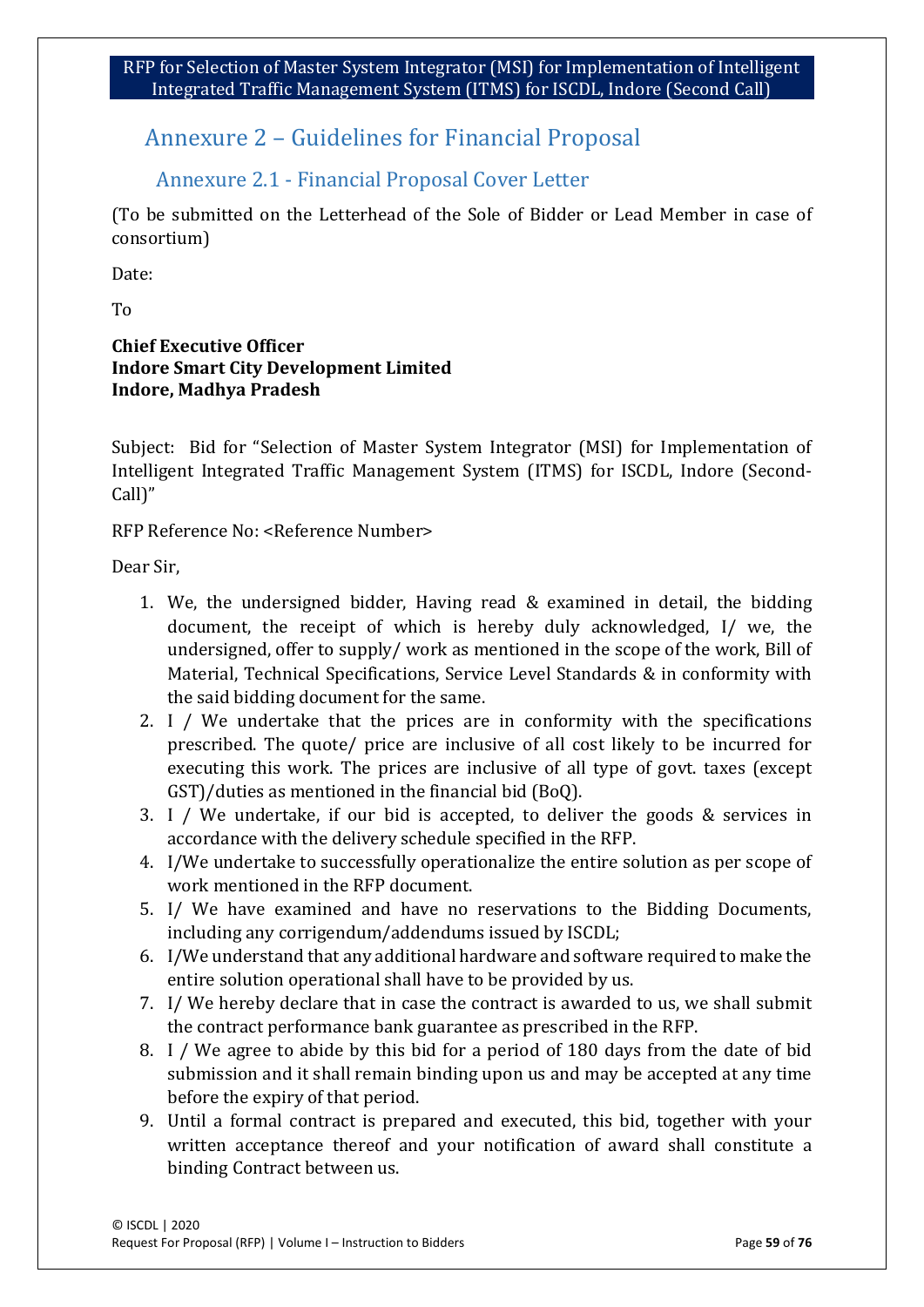- 10. I/ We hereby declare that our bid is made in good faith, without collusion or fraud and the information contained in the bid is true and correct to the best of our knowledge and belief.
- 11. We understand that you are not bound to accept the lowest or any bid you may receive. We agree to all the terms & conditions as mentioned in the RFP document and submit that we have not submitted any deviations in this regard.

In witness thereof, I/we submit this Bid under and in accordance with the terms of the RFP document.

Date: Place:

Yours faithfully,

(Signature of the Authorised signatory)

(Name and designation of the of the Authorised signatory)

Name and seal of Bidder/Lead Member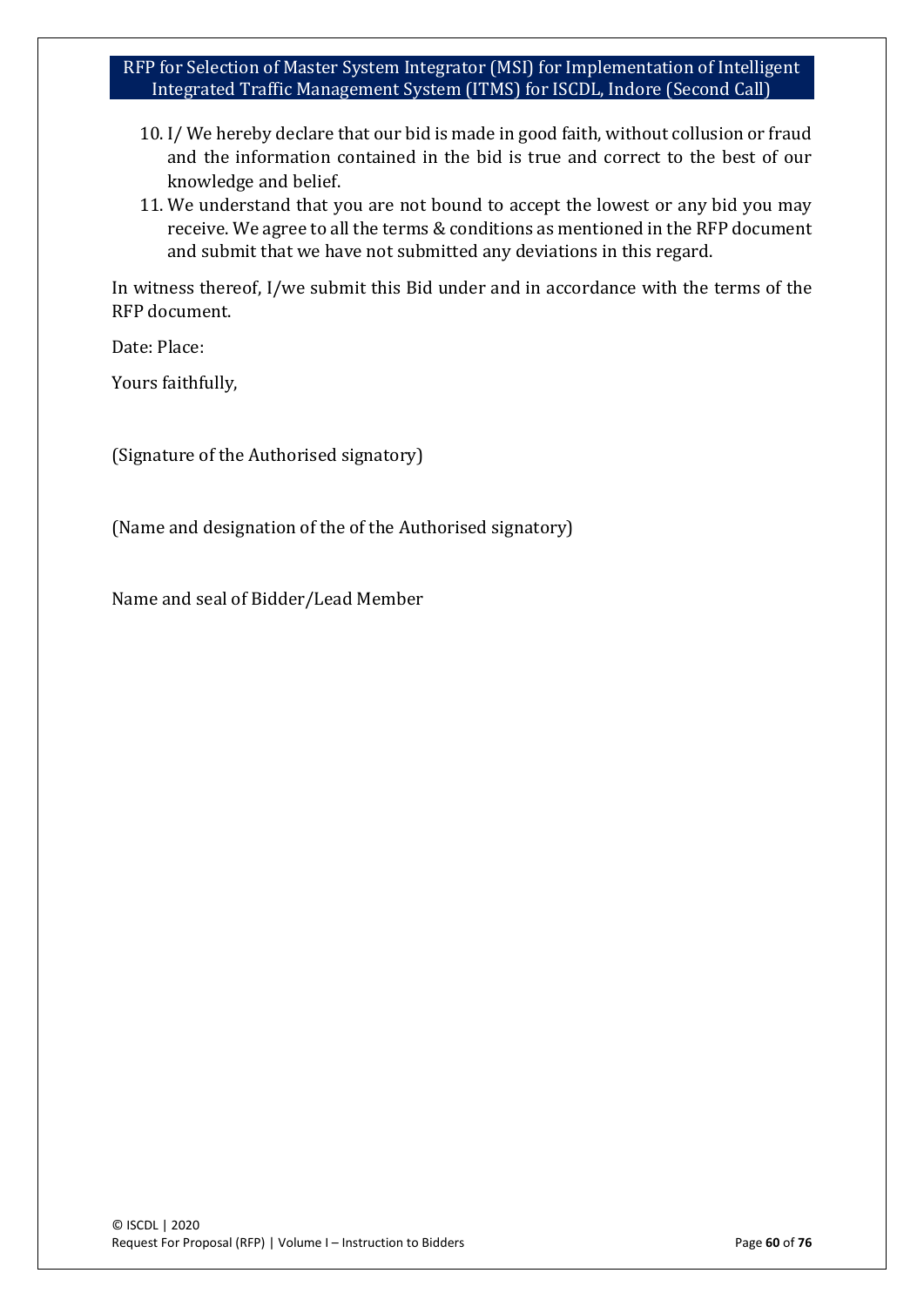### Annexure 2.2 - Financial Proposal Format & Instructions

To be submitted on e-Tendering Portal only (portal website)

RFP Reference No: <>

Cost for Selection of Master System Integrator (MSI) for Implementation of Intelligent Integrated Traffic Management System (ITMS) for ISCDL, Indore (Second-Call)

**Summary of Financial Proposal for Implementation of Command Control and Communication Centre for Indore Smart City**

| Sr. | Item                                                     | Reference<br><b>Schedule</b> | <b>Amount with all Taxes &amp;</b><br>Duties (INR) (Except GST) |
|-----|----------------------------------------------------------|------------------------------|-----------------------------------------------------------------|
|     | Capital Expenditure (CAPEX)                              | Schedule A                   |                                                                 |
| 2   | Operational Expenditure (OPEX) for 5 years               | Schedule B                   |                                                                 |
|     | <b>Grand Total of CAPEX and OPEX (INR)</b>               |                              |                                                                 |
|     | <b>Grand Total of CAPEX and OPEX (INR)</b><br>(in Words) |                              |                                                                 |

1. *CAPEX bid price proposed by the bidder shall not exceed 75% of total Bid price under any circumstances. In case the bidder quotes higher figures towards capital costs the same shall be restricted to 75% while making payments towards Capex. Any value quoted towards Capex over and above 75% limit will be paid in equal quarterly instalments during O&M along with quarterly payment for each quarter.*

- 2. *A – Total CAPEX Bid Price*
- 3. *B – Total OPEX Bid Price*
- 4. *GT – Total Commercial Bid Price*
- 5. *Prices indicated in the schedules shall be inclusive of all taxes (except GST), Levies, duties etc. The prices should also specify 5 years support cost as per provided formats.*
- 6. *It is mandatory to provide breakup of all Taxes, Duties and Levies wherever asked for.*
- 7. Bidder shall not change UoM of any item in the financial bid under any circumstances
- 8. *ISCDL reserves the right to ask the MSI to submit proof of payment against any of the taxes, duties, levies indicated.*
- 9. *ISCDL shall take into account all Taxes (except GST), Duties & Levies for the purpose of evaluation*
- 10. *The actual quantity for the given items may vary. Payment shall be made based on unit cost quoted for the particular item on actual work/item undertaken/supplied.*
- 11. *All items provided should be under Insurance. The Insurance should be for entire duration of the Project for 5 (five) Years post Go-Live and comprehensive covering damages for Theft, Fire, Natural Calamities, Riots and Terrorists activities etc.*
- 12. *Bidder should provide all prices as per the prescribed format under this Annexure 2.2.*
- 13. *All the prices are to be entered in Indian Rupees and in the Indian Numerical format ONLY*
- 14. *The Unit Rate as mentioned in the following formats may be used for the purpose of 'Change Order' for respective items, if any. However, based on the market trends, ISCDL retains the right to negotiate this rate for future requirement*
- 15. *The variation in individual item of quantities permitted, provided it shall not exceed ± 50% in individual item of quantities. The successful bidder shall not object to the upward or downward variation in quantities of any item within the variation limits.*
- 16. *Payment for additional quantities within the variation limit shall be made at tender rates and the tender rates shall be valid for entire duration of the contract.*
- 17. *No claim shall be entertained or become payable for price variation of additional quantities*
- 18. *Bidder shall be bound to give same or more % of discount on the list price of the OEMs on the future purchases (additional purchases within the contract period) by ISCDL. Bidder shall ensure that the future products supplied are of latest specifications as per the OEM roadmap.*
- 19. *ISCDL also intends to utilize various rates obtained through this tender for requirements across various departments. Bidders are requested to factor this larger demand and give the best possible rate to ISCDL.*
- 20. *Line items mentioned in the Commercial Formats are for representation purpose and MSI may propose Higher or better technology / solution (with proper justification). Bidders are required to suitably add line items / merge the cost components depending upon their proposed solution.*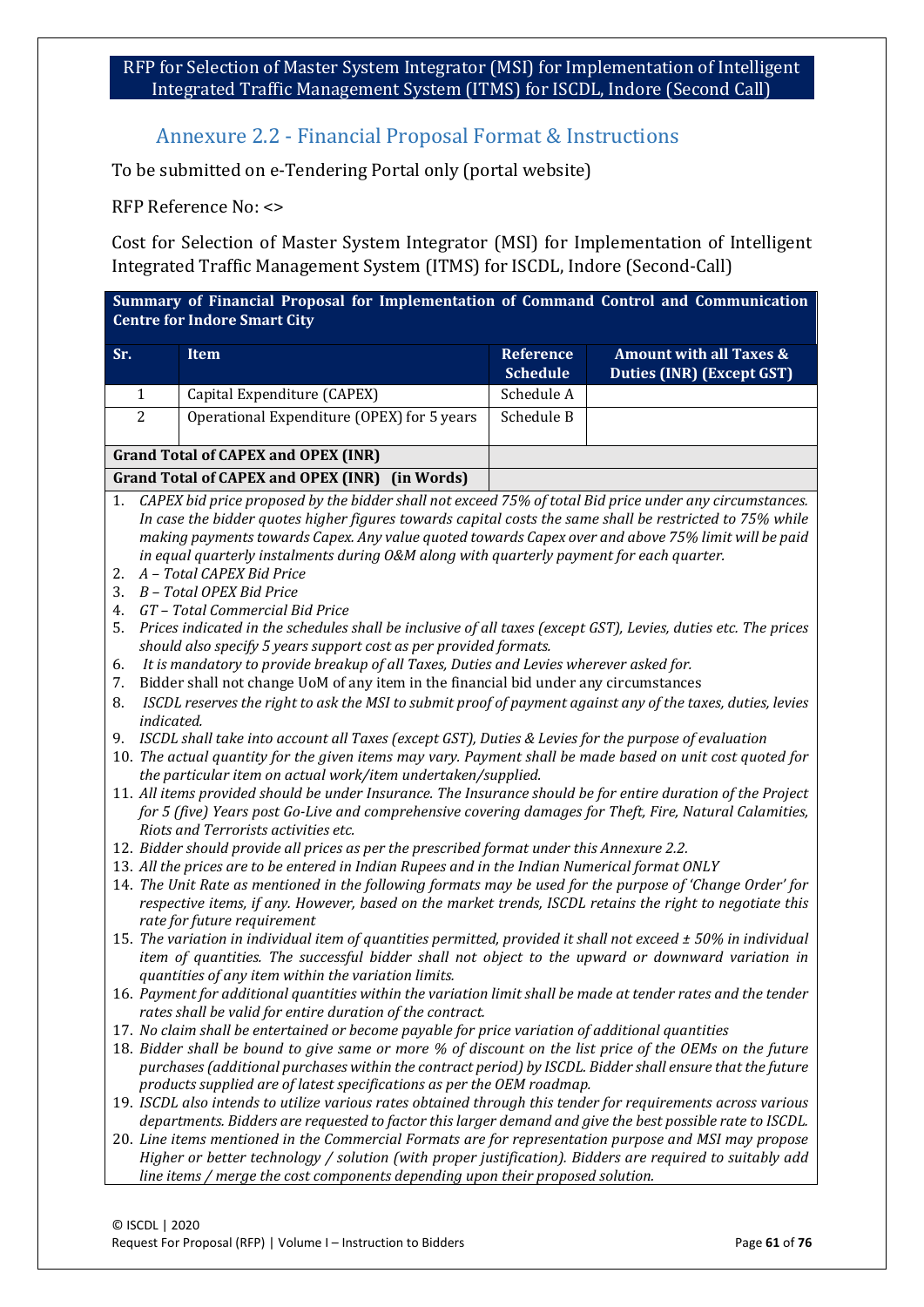- 21. *No escalations of prices will be considered under any circumstances.*
- 22. *Bidders must carefully read the Scope, Technical & Functional Requirements and the SLAs mentioned in this RFP and accordingly propose the software, hardware, accessories and services and their respective quantities required to completely meet the requirements of this RFP. To meet the requirements of this RFP, no request for Change Order shall be entertained.*
- 23. *ISCDL may ask bidder to provide breakup of estimation sheet of each component.*
- 24. *ISCDL reserves the right to ask the Bidder to submit proof of payment against any of the taxes, duties, levies indicated.*
- 25. *The Bidder needs to account for all Out of Pocket expenses, no additional payment shall be made by ISCDL whatsoever.*
- 26. *Bidder should refer the RFP Volume II for details on the technical requirements of the system and the benchmark specifications for the items mentioned in the financial formats.*
- 27. *Any component/fixtures/ancillary/adjunct to the specified item shall be deemed to have been included in the unit rates quoted above.*
- 28. *Value quoted as total price must contain all the components/fixtures/ancillary/adjunct required for the successful implementation of the project. Nothing extra will be paid by the authority beyond the value quoted in the above form except GST.*
- 29. ISCDL *reserves the right to extend the O&M contract at price mutually agreed at the time of such extension.*
- 30. *25% of the procurement value for below mentioned item (or any item which the Ministry of Electronics and Information Technology (MeitY) has notified in the Policy for providing preference to domestically manufactured electronic products (PMA) on 23.12.2013.) should be from domestic manufacturer of electronic products. In case Bidder do not propose domestic manufacturer product for mentioned items, ISCDL will have right to change the same during procurement. In case none of the domestic manufacturer match discovered price of selected MSI, Purchaser (ISCDL) will continue with the proposed make and model of item. Bidder can propose other make and model from domestic manufacturer for these 25% of the items –*
	- *Bullet Cameras*
	- *Outdoor PTZ Cameras*
	- *ANPR Cameras*
	- *Fixed Bullet IR Cameras*
	- *Switches*
	- *L3 Switches*
	- *Switches/Router*
	- *Monitoring Workstations*

Thanking you, Yours faithfully

Signature of the authorized representative of the Bidder on behalf of all consortium members, if any) Name: Designation: Seal:

Date: Place:

Business Address: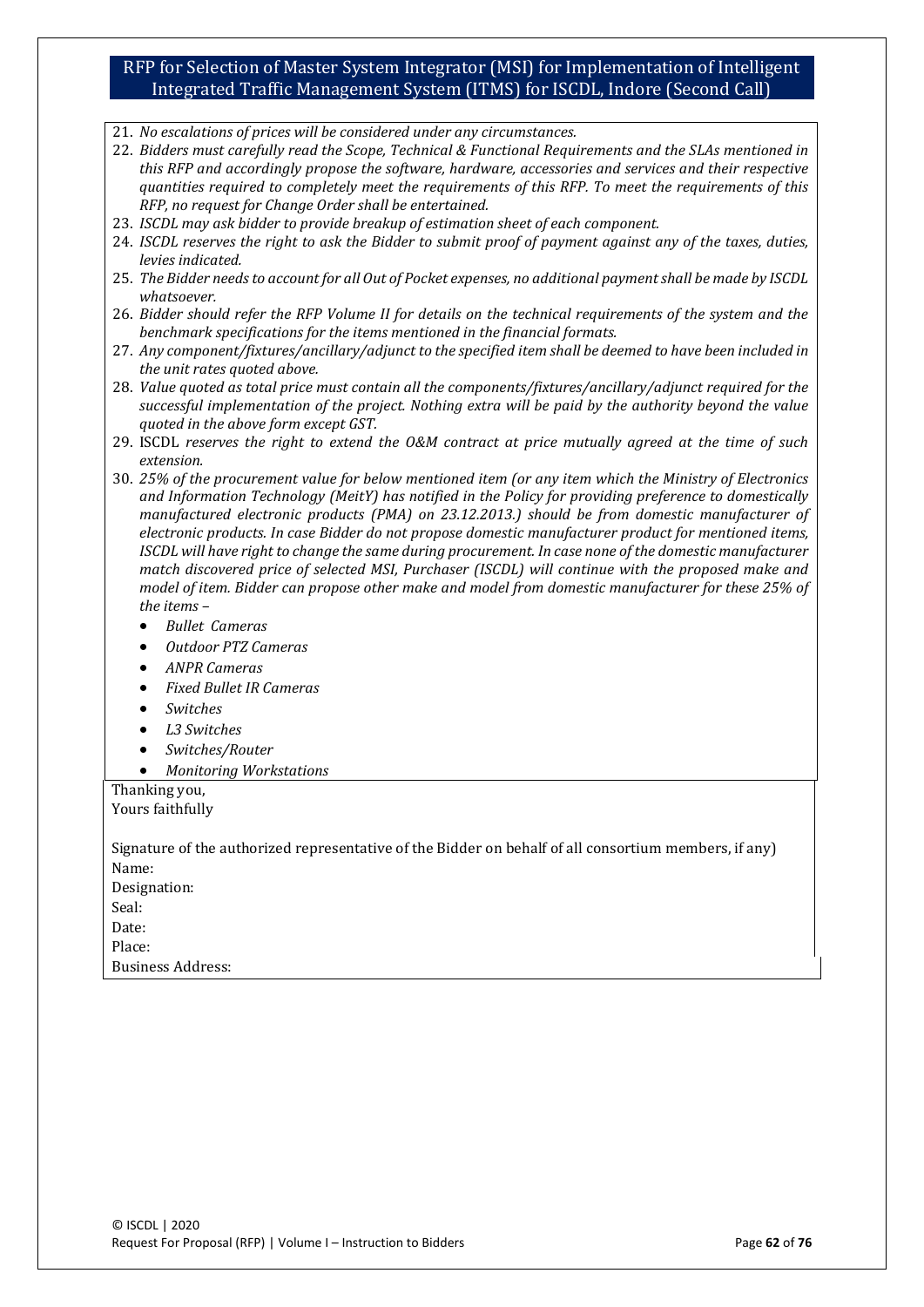### Schedule A - Summary of Commercial Bid (CAPEX)

<< To be printed on the Lead Bidder's Letter Head and shall be signed by Authorized Signatory >>

### **Price Component for CAPEX**

| S.No         | <b>Item</b>                                                                                                                                                                                                                                                                                                                                                                                                                                                               | Unit     | Qty | <b>Unit Rate</b><br>(in Rs.) | <b>Total CAPEX</b><br>Price (in Rs.) |
|--------------|---------------------------------------------------------------------------------------------------------------------------------------------------------------------------------------------------------------------------------------------------------------------------------------------------------------------------------------------------------------------------------------------------------------------------------------------------------------------------|----------|-----|------------------------------|--------------------------------------|
|              |                                                                                                                                                                                                                                                                                                                                                                                                                                                                           |          | (1) | (2)                          | $(3) = (1) X(2)$                     |
| A            | <b>ATCS (Adaptive Traffic Control System) for 24 Junction</b>                                                                                                                                                                                                                                                                                                                                                                                                             |          |     |                              |                                      |
| $\mathbf{1}$ | ATCS (Adaptive Traffic Control System) for a 3 arm -<br>Junction with complete hardware and software including 4D forwarding<br>Radar with proper certification, traffic controller, Pedestrian Walk Man,<br>Disabled Friendly Audio Tactile Device, Pedestrian Stop Man, Detector,<br>Network Switch, mounting infrastructure, UPS, Outdoor Cabinet with<br>suitable mounting, earthing, surge protection arrangement, accessories<br>etc. as required.                  | Junction | 10  |                              |                                      |
| 2            | ATCS (Adaptive Traffic Control System) for a 4 arm -<br>Junction with complete hardware and software including 4D forwarding<br>Radar with proper certification, traffic controller, Pedestrian Walk Man,<br>Disabled Friendly Audio Tactile Device, Pedestrian Stop Man, Detector,<br>Network Switch, mounting infrastructure, UPS, Outdoor Cabinet with<br>suitable mounting, earthing, surge protection arrangement, accessories<br>etc. as required.                  | Junction | 35  |                              |                                      |
| 3            | ATCS (Adaptive Traffic Control System) for a 5 arm -<br>Junction with complete hardware and software including 4D forwarding<br>Radar with proper certification, traffic controller, Pedestrian Walk Man,<br>Disabled Friendly Audio Tactile Device, Traffic Signals, Pedestrian Stop<br>Man, Detector, Network Switch, mounting infrastructure, UPS, Outdoor<br>Cabinet with suitable mounting, earthing, surge protection arrangement,<br>accessories etc. as required. | Junction | 5   |                              |                                      |
| B            | <b>TRAFFIC ENFORCEMENT COMPONENTS</b>                                                                                                                                                                                                                                                                                                                                                                                                                                     |          |     |                              |                                      |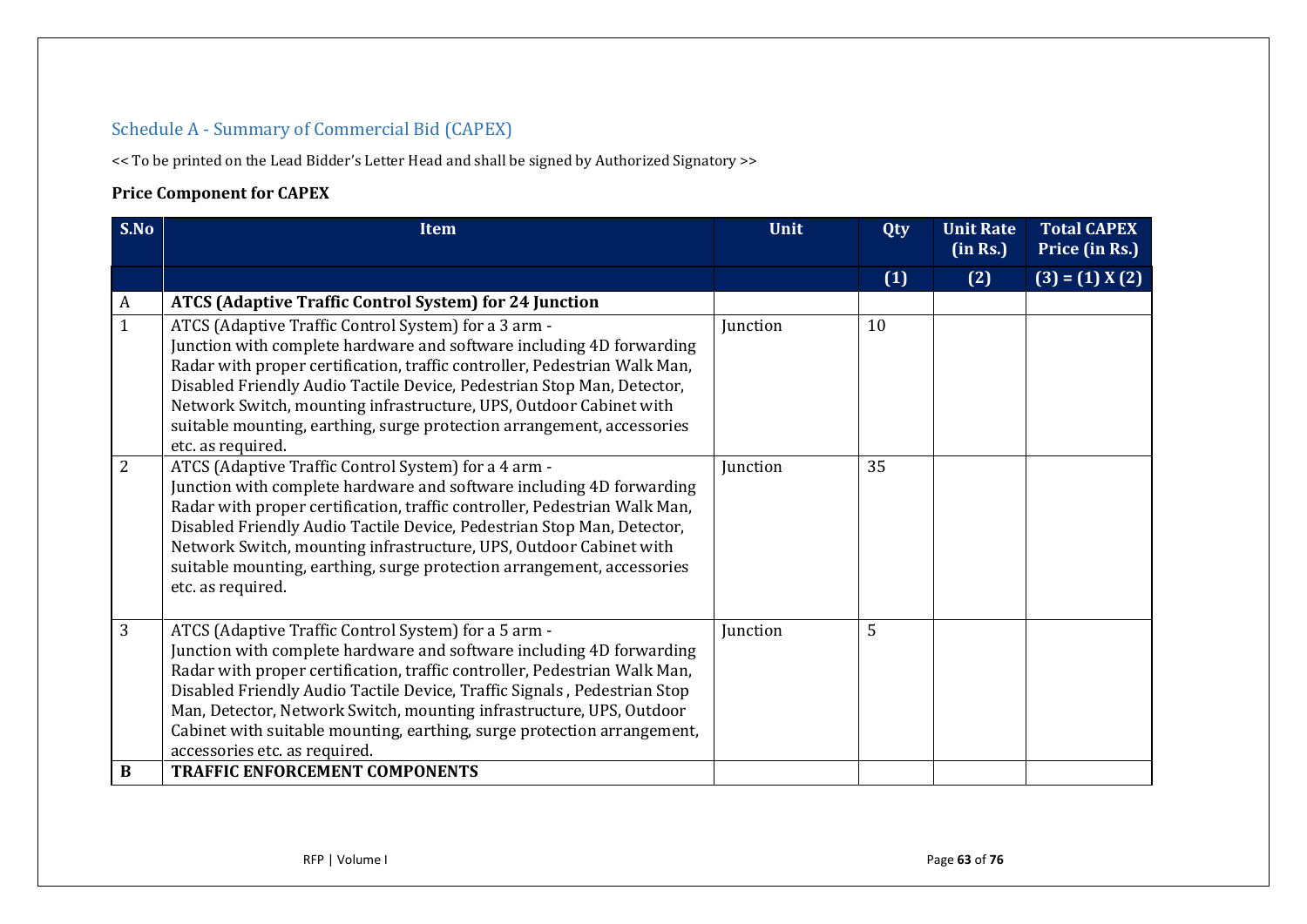| S.No           | Item                                                                                                                                                                                                                                                                       | Unit     | Qty | <b>Unit Rate</b><br>(in Rs.) | <b>Total CAPEX</b><br>Price (in Rs.) |
|----------------|----------------------------------------------------------------------------------------------------------------------------------------------------------------------------------------------------------------------------------------------------------------------------|----------|-----|------------------------------|--------------------------------------|
|                |                                                                                                                                                                                                                                                                            |          | (1) | (2)                          | $(3) = (1) X(2)$                     |
| 1              | Traffic Enforcement System for 3 arm junction:<br>Red Light Violation Detection (RLVD), ANPR cameras, IR, Local<br>Processing Unit, with cabling, accessories & Mounting Infrastructure<br>with Pole, Switches, Junction boxes, UPS, software licenses etc. as<br>required | Junction | 3   |                              |                                      |
| $\overline{2}$ | Traffic Enforcement System for 4 arm junction:<br>Red Light Violation Detection (RLVD), ANPR cameras, IR, Local<br>Processing Unit, with cabling, accessories & Mounting Infrastructure<br>with Pole, Switches, Junction boxes, UPS, software licenses etc. as<br>required | Junction | 22  |                              |                                      |
| 3              | Traffic Enforcement System for 5 arm junction:<br>Red Light Violation Detection (RLVD), ANPR cameras, IR, Local<br>Processing Unit, with cabling, accessories & Mounting Infrastructure<br>with Pole, Switches, Junction boxes, UPS, software licenses etc. as<br>required | Junction | 3   |                              |                                      |
| $\overline{4}$ | SVD: Speed Detection System for covering 2 lanes in one direction with<br>complete subcomponents including ANPR camera, sensors, wide angle<br>evidence camera, IR illuminator, non-intrusive speed. Sensor, with<br>cabling & mounting etc. as required                   | Lane     | 6   |                              |                                      |
| 5              | ASVD: Average Speed Detection System for covering 2 lanes in one<br>direction with complete subcomponents including ANPR camera,<br>sensors, wide angle evidence camera, IR illuminator, non-intrusive<br>speed. Sensor, with cabling & mounting etc. as required          | Lane     | 4   |                              |                                      |
| 6              | PA system including hardware, software mounting<br>infrastructure, accessories etc. at junctions                                                                                                                                                                           | Number   | 50  |                              |                                      |
| 7              | ECB system including hardware, software mounting<br>infrastructure, accessories etc. at junctions                                                                                                                                                                          | Number   | 50  |                              |                                      |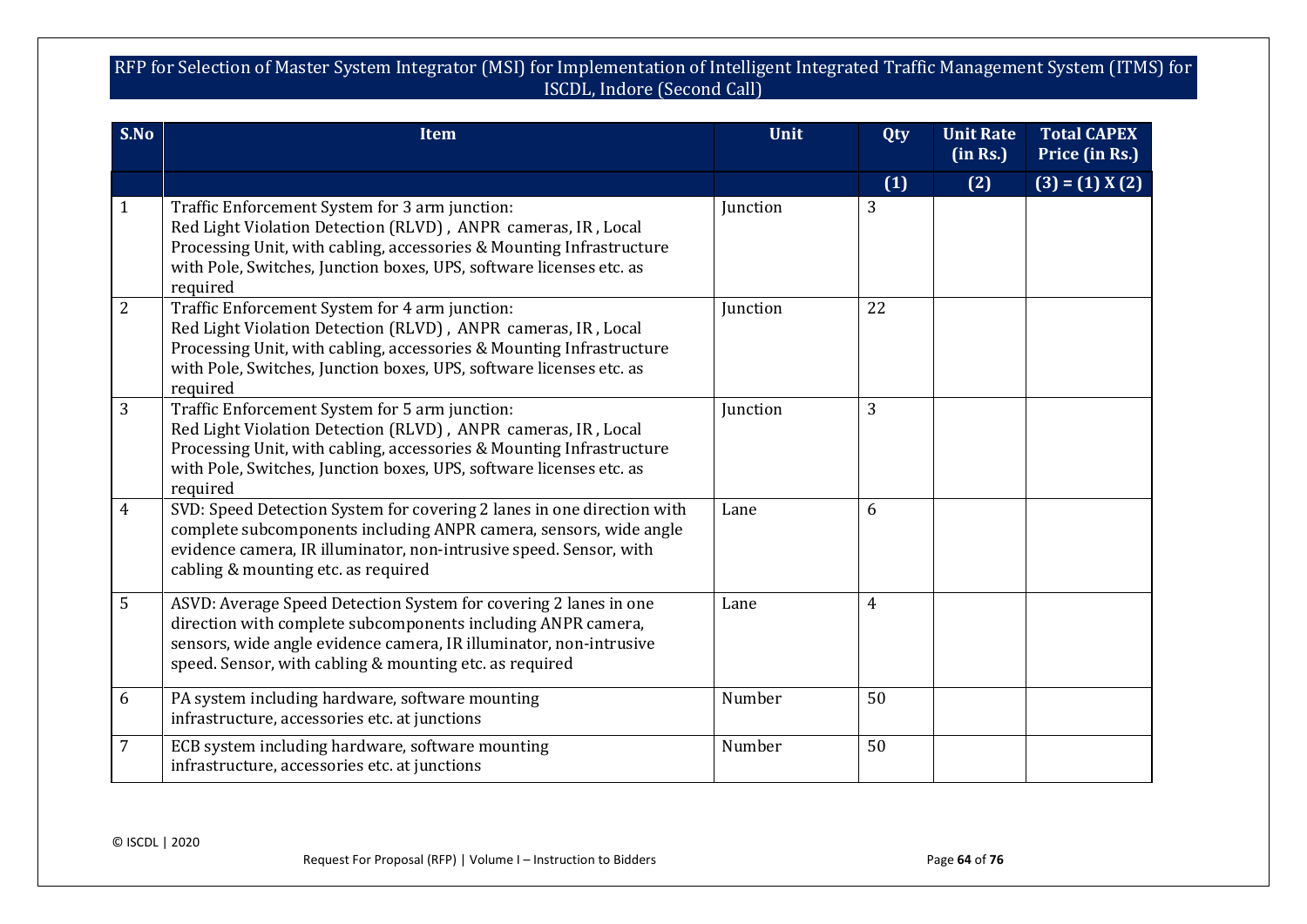| S.No         | <b>Item</b>                                                                                                                                                                                                                                  | Unit    | <b>Unit Rate</b><br>Qty<br>(in Rs.) |     | <b>Total CAPEX</b><br>Price (in Rs.) |
|--------------|----------------------------------------------------------------------------------------------------------------------------------------------------------------------------------------------------------------------------------------------|---------|-------------------------------------|-----|--------------------------------------|
|              |                                                                                                                                                                                                                                              |         | (1)                                 | (2) | $(3) = (1) X(2)$                     |
| 8            | RLVD (including Speed, No Helmet, Triple Ridding etc.)<br><b>Application Software at ICCC</b>                                                                                                                                                | License | 1                                   |     |                                      |
| 9            | <b>ANPR Software Application at ICCC</b>                                                                                                                                                                                                     | License | $\mathbf 1$                         |     |                                      |
| 10           | SVD Software Application at ICCC                                                                                                                                                                                                             | License | $\mathbf{1}$                        |     |                                      |
| 11           | PA System Software Application at ICCC                                                                                                                                                                                                       | License | $\mathbf{1}$                        |     |                                      |
| 12           | ECB System Software Application at ICCC                                                                                                                                                                                                      | License | 1                                   |     |                                      |
| 13           | Integration of existing ITMS control room system (including E-Challan<br>software Application) at ICCC, integration with Variable Messaging Sign<br>boards, State/ RTO/ Vahan & Sarathi, Payment Portal/Mobile App /<br>Payment Gateway etc. | Lumpsum | $\mathbf{1}$                        |     |                                      |
| $\mathsf C$  | <b>Surveillance</b>                                                                                                                                                                                                                          |         |                                     |     |                                      |
|              | <b>Bullet Cameras</b>                                                                                                                                                                                                                        | Number  | 218                                 |     |                                      |
| 2            | <b>Outdoor PTZ Camera</b>                                                                                                                                                                                                                    | Number  | 20                                  |     |                                      |
| D            | <b>ICCC AND ITMS Control Centre</b>                                                                                                                                                                                                          |         |                                     |     |                                      |
| $\mathbf{1}$ | Centralize traffic Information & Management Software at ICCC (Including<br><b>ITMS Software</b> )                                                                                                                                            | License | $\mathbf{1}$                        |     |                                      |
| 2            | Video Management and Video Analytics software (500 Cameras)                                                                                                                                                                                  | License | 1                                   |     |                                      |
|              | <b>TOTAL CAPEX PRICE</b>                                                                                                                                                                                                                     |         |                                     |     |                                      |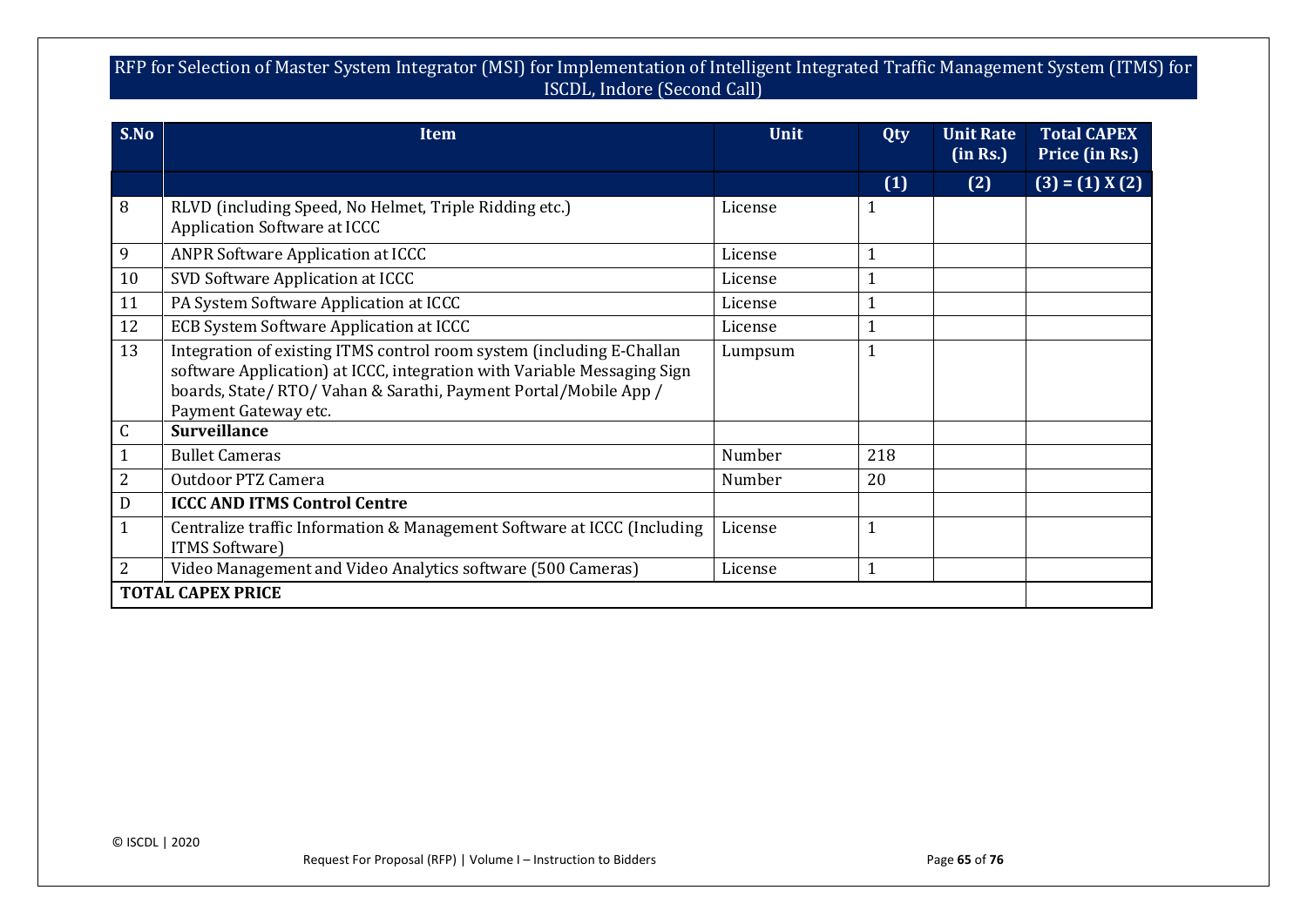### Schedule B - Summary of Commercial Bid (OPEX)

Operation & Maintenance (Including AMC of installed Hardware and Software solutions, Resource and required Network Connectivity)

| Year                                                           | <b>Unit</b> | <b>Total Cost (INR)</b> |
|----------------------------------------------------------------|-------------|-------------------------|
| 1 <sup>st</sup>                                                | Lumpsum     |                         |
| 2 <sub>nd</sub>                                                | Lumpsum     |                         |
| 3rd                                                            | Lumpsum     |                         |
| 4 <sup>th</sup>                                                | Lumpsum     |                         |
| 5 <sup>th</sup>                                                | Lumpsum     |                         |
| 1st to 5 <sup>th</sup> (Network Connectivity<br>and Bandwidth) | Lumpsum     |                         |
| <b>GRAND TOTAL COST (INR)</b>                                  |             |                         |

#### **NOTE:**

**Financial evaluation shall only be done as per Section 3.2 of the Financial Format (Grand Total of CAPEX and OPEX (i.e. Schedule A + Schedule B))**

#### Schedule C – Unit Cost of Components for future reference

| S.No | <b>Item Description</b>                                  | <b>UOM</b>     | Quantity     | <b>Unit</b><br><b>Price</b> |
|------|----------------------------------------------------------|----------------|--------------|-----------------------------|
| 1    | ATCS Controller with cabinet and other accessories       | <b>Numbers</b> | 1            |                             |
| 2    | <b>Traffic Signal Aspects</b>                            | <b>Numbers</b> | $\mathbf{1}$ |                             |
| 3    | Vehicle Countdown Timer                                  | <b>Numbers</b> | 1            |                             |
| 4    | Pedestrian Walk Man                                      | <b>Numbers</b> | 1            |                             |
| 5    | Pedestrian Stop Man                                      | <b>Numbers</b> | 1            |                             |
| 6    | Detector (4D forwarding Radar with proper certification) | <b>Numbers</b> | 1            |                             |
| 7    | Cantilever Poles along with foundation                   | Set            | 1            |                             |
| 8    | Straight Pole along with foundation                      | Set            | 1            |                             |
| 9    | Network Switch Ruggedized, and civil work                | <b>Numbers</b> | 1            |                             |
| 10   | Red Light Violation Detection (RLVD) sensors             | <b>Numbers</b> | 1            |                             |
| 11   | Camera with ANPR capability                              | <b>Numbers</b> | 1            |                             |
| 12   | Local processing unit                                    | <b>Numbers</b> | 1            |                             |
| 13   | <b>UPS</b>                                               | <b>Numbers</b> | 1            |                             |
| 14   | Mounting structure with pole, junction boxes etc.        | Set            | 1            |                             |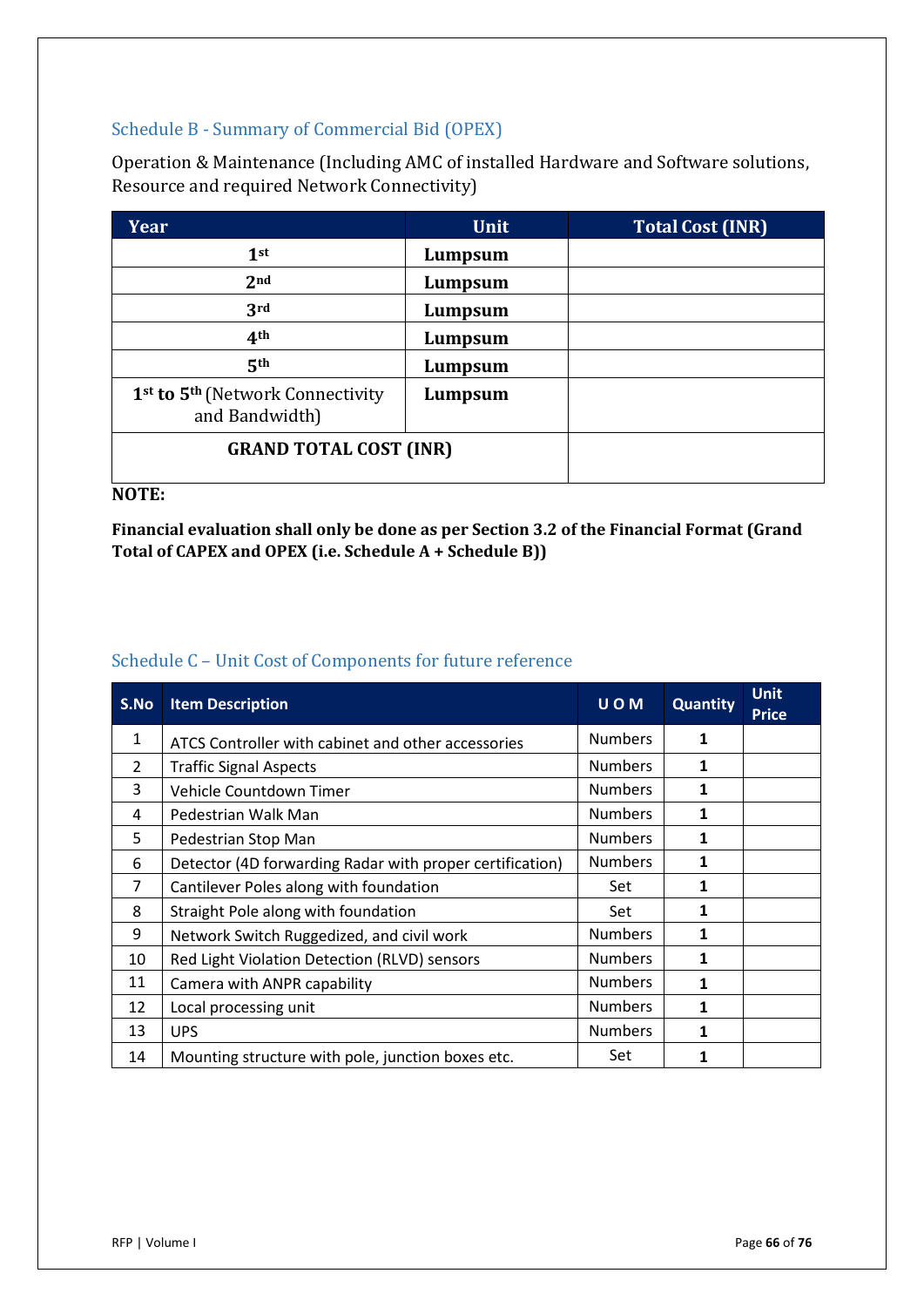#### Schedule D – Man Month Cost

| #  | Details of the Personnel / Profile           | Unit Man Month charges (INR) |
|----|----------------------------------------------|------------------------------|
|    | Team Leader-cum-Program Manager              |                              |
|    | <b>Solution Architect</b>                    |                              |
| 3  | Database Expert                              |                              |
| 4  | Security Expert                              |                              |
| 5  | <b>Intelligent Traffic Management Expert</b> |                              |
| 6  | Network Expert                               |                              |
| 7  | <b>Application Developer</b>                 |                              |
| 8  | Software Testing Lead                        |                              |
| 9  | <b>Software Testing Engineer</b>             |                              |
| 10 | <b>Integration Expert</b>                    |                              |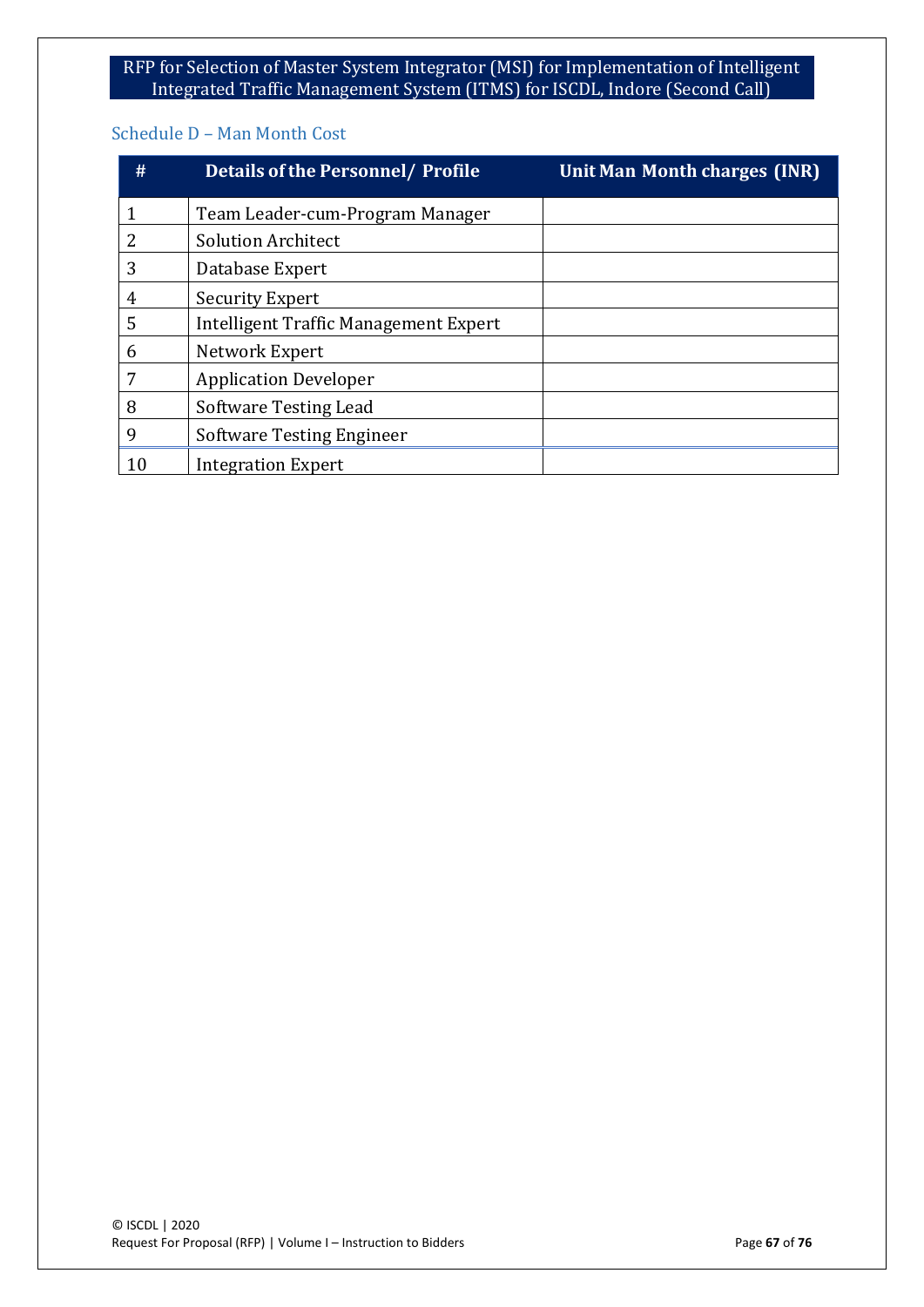# Annexure 3 - Format for Declaration by the bidder for not being Blacklisted / Debarred

(To be submitted on the Letterhead of the responding company (Sole Bidder or each member of consortium in case of Consortium)

Date: dd/mm/yyyy

To

#### **Chief Executive Officer Indore Smart City Development Limited Indore, Madhya Pradesh**

Subject: Declaration for not being debarred / black-listed by Central / any State Government departments in India as on date of submission of the bid

RFP Reference No: <Reference Number>

Dear Sir,

I, authorized representative of, hereby solemnly confirm that the Company is not debarred / black-listed by any Central/State Government/ PSU entity in India or similar agencies globally for unsatisfactory past performance, corrupt, fraudulent or any other unethical business practices or for any other reason as on last date of submission of the Bid. In the event of any deviation from the factual information/ declaration, ISCDL reserves the right to reject the Bid or terminate the Contract without any compensation to the Company.

Thanking you,

Yours faithfully,

Signature of Authorized Signatory (with official seal)

Date:

Name:

Designation:

Address:

Telephone & Fax:

E-mail address: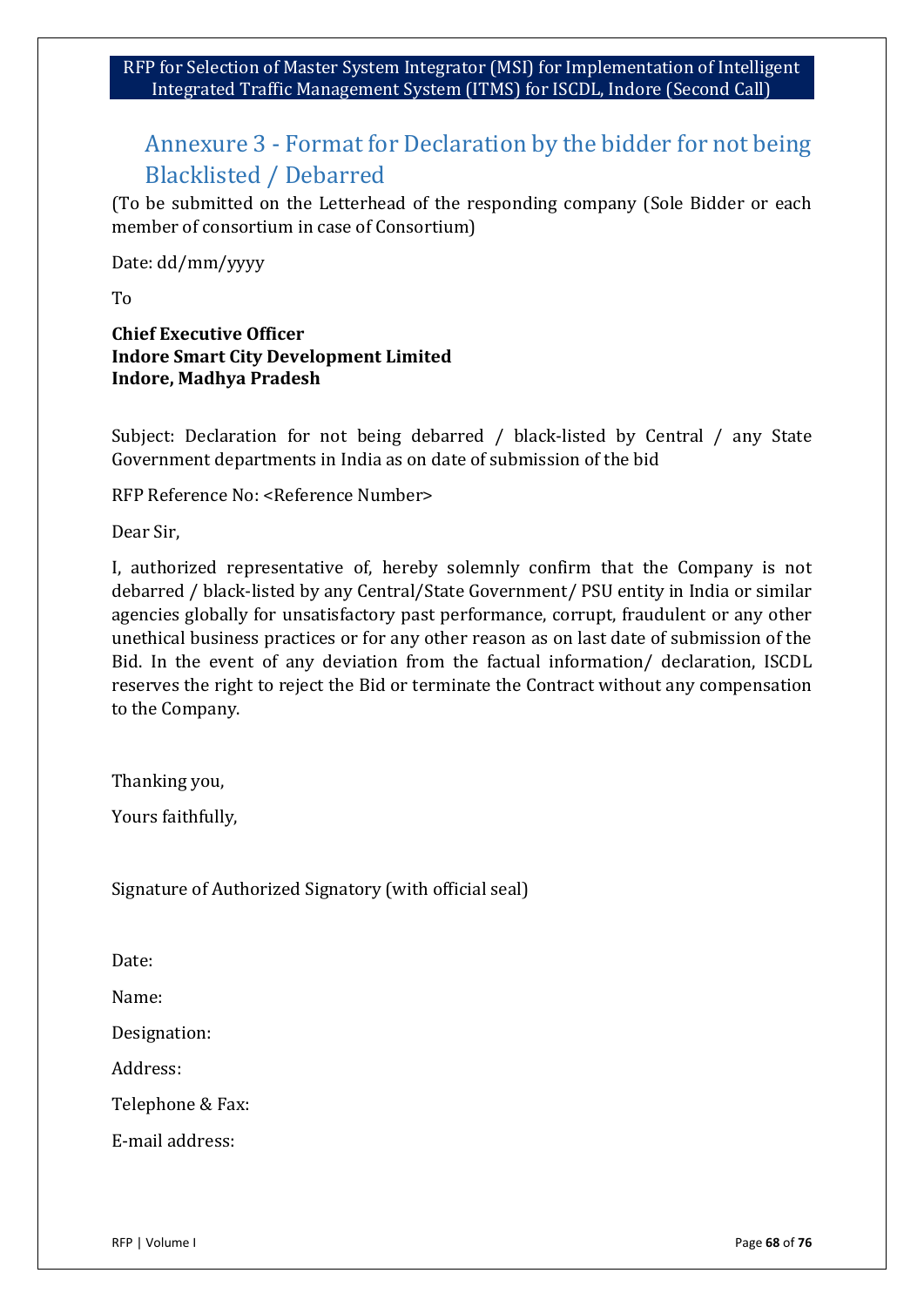# Annexure 4 - Format of sending pre-bid queries

RFP Reference No: <>

|                                                                                                                      | <b>Bidder Request and Clarification</b> |               |          |                                                                   |                        |  |
|----------------------------------------------------------------------------------------------------------------------|-----------------------------------------|---------------|----------|-------------------------------------------------------------------|------------------------|--|
| and complete<br>official<br>Name<br>Organization<br>of<br>address<br>submitting query / request for<br>clarification |                                         |               |          | Telephone, Fax and E-mail of the organization Tel:<br>Fax: Email: |                        |  |
| Sr.                                                                                                                  | <b>RFP</b><br>Vol                       | Clause<br>No. | Page No. | Content of RFP Requiring<br>Clarification                         | Clarification required |  |
| 1                                                                                                                    |                                         |               |          |                                                                   |                        |  |
| $\overline{2}$                                                                                                       |                                         |               |          |                                                                   |                        |  |

#### Signature:

Name of the Authorized signatory: Company seal:

Date and Stamped

Note:

- 1. Bidder(s) are requested to send the queries in PDF with Sign and Company Seal and also in MS Excel for making consolidation process easy.
- **2. Only systems integrators shall be allowed to participate in the pre-bid meeting and queries raised by them shall be addressed.**
- **3. Any query reaching after this cut-off date, shall not be entertained.**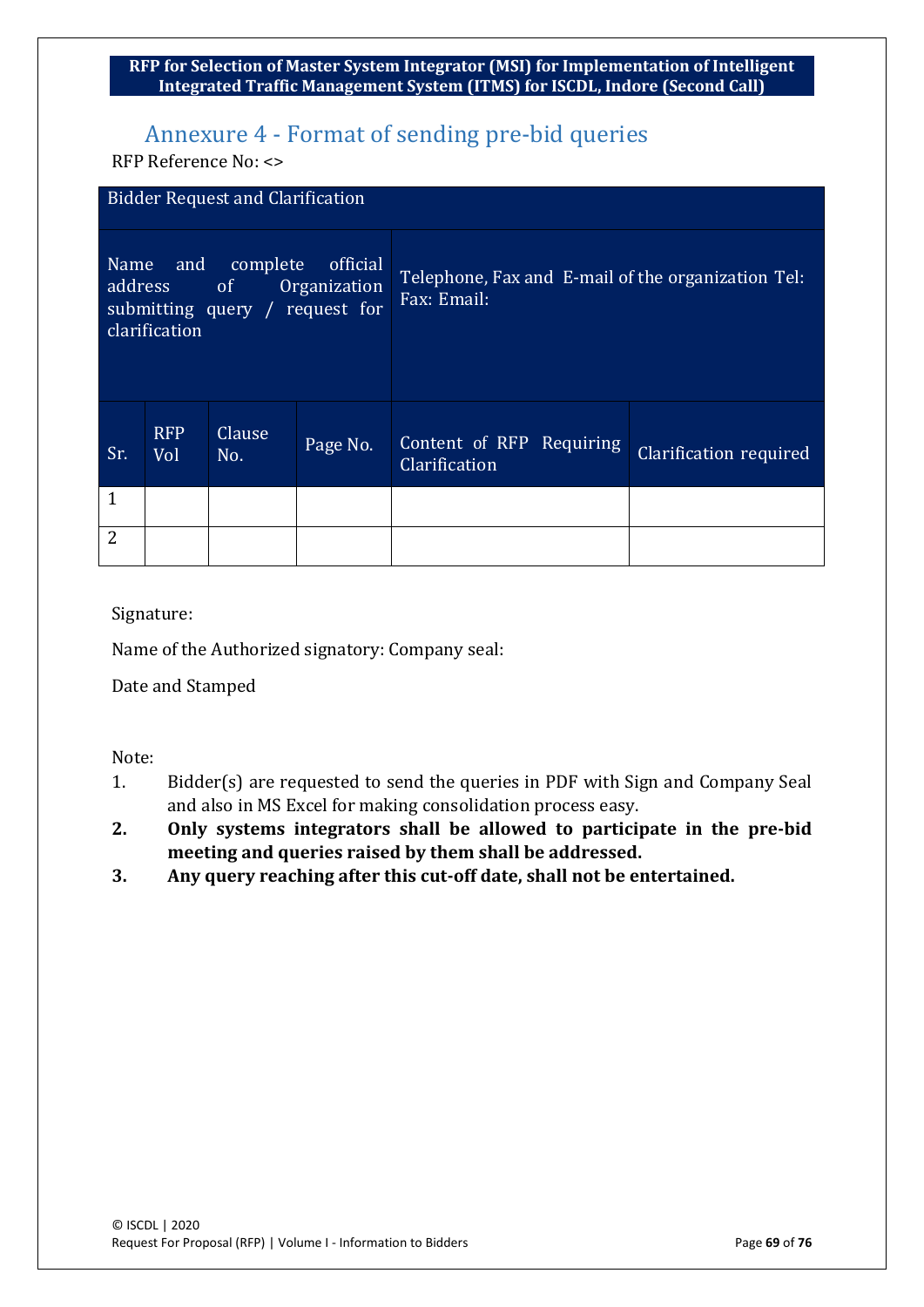# Annexure 5 - Power of Attorney / Letter of Authorization

[To be executed on non-judicial stamp paper of the appropriate value in accordance with relevant Stamp Act. The stamp paper to be in the name of the company who is issuing the power of attorney]

Know by all men by these presents, we (Name of the Bidder and address of their registered office) do hereby constitute, appoint and authorize Mr. / Ms…………….(Name and residential address of Power of attorney / Letter of Authorization holder) who is presently employed with us and holding the position of as our Attorney, to do in our name and on our behalf, all such acts, deeds and things necessary in connection with or incidental to our Proposal for the "Request for Proposal for The Selection of Master System Integrator (MSI) Implementation of Intelligent Integrated Traffic Management System (ITMS) for ISCDL, Indore", including signing and submission of all documents and providing information / responses to the ISCDL, representing us in all matters before ISCDL, and generally dealing with the ISCDL in all matters in connection with our Proposal for the said Project.

We hereby agree to ratify all acts, deeds and things lawfully done by our said Attorney pursuant to this Power of Attorney / Letter of Authorization and that all acts, deeds and things done by our aforesaid Attorney shall and shall always be deemed to have been done by us.

For

| Name:                    |
|--------------------------|
| Designation:             |
| Date:                    |
| Time:                    |
| <b>Business Address:</b> |
| Seal:                    |

Accepted,

(Signature) (Name, Title and Address of the Attorney / Authorized Signatory)

### **Note:**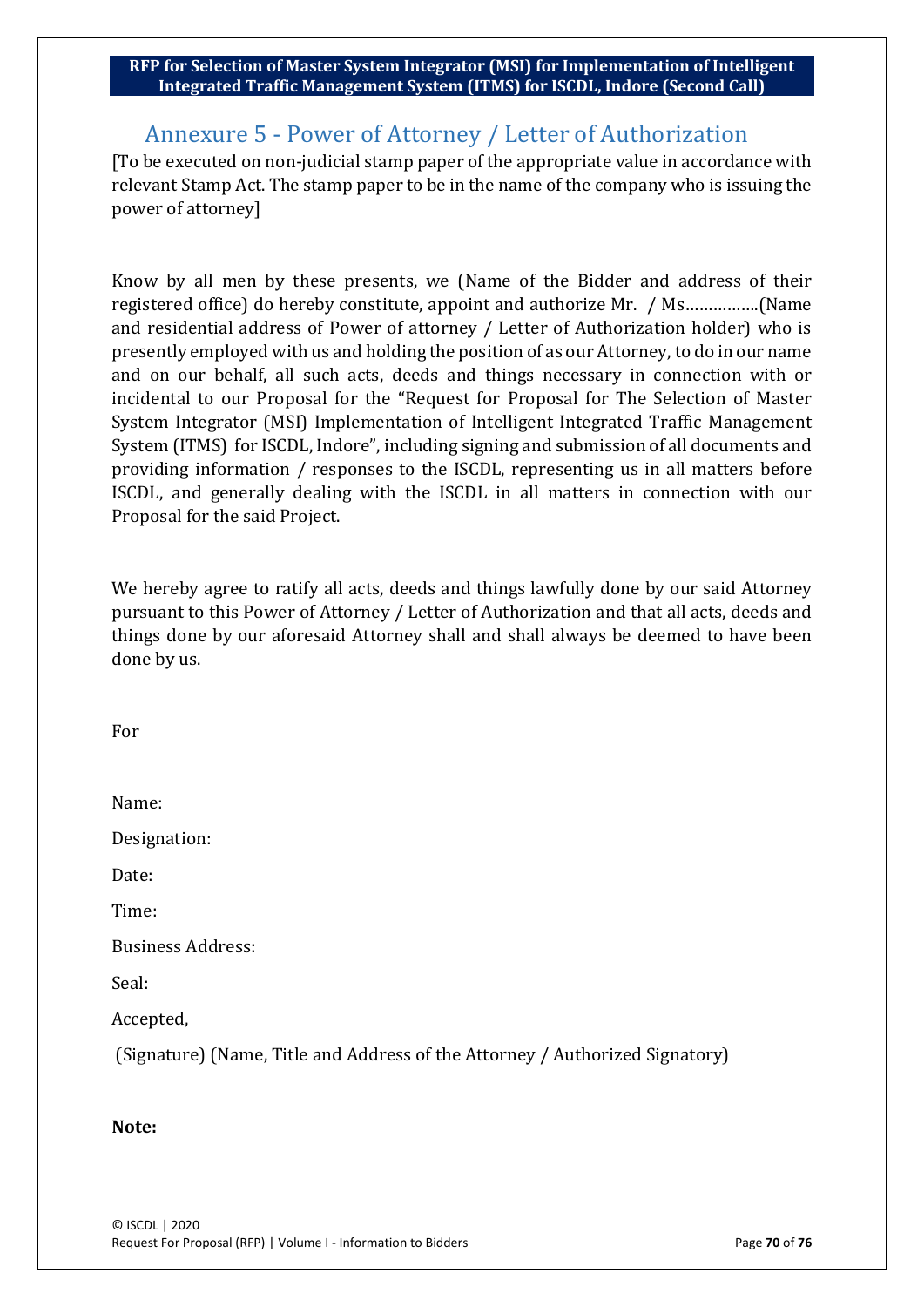- The mode of execution of the Power of Attorney / Letter of Authorization should be in accordance with the procedure, if any, laid down by the applicable law and the charter documents of the executant (s) and when it is so required the same should be under common seal affixed in accordance with the required procedure.
- The Power of Attorney / Letter of Authorization shall be provided on Rs.100/ stamp paper.
- The Power of Attorney / Letter of Authorization should be supported by a duly authorized resolution of the Board of Directors of the Bidder authorizing the person who is issuing this power of attorney / letter of authorization on behalf of the Bidder.
- MSI has to submit the Power of Attorney / letter of authorization in favour of Authorized signatory in below given format in case of Consortium.

### **POWER OF ATTORNEY FOR MSI BY CONSORTIUM MEMBER**

ISCDL has invited Bids from interested companies for "Selection of Master System Integrator (MSI) for Implementation of Intelligent Integrated Traffic Management System (ITMS) for ISCDL Indore ("Project").

Whereas, and.................... (collectively the "Consortium") being members of the Consortium are interested in offering for the services in accordance with the terms and conditions of the Request for Proposal document (RFP) and other connected documents in respect of the Project, and;

Whereas, it is necessary under the RFP document for the members of the Consortium to designate one of them as the Lead Member with all necessary power and authority to do for and on behalf of the Consortium, all acts, deeds and things as may be necessary in connection with the Consortium's Bid for the Project.

Whereas, we have decided that M/s ..........................shall be MSI of this Consortium. NOW THEREFORE KNO W ALL MEN BY THESE PRESENTS

We,.................... having our registered office at ....................., (hereinafter referred to as the "Member") do hereby designate, nominate, constitute, appoint and authorize ...................., having its registered office at ....................., being one of the members of the Consortium, as the MSI and true and lawful attorney of the Consortium (hereinafter referred to as the "Attorney"). We hereby irrevocably authorise the Attorney (with power to sub-delegate) to conduct all business for and on behalf the Consortium and any one of us during the Bid process and, in the event the Consortium is awarded the Contract, during the execution of the project, and in this regard, to do on our behalf and on behalf of the Consortium, all or any of such acts, deeds or things as are necessary or required or incidental to the selection of the Consortium, including but not limited to signing and submission of all Applications, Proposals and other Documents and writings, participate in pre-proposal and other conferences, respond to queries, submit information/ documents, sign and execute contracts and undertakings consequent to acceptance of Bid of the Consortium and generally to represent the Consortium in all its dealings with the ISCDL and/or any other Government Agency or any person, in all matters in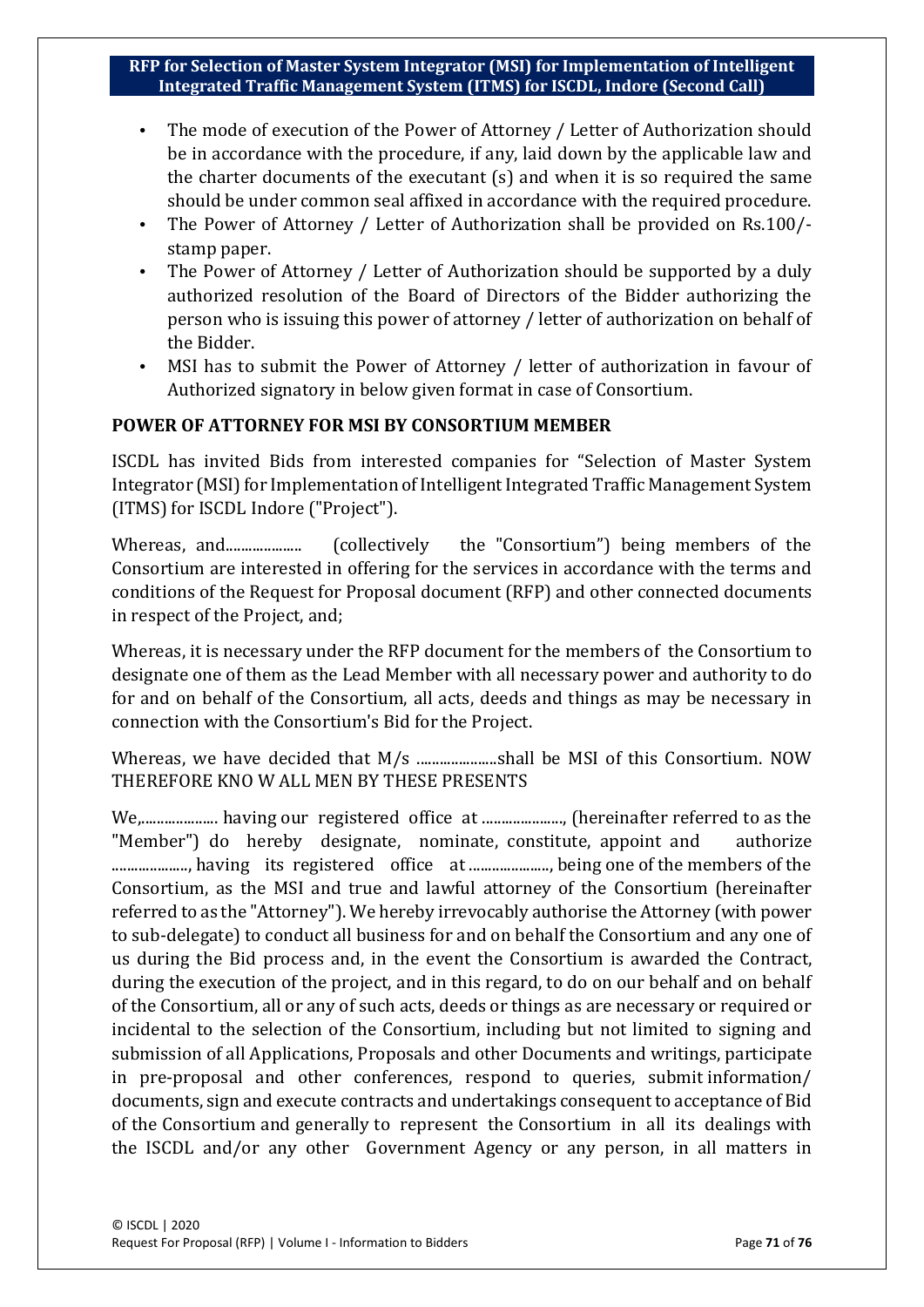connection with or relating to or arising out of the Consortium's Bid for the above Project and/or upon award thereof till the Contract Agreement is entered into with the ISCDL.

AND hereby agree to ratify and confirm and do hereby ratify and confirm all acts, deeds and things lawfully done or caused to be done by our said Attorney pursuant to and in exercise of the powers conferred by this Power of Attorney and that all acts, deeds and things done by our said Attorney in exercise of the powers hereby conferred shall and shall always be deemed to have been done by us/Consortium.

IN WITNESS WHEREOF WE THE MEMBER ABOVE NAMED HAVE EXECUTED THIS POWER OF ATTORNEY ON THIS ......... DAY OF ...................... 20XX

For ......................

Witnesses:

1. ....................

2. .....................

(To be executed by the Member of the Consortium)

Note:

(Name & Title)

- The mode of execution of the Power of Attorney should be in accordance with the procedure, if any, laid down by the applicable law and the charter documents of the executant(s) and when it is so required the same should be under common seal affixed in accordance with the required procedure.
- Also, wherever required, the Bidder should submit for verification the extract of the charter documents and documents such as a resolution/power of attorney in favour of the person executing this Power of Attorney for the delegation of power hereunder on behalf of the Bidder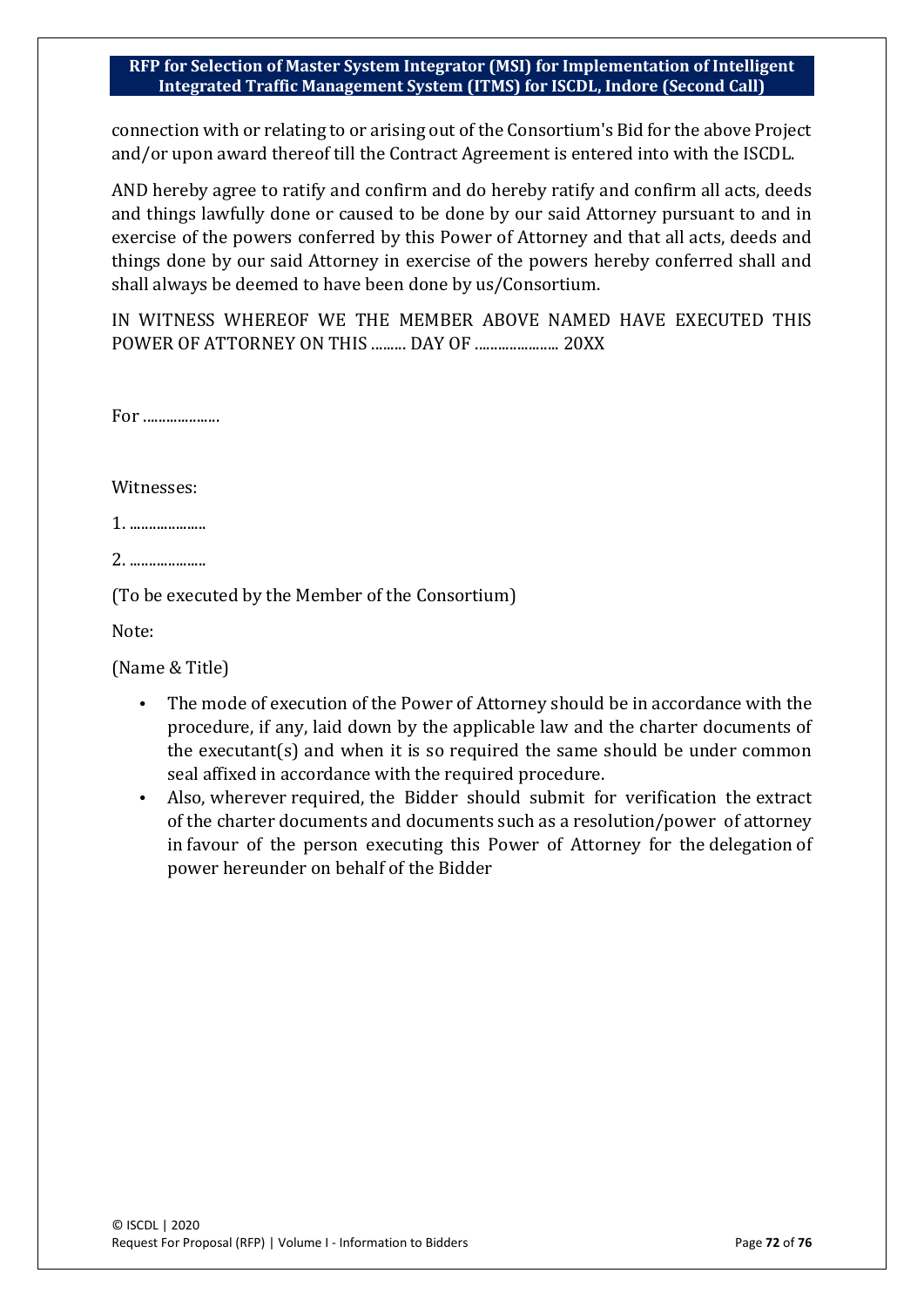## Annexure 6 - Declaration of Data Security

(To be submitted on the Letterhead of the Lead Member and Consortium Member (If any))

### **To, Chief Executive Officer Indore Smart City Development Limited (ISCDL) Indore, Madhya Pradesh**

RFP Ref: <-->

Dear Sir,

We........................................................ Who are established and reputable bidder having office at................................ Do hereby certify that ISCDL shall have absolute right on the digital data and output products processed / produced by us. We shall be responsible for security / safe custody of data during processing.

We also certify that the data will not be taken out of the ISCDL's premises on any media. The original input data supplied to us by other Agency/ ISCDL and output products processed / produced from input data will not be passed on to any other agency or individual other than the authorized person of ISCDL. We shall abide by all security and general instructions issued by ISCDL from time to time.

We also agree that any data from our computer system will be deleted in the presence of ISCDL official after completion of the project task.

Thanking you,

Yours faithfully,

Authorized Signatory of the MSI Designation

Date:

Authorized Signatory of Consortium Partner Designation

Date: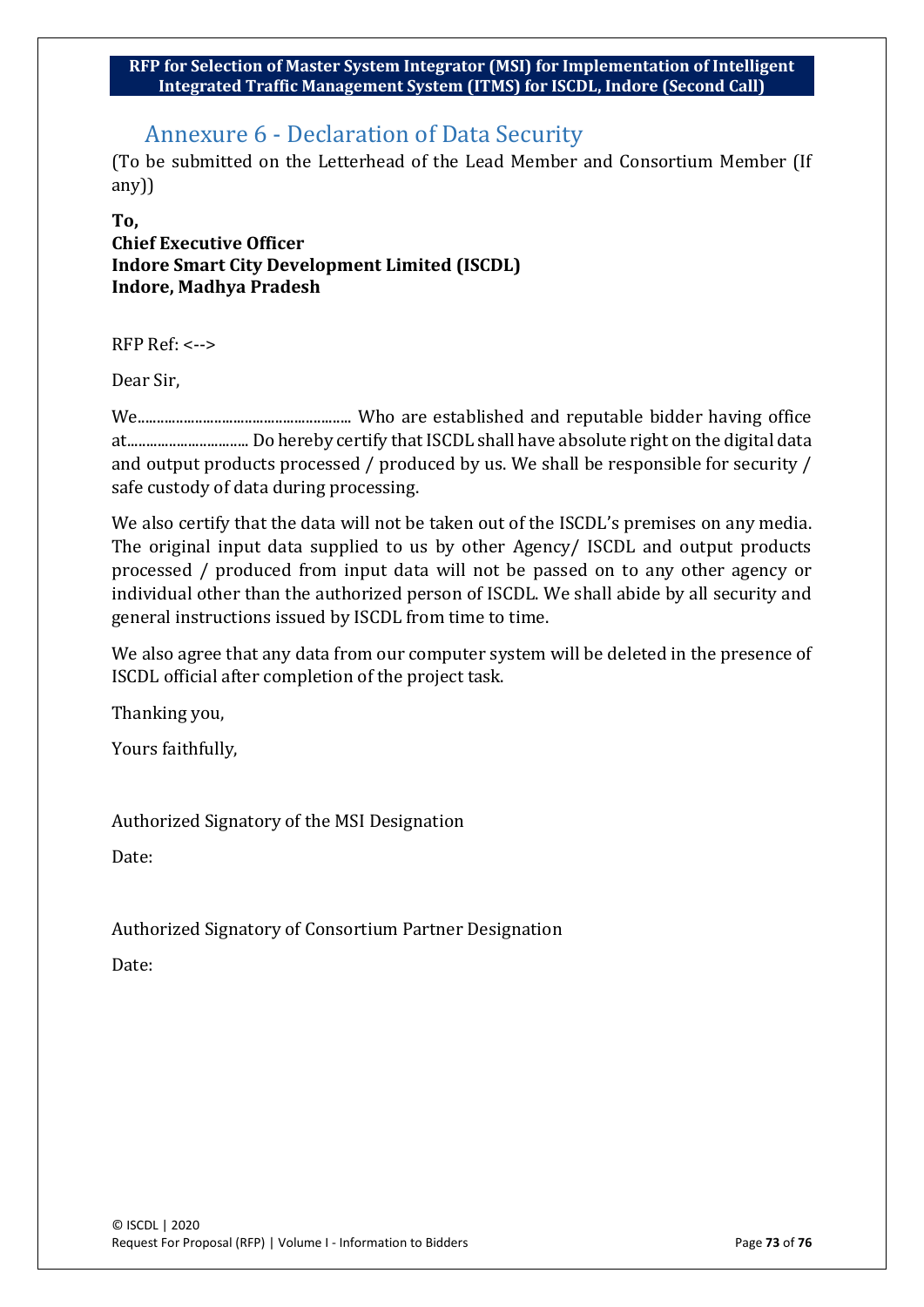# Annexure 7 – Format for Performance Bank Guarantee

RFP Ref : < --- >

Date:

Bank Guarantee No.:

To

**Chief Executive Officer Indore Smart City Development Limited Indore, Madhya Pradesh**

Dear Sir,

PERFORMANCE BANK GUARANTEE - For <Project Name> WHEREAS

M/s. (name of Bidder), a company registered under the Companies Act, 1956, having its registered and corporate office at (address of the Bidder), (hereinafter referred to as "our constituent", which expression, unless excluded or repugnant to the context or meaning thereof, includes its successors and assigns), agreed to enter into a Contract dated …….. (Hereinafter, referred to as "Contract") with you for "Request for Proposals for Selection of Master System Integrator for Implementation of Intelligent Integrated Traffic Management System (ITMS) for ISCDL, Indore (Second Call)", in the said Contract.

We are aware of the fact that as per the terms of the Contract, M/s. (name of Bidder) is required to furnish an unconditional and irrevocable Bank Guarantee in your favour for an amount of 10% of the Total Contract Value, and guarantee the due performance by our constituent as per the Contract and do hereby agree and undertake to pay any and all amount due and payable under this bank guarantee, as security against breach/ default of the said Contract by our Constituent.

In consideration of the fact that our constituent is our valued customer and the fact that he has entered into the said Contract with you, we, (name and address of the bank), have agreed to issue this Performance Bank Guarantee.

Therefore, we (name and address of the bank) hereby unconditionally and irrevocably guarantee you as under:

In the event of our constituent committing any breach / default of the said Contract, and which has not been rectified by him, we hereby agree to pay you forthwith on demand such sum(s) not exceeding the sum of 10 % of the Total Contract Value (CAPEX + OPEX) i.e.,…………..<in words> without any demur.

Notwithstanding anything to the contrary, as contained in the said Contract, we agree that your decision as to whether our constituent has made any such default(s) / breach(es), as aforesaid and the amount or amounts to which you are entitled by reasons thereof, subject to the terms and conditions of the said Contract, will be binding on us and we shall not be entitled to ask you to establish your claim or claims under this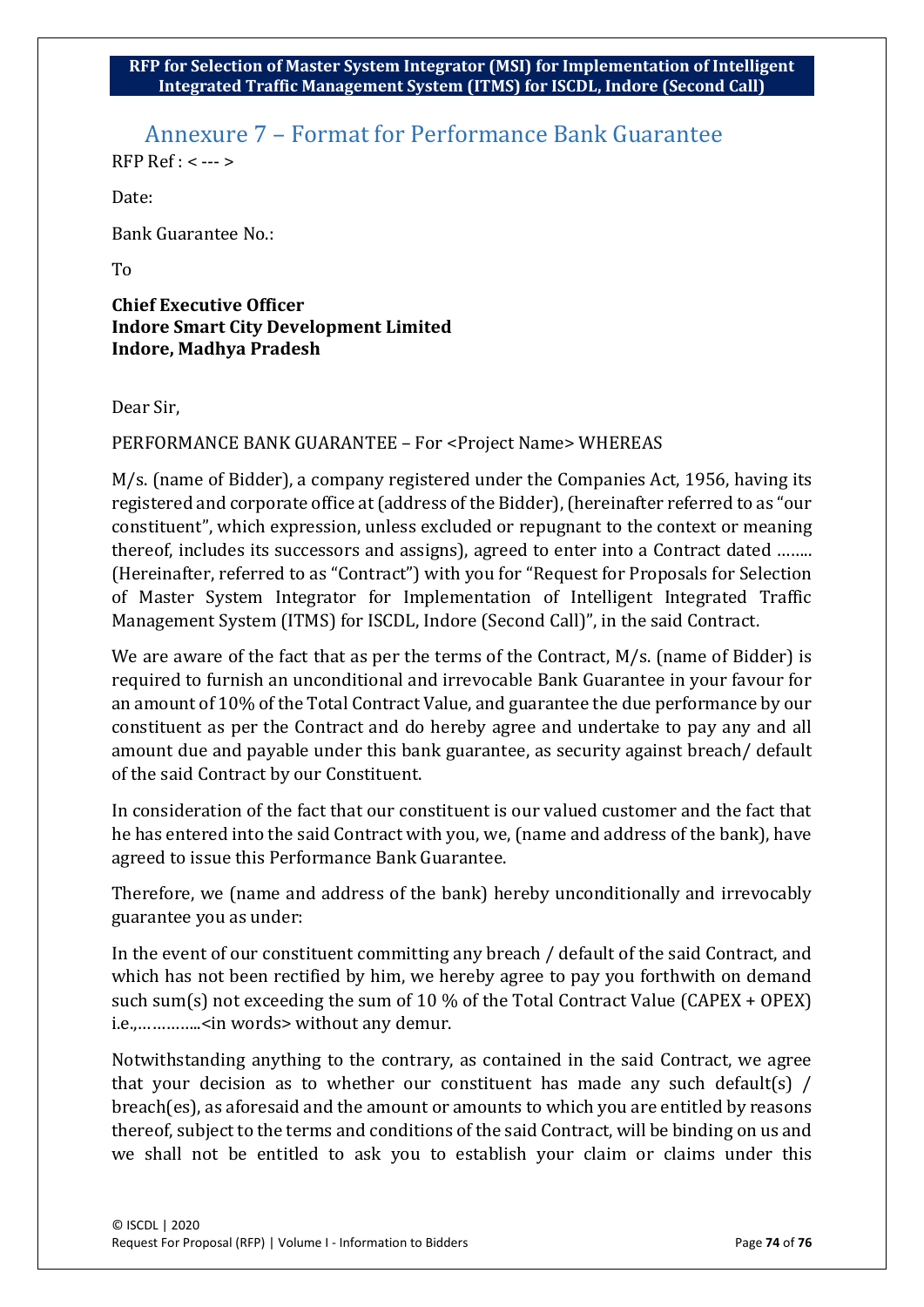Performance Bank Guarantee, but will pay the same forthwith on your demand without any protest or demur.

This Performance Bank Guarantee shall continue and hold good till 180 days after completion of the Contract Period, subject to the terms and conditions in the said Contract.

We bind ourselves to pay the above said amount at any point of time commencing from the date of the said Contract until 6 months after the completion of Contract Period.

We further agree that the termination of the said Agreement, for reasons solely attributable to our constituent, virtually empowers you to demand for the payment of the above said amount under this guarantee and we would honor the same without demur.

We hereby expressly waive all our rights: Requiring to pursue legal remedies against ISCDL; and For notice of acceptance hereof any action taken or omitted in reliance hereon, of any defaults under the Contract and any resentment, demand, protest or any notice of any kind.

We the Guarantor, as primary obligor and not merely Surety or Guarantor of collection, do hereby irrevocably and unconditionally give our guarantee and undertake to pay any amount you may claim (by one or more claims) up to but not exceeding the amount mentioned aforesaid during the period from and including the date of issue of this guarantee through the period.

We specifically confirm that no proof of any amount due to you under the Contract is required to be provided to us in connection with any demand by you for payment under this guarantee other than your written demand.

Any notice by way of demand or otherwise hereunder may be sent by special courier, telex, fax, registered post or other electronic media to our address, as aforesaid and if sent by post, it shall be deemed to have been given to us after the expiry of 48 hours when the same has been posted. If it is necessary to extend this guarantee on account of any reason whatsoever, we undertake to extend the period of this guarantee on the request of our constituent under intimation to you.

This Performance Bank Guarantee shall not be affected by any change in the constitution of our constituent nor shall it be affected by any change in our constitution or by any amalgamation or absorption thereof or therewith or reconstruction or winding up, but will ensure to the benefit of you and be available to and be enforceable by you during the period from and including the date of issue of this guarantee through the period.

Notwithstanding anything contained hereinabove, our liability under this Performance Guarantee is restricted to 10% of the Contract Value (CAPEX + OPEX), and shall continue to exist, subject to the terms and conditions contained herein, unless a written claim is lodged on us on or before the aforesaid date of expiry of this guarantee.

We hereby confirm that we have the power/s to issue this Guarantee in your favour under the Memorandum and Articles of Association / Constitution of our bank and the undersigned is / are the recipient of authority by express delegation of power/s and has